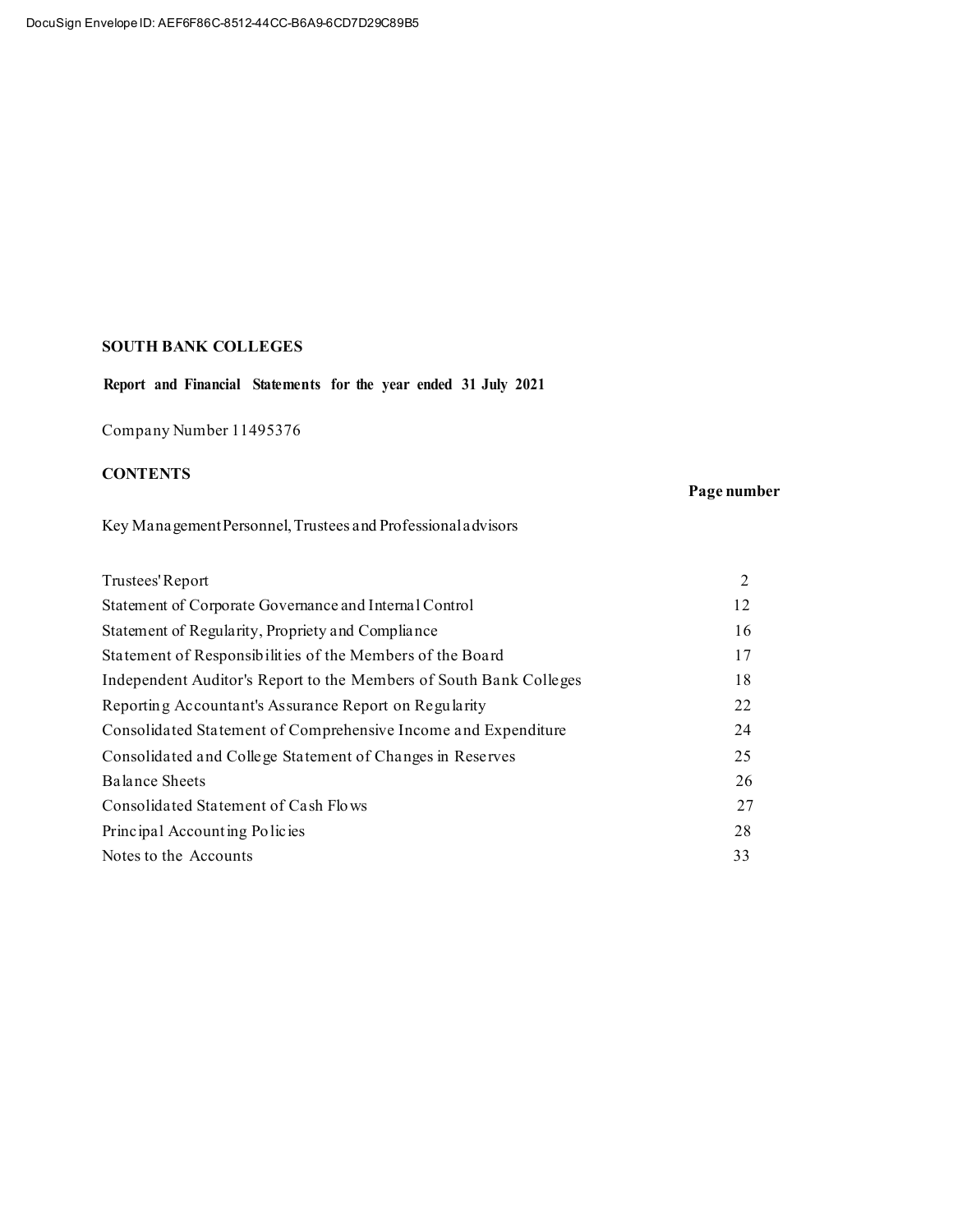### **Key Management Personnel, Board of Trustees and Professional advisers**

## **Key managementpersonnel**

Seven individuals are declared as key management personnel in 2020/21 in the financialstatements -these were:

| <b>Name</b>       | <b>Position Held</b>                            |
|-------------------|-------------------------------------------------|
| Fiona Morey       | <b>Executive Principal</b>                      |
| Hassan Rizvi      | Deputy Principal (to 15/02/21)                  |
| Wayne Wright      | Deputy Principal (from 1st March 2021)          |
| Rachel McCafferty | Chief Financial Officer (from 21/09/2020)       |
| Philip Cunniffe   | Assistant Principal - Student Success           |
| Monica Marongiu   | Assistant Principal - Curriculum and Innovation |
| Alista ir Dunkwu  | Director of MIS & Exams                         |

The Accounting Officer is Professor David Phoenix, the Vice Chancellor of London South Bank University and Group CEO.

# **Board of Trustees**

A full list of the Board of South Bank Colleges is given on page 13 of these financial statements.

## **Professional Advisors**

| <b>Auditors</b>                                            | <b>Internal Auditor</b>                                                                                | <b>Bankers</b>                                                       |
|------------------------------------------------------------|--------------------------------------------------------------------------------------------------------|----------------------------------------------------------------------|
| <b>KPMGLLP</b><br>15 Canada<br>Square<br>London<br>E14 5GL | <b>BDO LLP</b><br>Arcadia House<br>Maritime Walk – Ocean<br>Villa ge<br>Southampton<br><b>SO14 3TL</b> | <b>Barclays</b><br>Level 12<br>One Churchill Place<br>London E14 5HP |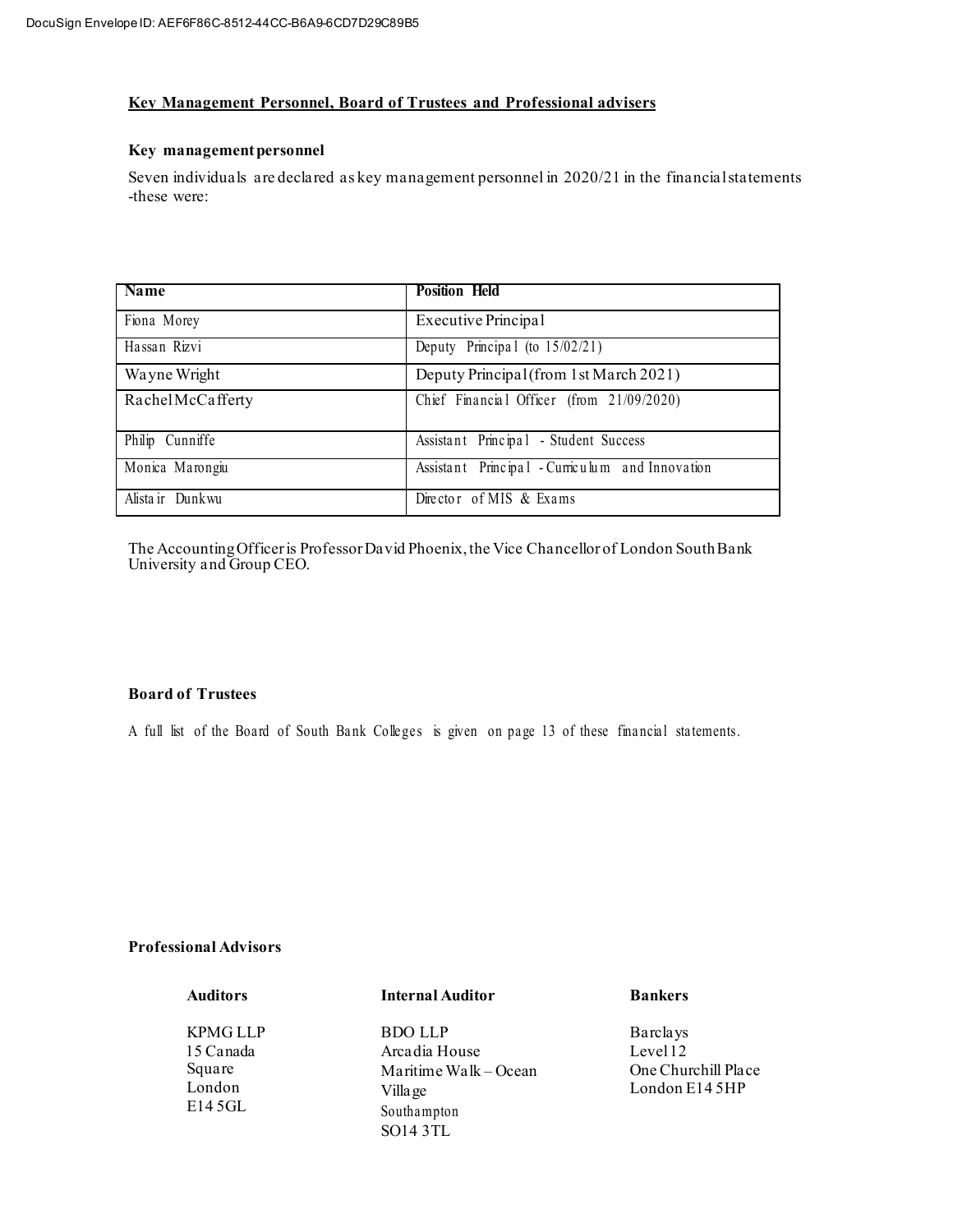## <span id="page-2-0"></span>**TRUSTEES' REPORT**

These financial statements are for South Bank Colleges and its wholly-owned subsidiaries, SW4 Catering Ltd and South Bank Skills Ltd. (the Group).

### **NATURE OBJECTIVES AND STRATEGIES:**

The members present their report and the audited financial statements for the year ended 31 July 2021.

## **Legalstatus**

South Bank Colleges (SBC) was incorporated on 1 August 2018 and acquired the assets and liabilities of Lambeth College Corporation on 31st January 2019. It is registered at Companies House under number 11495376 and its registered address is 103 Borough Road, London, SE1 OAA. SBC is a company limited by guarantee and has no share capital. SBC is a subsidiary of, and wholly controlled by, London South Bank University (LSBU). The Company is an exempt charity within the meaningof the Charities Act 2011 applying in England and Wales and its principal charity regulator is the Office for Students (OfS).

As an exempt charity, the governing body is the Board of Trustees which is responsible for the effective stewardship of the College and has control of the revenue and the property of the College. The company's corporate governance arrangements are described on pages 12-15 and the Trusteeswho served during the year ended 31 July 2021 are listed on page 13. The Trustees are also directors under the Companies Act 2006.

### **Mission**

To improve the lives, work and economic prospects of the current and future generations in Lambeth and beyond.

### **Public Benefit**

South Bank Colleges is an exempt charity under the Part 3 of the Charities Act 2011 and is regulated asa charity by the OfS. The Board are the Trustees of the charity and are disclosed on page 13.

In setting and reviewing the company's strategic objectives, the Board has had due regard for the Charity Commission's guidance on public benefit and particularly upon its supplementary guidance on the advancement of education. The guidance sets out the requirement that all organisations wishing to be recognised as charities must demonstrate, explicitly, that their aims are for the public benefit.

In delivering its mission, the company provides the followingidentifiable public benefits through the advancementof education:

- Widening participationand tacklingsocialexclusion
- Good progression record for students
- Strong student support systems
- Links with employers, industry and commerce.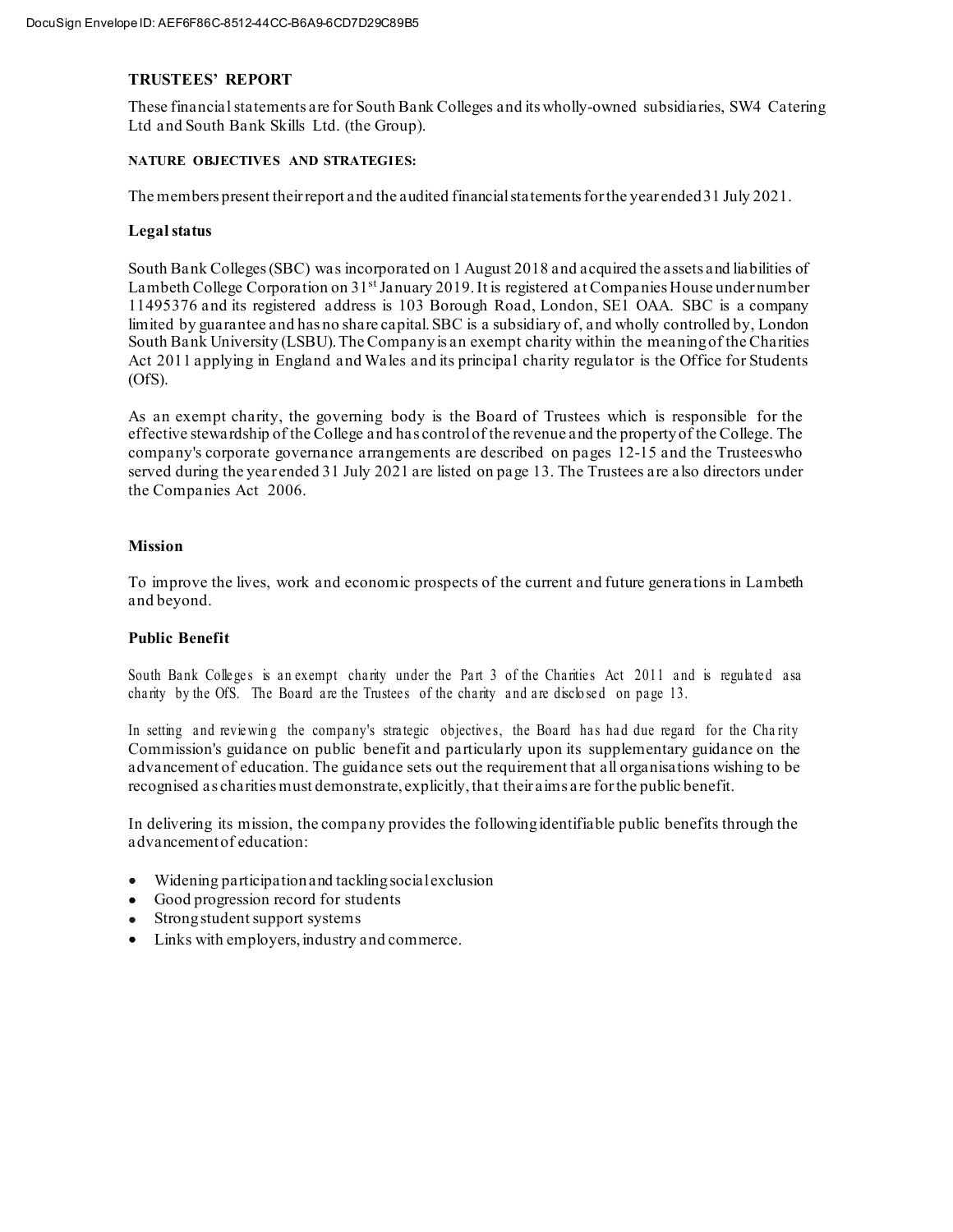## **College Plans**

In 2019, Lambeth College merged with South Bank Colleges. Lambeth College has a mission closely aligned with the University and the rest of LSBU Group. It focuses on employability and has strong industry links. It offers excellent personaland learningsupport to ensure students of all ages fulfil their potential.Together,we provide students with accessible, high quality education across a range of levels and types, offeringa genuine choice betweentechnical, vocationaland academic pathways.This enables usto focus on individualstudents, ensuringthat eachone can build the portfolio of skills, experience and qualifications required to meet their needs and achieve their ambitions. The group structure is born out of a recommitment to our originalcivic mission.It enables usto create strategies and pathways by which people of all characteristics and talents can be supported through the education system to achieve their full potential, and so contribute their skills, energies and commitment to society throughout their lives.

The College has developed a clear 5-year strategic plan as part of an integrated Group strategy of developmentandgovernance.The 5-yearstrategic plan supports a vision, havingcommunity, diversity, social inclusion and economic prosperity at its heart, and will focus on learner success, careers focus and financialsustainability.

*Access to Opportunity:* Through local and global partnerships, we will create opportunities for individuals, businesses and society and seek to remove barriersto opportunity and success.

*Student Success:* We will be recognised for our inclusive, high-quality teaching and learning and the support we provide to students that enables them to be successful.

*Real World Impact:*As an anchor organisation in South Londonwe embrace our civic responsibilitiesto those that live, work and learn in the area and our duty to have a positive economic impact on individuals, communities and businesses in the region.

*Fit for the Future:* Establishing a sustainable, responsive model for further education, with high quality physicaland digitallearning environments anda highly skilled and inclusive workforce.

In particular, the College's ambition is to:

- Increase the number of youngpeople accessinglevel3 technicaleducation
- Establish clear occupational progression pipelines that support young people and adults to undertake level 2-4 technicaleducation
- Engage directly with employersin the design and delivery of our offer
- Increase the take-up of apprentice ships by Lambeth residents  $\bullet$
- Increase the number of adults engaged in training and upskilling and reskilling
- Provide bespoke provision tailored to meet local demand, in particular addressing the needs of those at risk of becomingNEET and/or excluded fromeducation and/orthe workplace
- Increase the number of adults and young people achieving English, Maths and Digital Skills as Gateway qualifications.

Since Lambeth College joined LSBU Group in February 2019, we have continued to integrate the organisations wherever appropriate. This has involved initiatives to stimulate and facilitate general collaboration and joint working on specific areas of activity. LSBU has brought key corporate resources to bear to help facilitate integration with the College. Communication and governance structures have been adapted to support a Group approach, including Group wide fora, communications, strategies and management bodies.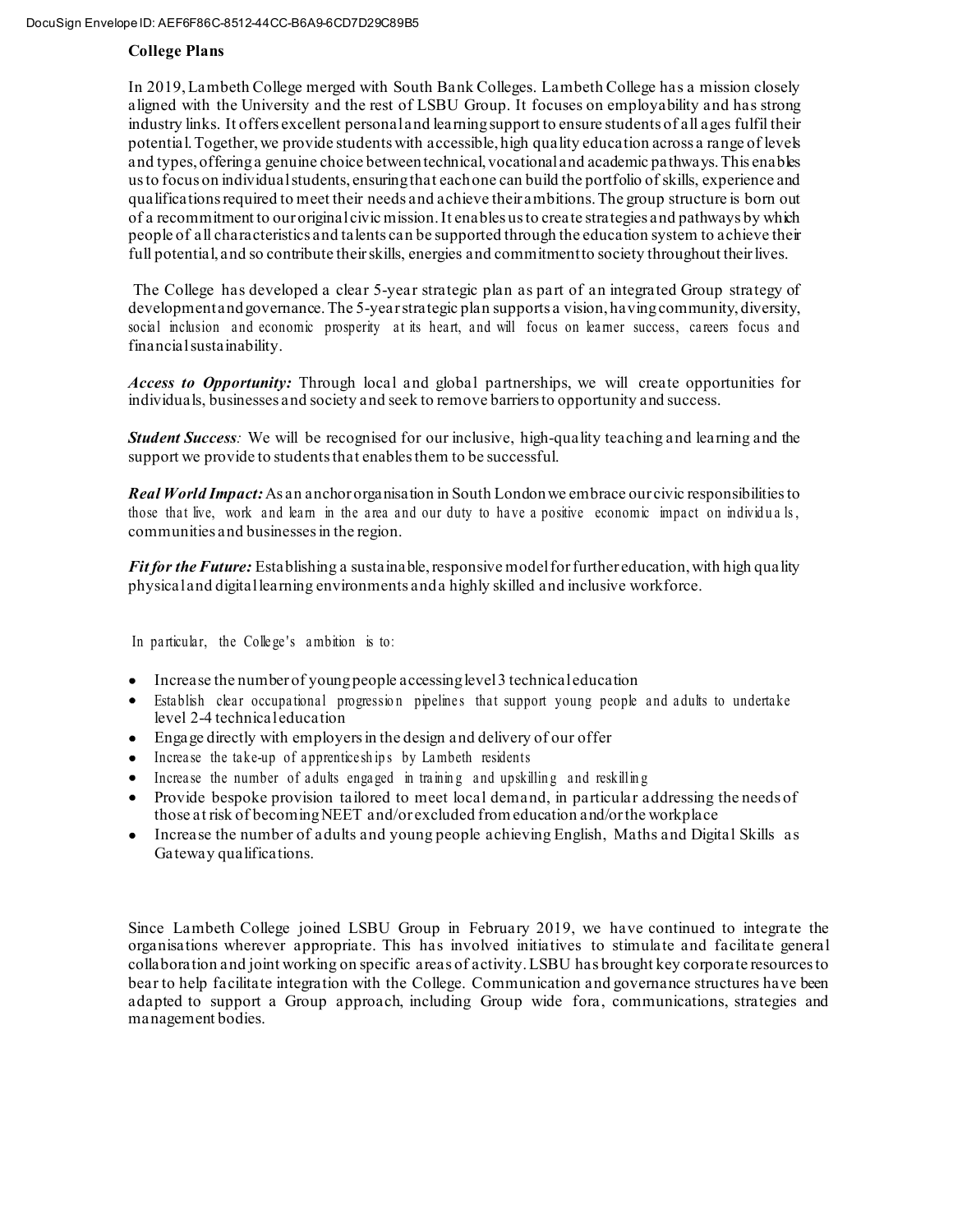### **Estates Strategy**

SBC has committed to a major redevelopment of the Vauxhall campus to include a Science, Technology, Engine ering, Arts and Maths Centre at the heart of the campus. Target date for completion of this building is September 2022 and this project is part funded by LEAP funding through the GLA.

This project will be the first that moves to deliver the College's estate strategy for its three sites. At each of its three centres, South Bank Colleges will provide learners and employers a clearly defined and branded offer aligned to local travel to learn patterns.

### Clapham Campus

The Gateway Centre at the Clapham Campus will focus on Gateway provision, delivering English, Maths and Digital skills and support for entry to employment. The centre will continue to be home to our SEND provision supporting students to develop their entry to employment skills and supporting more young people and adults to progress to level 3 and 4 qualifications.

### Brixton Campus

The Brixton Campus is well established as a Centre of Excellence for ESOL, including provision of employment anddigitalskills, and will support progression to Vauxhall Technical College.

### Vauxhall Campus

The new London South Bank Technical College will be the heart of a ground-breaking technical further education offer. Our innovative delivery model featuring local employers will integrate education and skills, ensuring the education is current and delivered in the context of application in the workplace, giving leavers a clear route into their chosen careers.

London South Bank Technical College will be situated in the Vauxhall Nine Elms Battersea Opportunity Area (OA), which straddles the boroughs of LambethandWandsworth.

Innovative space will enable more efficient educational delivery. The phased masterplan for Vauxhall will eventually provide 25,000m2 of floor space. With the facilities at Clapham and Brixton, this amounts to a reduction of 25% of the gross floor space of the College as it stood in 2015.

### **Resources**

The College has various resources which it can deploy in pursuit of its strategic objectives.

After taking account of deferred capital grants and pension liabilities the College finished the period to 31 July 2021 with net assets of £12.9m (2020 £10.1m). This includes pension provisions of £27.5m (2020: liability of £28.7m).

The College employed 318 staff in 2020/21 (full time equivalent) (2020: 317). It did not furlough any staff during the year.

Tangible resources at the 31 July 2021 included the two main College sites at Vauxhall and Clapham and the right to occupy part of the Brixton site on Brixton Hill. The Vauxhall site includes the construction of a  $\text{\pounds}47\text{m}$ development for the new STEAM centre, of which £10.8m is recognised as assets under construction. (2020: £4.9m).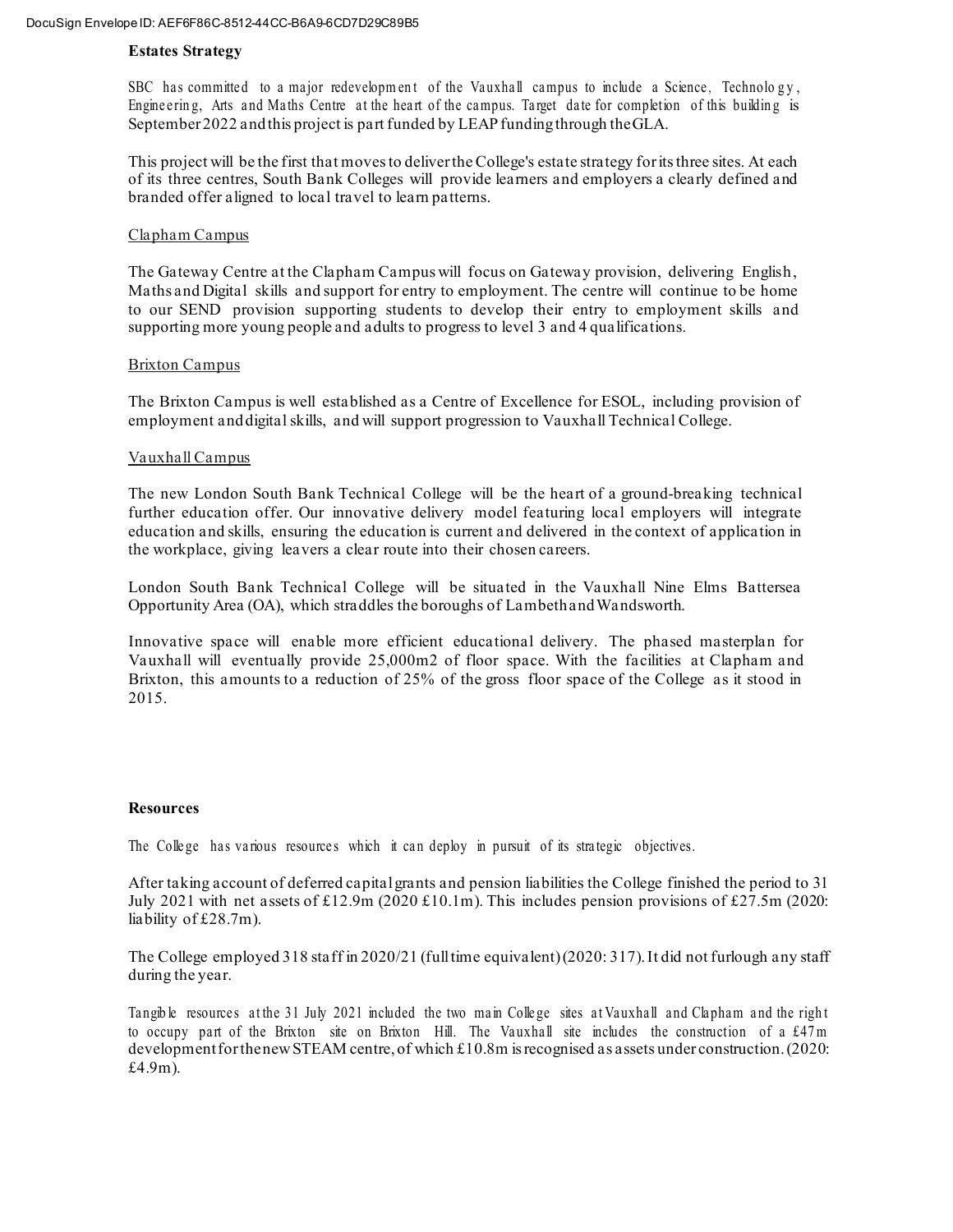### **Stakeholder Relationships**

In line with other colleges and with universities, Lambeth College hasmany stakeholders.These include:

- The Education Skills and Funding Agency (ESFA)
- Department forEducation (DfE)
- Greater London Authority (GLA)
- Ofsted
- FE Commissioner
- Students
- **Staff**
- Local employers (with specific links)
- Local Authorities and the local community
- Other FE & HE institutions
- Trade unions and Professional bodies.

The College recognises the importance of these relationships and engages in regular communication with these stakeholders through meetings and joint activities.

The College considers good communication with its staff to be very important and to this end publishes regular updates including a monthly staff briefing from the Executive Principal during term time for all staff and a weekly newsletter.

The College encourages staff and student involvement through the membership of formal committees, subcommittees and focus groups and regular staff surveys. The College also undertakes annual course reviews where the input of students is a requirement and encourages student and sponsor views of the College through regular student and employer perception surveys.

### C**urrent and future development and performance**

### **Student numbers and achievements**

In  $2020/21$  the College recorded success or failure against  $2.592$  qualifications undertaken by 16-18 year old funded students while 9061 qualifications were delivered to 19+ students. Overall, the college delivered 11,798 qualifications.

The College hasset out achievementdata forstudents across a three year period in the table below.It is noted however that a*s* a result of the pandemic and the impact of lockdown on public examinations the DfE have advised that nationalachievement data will not be published for 20/21.Ourmost recent published data isthe 18/19 NARTs data which shows a strongthree yearimprovingachievementtrend. .

| <b>Age group/Provision</b>         | 2018-19 | 2019-20 | $2020 - 21$ | <b>National Rates</b> |
|------------------------------------|---------|---------|-------------|-----------------------|
| All ages                           | 88.3%   | 88.6%   | 87.3%       | 86.0%                 |
| $16 - 18$<br>(Study<br>Programmes) | 82.2%   | 83.6%   | 79.3%       | 82.6%                 |
| $19+$ (Adults)                     | 89.9%   | 90.2%   | 89.5%       | 89.1%                 |
| <b>High Needs</b>                  | 88.3%   | 88.7%   | 87.8%       | n/a                   |
| Apprenticeships (Overall)          | 50.2%   | 73.0%   | 48.9%       | 67.3%                 |

Following the pandemic changes were introduced for the year which meant that some qualifications such as GCSEs had teacher assessed grades (TAGs), some qualifications had adaptations made in light of the two national lockdowns whilst some qualifications had to be completed in their entirety, such as functional skills.

In 2020/21, there were two further lockdowns arising from the COVID pandemic. This meant that it wasn't possible for face to face teaching to take place during these periods and so learning took place online. Pandemic related lockdowns meant that changes had to take place to qualifications which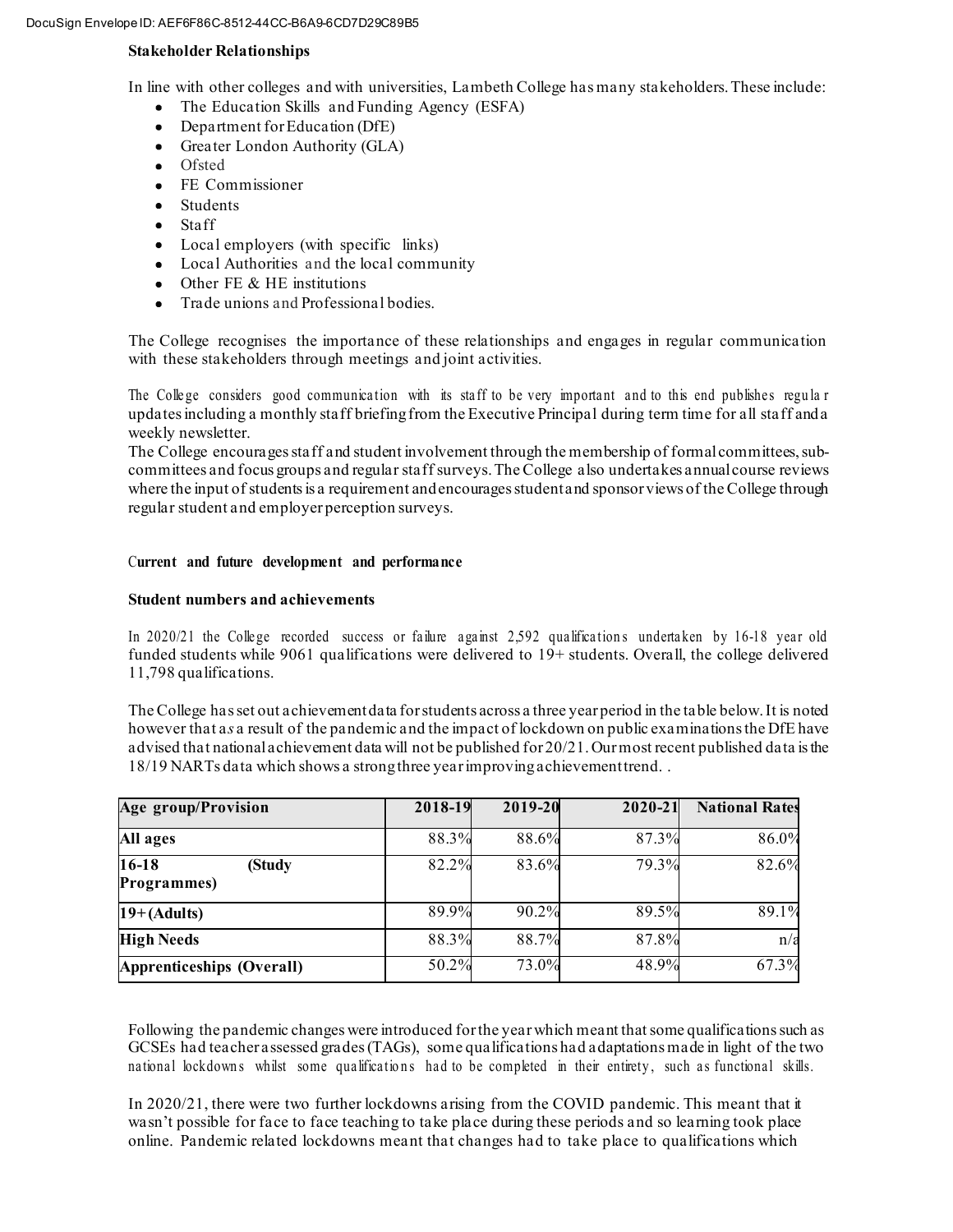### DocuSign Envelope ID: AEF6F86C-8512-44CC-B6A9-6CD7D29C89B5

awarding bodies approached in different ways. To support teachers and students during this period the college undertook wide ranging staff development so that lessons were delivered innovatively and adopted a range of technologiesto engage learners. Students were furthersupported by the allocationof laptops and dongles for those who did not have access to equipment at home. This investment meant that learners continued to make progressin their studies even when the college wasin lockdown.

The College's Ofsted grading from the 2019 inspection is'Requires Improvement'. A monitoringvisit took place in March 2020to evaluate the progressthat leaders and managers had made in addressingthe main areas for improvement identified at the previous inspection and was very positive. Out of the four themes that were chosen by Ofsted, the outcomes were judged as follows:

- 1 . What progress have tutorsmade in using assessment to identify and close gapsin learners' knowledge and to support learners to develop skills and achieve their qualifications? **Outcome - SignificantProgress**
- 2 . What progress have leadersmade in providing tutors with continuous professionaldevelopment so that they improve their teachingskills? **Outcome - SignificantProgress**
- 3. What progress have leaders made in ensuring apprentices build their knowledge and skills in a timely way and complete their apprenticeship?

**Outcome – Reasonable Progress**

4 . Howsuccessfulhave staff been in improvinglearners' attendanceat lessons? **Outcome – Reasonable Progress**

On 17 March 2020, all routine Ofsted inspections were suspended due to the COVID-19 (coronavirus) pandemic.

Ofsted have now confirmed routine inspections are resuming from September 2021 and the College is anticipatingan inspection duringthe course of this academic year.

In the a cademic year 2020/21, the college self-assessed the quality of its provision as "Good", an improvement from the "RequiresImprovement" grade in 2019.

## **Financial Objectives and Results for the Year**

The college reports a breakeven position for the 12 months ending 31st July following the release of £4.1m  $(£4.9m)$  to end Jul 20) of an ESFA grant of £13.75m received on the first day of the College trading within SBC; without this the college would have delivered an equivalent  $£4.1m$  loss (2020:  $£4.9m$  loss).

The financialhealth category reported to theESFAforthe period to the end of July 2021 was "Requires Improvement".

South Bank Colleges performance against its financial objectives is summarised in the table below:

| Key performance Indicator                                       | Target to<br>31 July<br>2021 | Actual to 31<br><b>July 2021</b> |
|-----------------------------------------------------------------|------------------------------|----------------------------------|
| Surplus/(deficit) (after release of<br>Transaction Unit Grant)  | £0                           | £0                               |
| Surplus/(deficit) (before release of<br>Transaction Unit Grant) | $(-13,561)$                  | $(-£4,100)$                      |
| <b>EBITDA</b> (Education Specific)                              | $(-1,172)$                   | (£1,997)                         |
| Staff Cost / Income ratio                                       | 70%                          | 76%                              |
| Cash at 31 July                                                 | £2,000 $k$                   | £3,584k                          |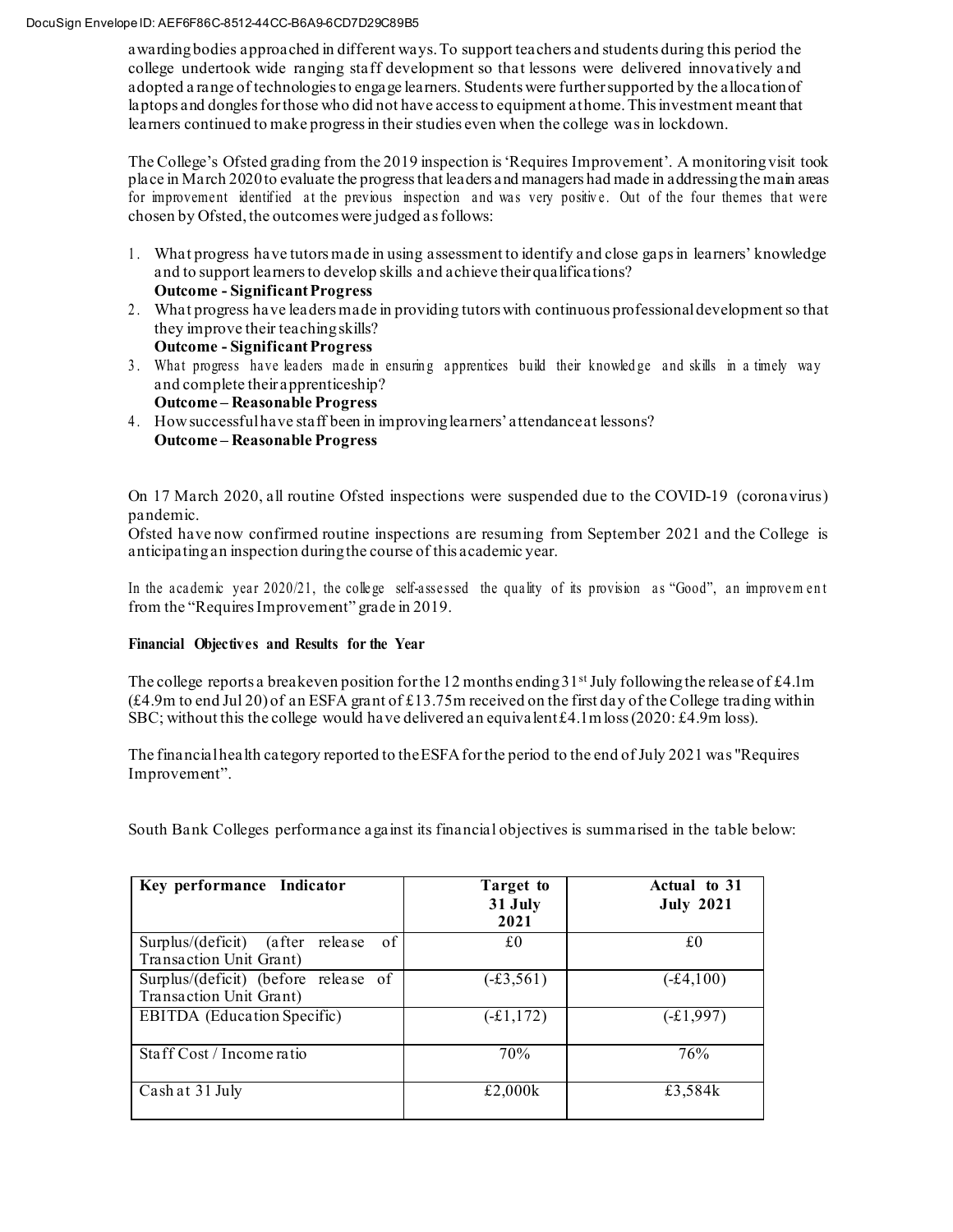### **Financial results**

### **Covid-19 – context and financial implications for South Bank Colleges**

Following the UK Government's decision in March 2020 to implement lock-down across the UK and the ongoing impact of preventative measures for public health, educational activities were largely delivered remotely to students until September 2020 when the College opened again. During the course of the year, further lockdowns were implemented in November 2020, with full opening on –site commencing again in March 2021. Throughout this period the College has relied on the ability to deliver blended learning (mix of on-line and on-site) to its students, and has fully supported those students with the necessary resources to participate. This has included distributing laptops and dongles to students with the partial support of the GLA and ESFA during the course of the year.

The impact of these arrangements has put financial pressure on the College's budget in a number of ways. Health and Safety considerations have meant that when on-site, class sizes have been limited to avoid large groups in confined areas. Resourcing required for the provision of laptops to students was partially financed by the GLA, following a successful bid in which £198k was secured for laptops. A further £250k was directly financed by the College. In April 2021 the ESFA provided further support by issuing laptops to the College for 16-19 year old students; 417 devices were requested and received and have been reported as donated assets within the financial statements.

Following full site re-opening in September 2020 and again in March 2021, additional Health and Safety measures included a step increase in cleaning undertaken throughout both sites both at Clapham and Brixon.

The College also responded to Government requirements to provide on-site testing facilities on reopening and ensured that all measures were put in place in line with government testing guideline s and requirements. The College has received limited levels of funding to support the direct costs of providing physical equipment (partitions) and testing staff.

Following the impact of National Lockdowns on the ability to deliver the ESFA and the GLA lowered delivery thresholds to 90% of grant funding provided. Lambeth College have delivered at this level for AEB funding (non-devolved). In the case of devolved funding, the GLA have allowed business cases' to be submitted and Lambeth College has been successful in retaining its funding. As a result no clawback adjustments have been made on main Grant funding received. In addition the College received from the GLA access to drawdown up to  $\text{\pounds}473k$  of additional AEB funding, with the opportunity to continue to deliver this additional income during 2021-22 following the impact of further national lockdowns during 2020-21.

The College recorded £144k fall in commercial income compared to 19/20 which was also impacted by the pandemic (from March 2020). This represents a 95% loss of income in this area year on year. Similarly levels of income for nursery places fell by 20% year on year, with lower demand due to lockdown measures.

### **Financial Results**

Group turnover before donations was £29.5m in the year to the end of July 2021. (2020: £28.4m). This includes revenue released of £4.1m from £13.75m of grant funding received from the ESFA in 2019.

The main changesin fundingduringthe yearto July 2021 are to 16-19 Grant Income andincome fromLocal Authorities to support students with Educational Health Care Plans (EHCP's). National funding rates for 16-19 year old students were increased from September 2020 and the College received an additional £420k to deliver curriculum programmes for this student cohort. This increase  $(+6%)$  in funding was despite a decrease in funded numbers of 16-19 students, which reduced by 4% on previous year. (2020: also a 4.7% reduction in funded numbers to 2019).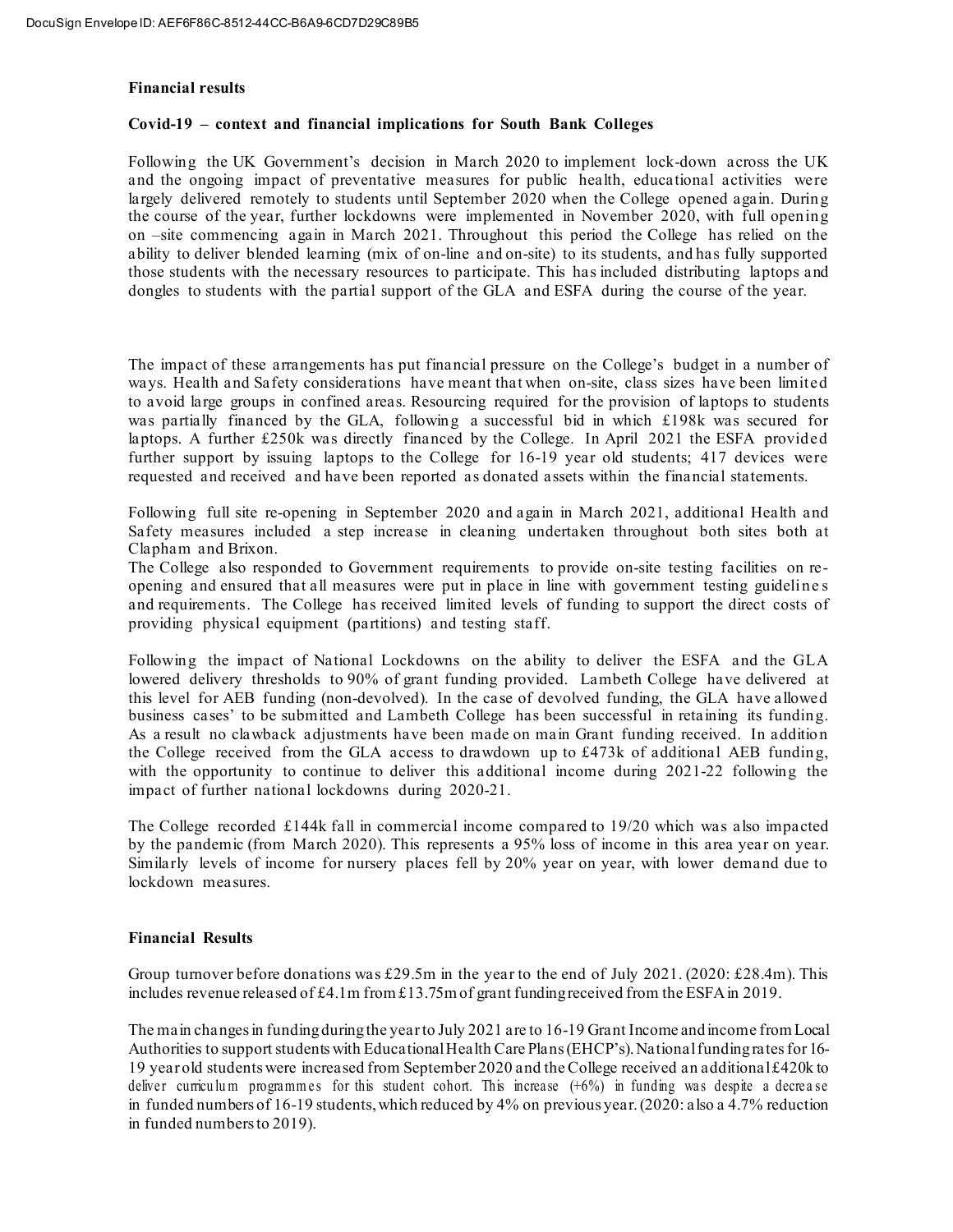#### DocuSign Envelope ID: AEF6F86C-8512-44CC-B6A9-6CD7D29C89B5

Income from Local Authorities to support student's with EHCP's increase in the year by £800k representing a significant increase to 2019/20 fundingreported (+60%).This is a result of increasing demandin this area, where students with increasingly complex needs are being supported by the College. Lambeth College is committed to providingan inclusive learning environment.

Adult Education Funding is received directly from the ESFA and the GLA. Funding levels remained at similar levels to those reported for year ending July 2020.

Staff costs are reported for the group as £16.1m (2020: £16.2m), excluding the costs of subcontracted teaching, partnerships and agency staff.Other operating expenses before depreciation were £10.7m (2020: £9.5m). The increase in other operating expenses includes the cost of both procured and donated IT assets  $(E920k)$  that were distributed for students use.

Tangible fixed asset additions during the period amounted to  $\text{\textsterling}7m$ , principally including work on the new STEAM centre at Vauxhalland investment in IT network infrastructure  $(\text{\textsterling}1.1\text{m})$ .

Totalcreditors due within one year have decreasedas atthe 31 July 2021 to £10.1mcompared to the 31 July 2020 comparative figure of £12.6m.Creditors due within one yearincludes accruals and deferred income of £5.1m (2020:£6.2m) and ESFA deferred grant income of £3.2m (2020:4.6m). ESFA deferred grant income due with in one year, represents the remaining balance of the ESFA  $£13.75$  million grant funding received and is expected to be fully utilised within 12 months.

The College reports a breakeven position for the 12 months ending  $31<sup>st</sup>$  July 2021 following the release of £4.1m (2020: £4.8m) part of an ESFA grant of £13.75m received on the first day of the College trading within SBC. Without this the college would have delivered an equivale nt £4.1m loss. The reported financial health forthe period to the end of July 2021 was "Requires Improvement".

SW4 Catering Ltd delivered a break-even result (2020  $\pounds$ -, breakeven). These figures are included in the group figures in these financialstatements.

### **Treasury policies and objectives**

Treasury management is the management of the College's cash flows, its banking, money market and capital market transactions; the effective control of the risks associated with those activities; and the pursuit of optimum performance consistent with those risks. The College has a separate treasury management policy in place.Short term borrowing fortemporary revenue purposesis authorised by the Chief AccountingOfficer. All other borrowing requires the authorisation of the Board and shall comply with the requirements of the FinancialMemorandum.

The College generated £1.1m in operating cash inflows in the year to 31 July 2021. The College spent  $£7.0m$  on investing activities in the year to 31 July 2021. The college ended the year with cash balances of £3.6m.

### **Reserves Policy**

The College has no formal Reserves Policy but recognises the importance of reserves in the financial stability of any organisation. As at the balance sheet date the Income and Expenditure reserve stands at a positive figure of £12.9m (2020: £10.2m). It is the College's intention to secure this position following best practice of LSBUas parent.

### **Paymentperformance**

The Late Payment of Commercial Debts (Interest) Act 1998 requires Colleges, in the absence of agreement to the contrary, to make payments to suppliers within 30 days of either the provision of goods or services or the date on which the invoice was received. The target set by the Treasury for payment to suppliers within 30 days is 95 per cent. During 2020/21 39% (2020:47%) of suppliers were paid within 30 days of the invoice data.College Leadership hasidentified this as a key area requiring improvement in 2021/22.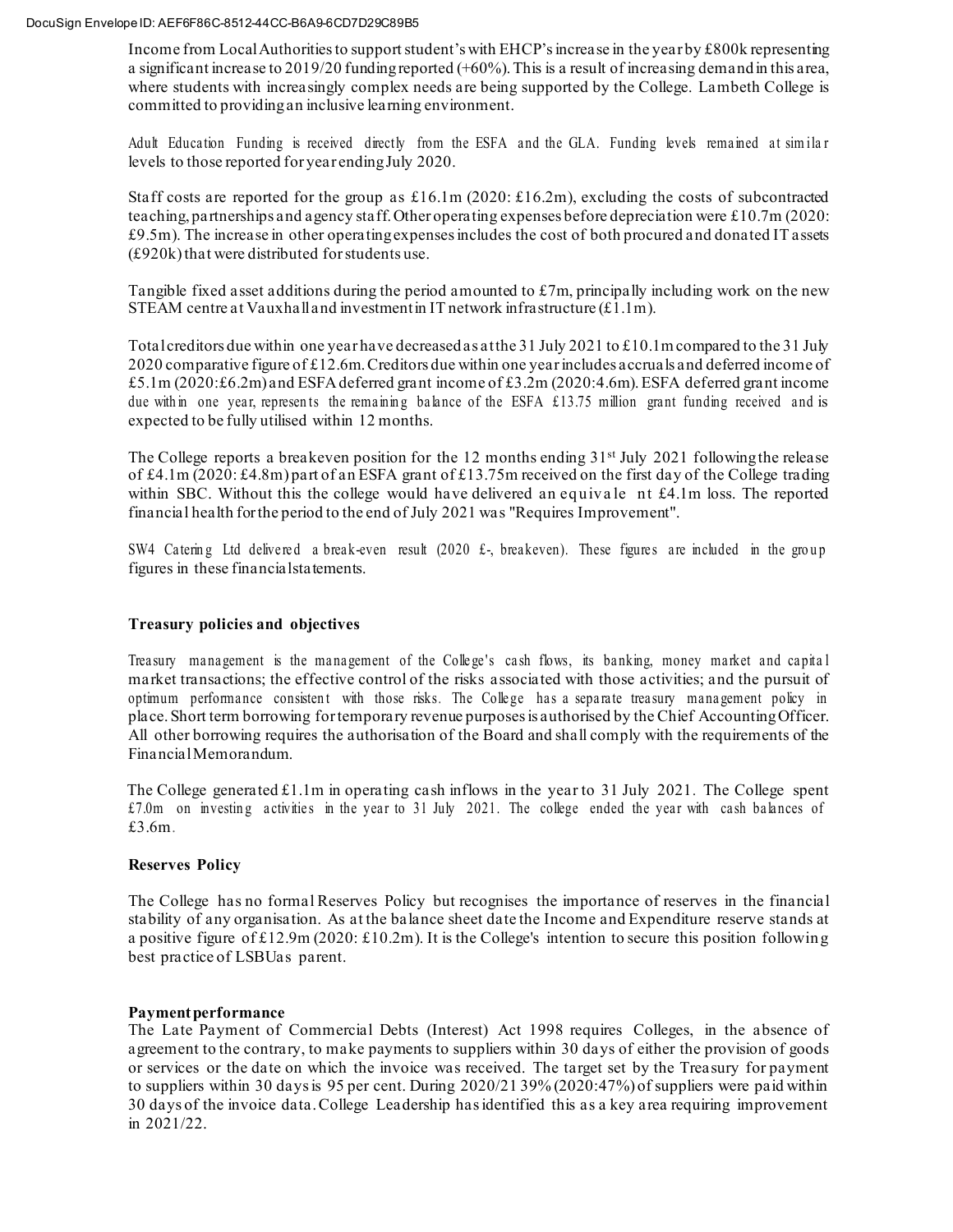### **College Companies**

The College hastwo subsidiary companies SW4 (Catering) Limited (09125790) and South BankSkills Limited (13286529 - dormant duringthe year 2020/21).

### **Future prospects**

The ongoing Covid-19 situation brought a period of significant uncertainty with implicationsfor enrolment. Looking forward the larger macroeconomic effect indicates the opportunity to further develop career led educationalactivities and engagement.The development ofthe newsite at Vauxhalland theplanned opening of the London South Bank Technical College in September 2022 brings with it the opportunity to increase the provision of Level 3 and 4 courses, with a planned roll out of HNC from September 2022. In July 2021 the College received approvalfrom the DfE to deliverits first tranche of T levels from September 2023 and this will the first step in positioningthe TechnicalCollege as a lead provider of T levels forSouth London.South Bank Colleges has ambitious plansfor growth and is uniquely placed to benefit from beinga member of the LSBU group,where progression pathwaysfor educationaldevelopment canbe offered fromLevel1 through to Level 5 within the Group. There is focus on rapidly expanding apprenticeship numbers to meet Group targets and student number targets as part of the conditions of the restructuring grant awarded by the Department forEducation.

### **Financial Plan**

The SBC board approveda financialplan in July 2021 to support the immediate objectives of the College for the year ending  $31<sup>st</sup>$  July 2021. Work is ongoing to re-develop the current 3 year financial plan alongside the design of the new curriculum for LSBTC from September 2022. In addition to financial planning for delivering the new curriculum, a review of the current curriculum financialmodelis well underway andwill addressthe underlyingfinancialchallengesthatthe College hasfaced in recent years.This work is critical in delivering a financialmodelunderwhich SBC can embed a sustainable financialmodeland ensure it meets its key strategic objective of 'Fit forthe Future'.

### **Going Concern Assumption**

The Group's activities, together with the factors likely to affect its future development, performance and position of the Group are set out in the Annual Report. The financial position of the Group, its cash flow, liquid ity and borrowings are described in the Financial Statements and accompanying Notes. As reflected in these financialstatements,the Group hasrecordeda break evenposition for the year ended 31 July 2021.

Trustees consider that the use of the Going Concern basis for the preparation of these financial statements is appropriate forthe followingreasons.

South Bank Colleges is a company limited by guarantee and a subsidiary by virtue of control by London South Bank University. The College has prepared cash flow forecasts for a period of at least 1 year from the date of approval of these financialstatements.

These forecasts are dependent on LSBU Group providing additional funding support during that period. LSBU Group has indicated its intention to make available such funds as are needed by the College for the period covered by the forecasts. As with any entity placing reliance on other group entities for funding support, the Trustees acknowledge that there can be no certainty that this support will continue although, at the date of approvalof these financialstatements,they have no reasonto believe that is will not do so.

After reviewing these forecasts in addition to current financing and restructuring grant arrangements and including the letter of support from the LSBU Group, the College is of the opinion that, taking account of severe but plausible downsides, the College will have sufficient funds to meet its liabilities as they fall due over the period of 12 months from the date of approval of the financial statements (the going concern assessment period) and therefore havepreparedthe financialstatements on a goingconcern basis.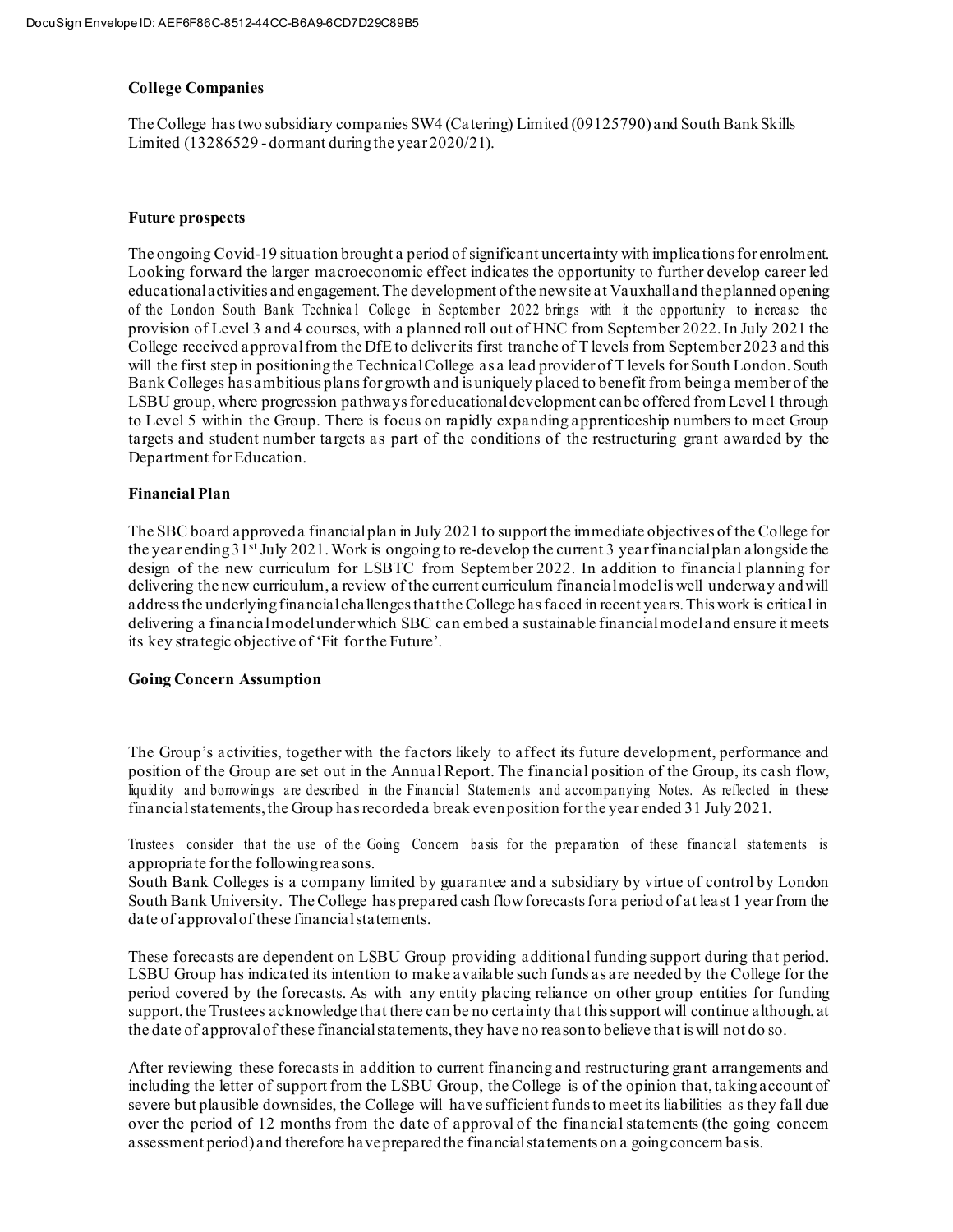## **Principal Risks and Uncertainties**

The College Board has arrangements for managing risk and uncertainty. The College Leadership Group also considers risks which are identified during the year. A risk register is maintained at the College level which is reviewed termly by the Audit Committee and by the College Leadership Group. The risk register identifies significant risks, the likelihood of those risks occurring, their potentialimpact on theCollege and the actions being taken to reduce and mitigate the risks. Risks are prioritised using a consistent scoring system. In the course of 2020/21 the College responded to the impact on Finance and HR systems of a cyber incident at LSBU that impacted College access to those systems. The college was without access to key systemsfor a number of months and put in place key measures to mitigate impact manually until systems were restored. The risk register was also reviewed in light of this instance, and updated accordingly.

Following the outbreak of Covid-19 an additional Covid-19 related risk register was developed for review and continued to be incorporated in 2020/21.

## **Equality**

Lambeth College celebrates and values the diversity brought to its workforce and learner population by individuals and believes that the College will benefit from recruiting staff from a variety of backgrounds, thus allowing it to better meet the needs of its diverse student population. We are committed to demonstrating behaviours thatsupport **FREDIE** values:

**FAIRNESS** – Fairnessfor all is a reality,regardless of background or circumstances.

**RESPECT** – Respect for all is the norm and we will not tolerate any form of discrimination against students or colleagues.

**EQUALITY** – Equality of opportunity is embedded in the decisions we take and everything that we do.

**DIVERSITY** – Diversity is celebrated and our colleagues and students feel that they belong

**INCLUSION** – Inclusion is widely understood, where all colleagues are committed to inclusive behaviours and policies and where students and colleagues feel valued and listened to.

**ENGAGMENT** – Engagement where there is a positive emotional attachment between our colleagues and their work; where our students are consulted and play a key role in shaping our work.

### **ACTION** -

The Lambeth College Single Equality Scheme covers the rights and responsibilities of trustees, staff, students and any visitors *I* contractors to all of the sites. It includes an Action Plan to assist in the monitoring and reviewing of the progress made to address equality and diversity issues across protected characteristics: age, disability, gender, transgender, race, religion or belief, sexual orientation, marriage and civil partnerships and pregnancy and maternity.

### **Disability statement**

Lambeth College is committed to helping all learners with learning difficulties and/or disabilities achieve their personal goals by adopting a model of 'inclusivity'. It provides specialist advice, guidance, assessments and where needed resources and additional support to improve access for learners with learning difficulties and/or disabilities to curriculum areas and College services. Learners who have Education Health Care Plans (EHCPs) will have their specific needs met.

College facilities have lifts, ramps and hoists and specialist equipment to ensure that buildings are accessible to people with disabilities. Over 95% of the College's estate is fully accessible to people with disabilities. The College also has a qualified team of student support assistants to help those who need this level of assistance. The College's arrangements for people with disabilities are detailed in the Disability Statement which is updated annually in line with requirements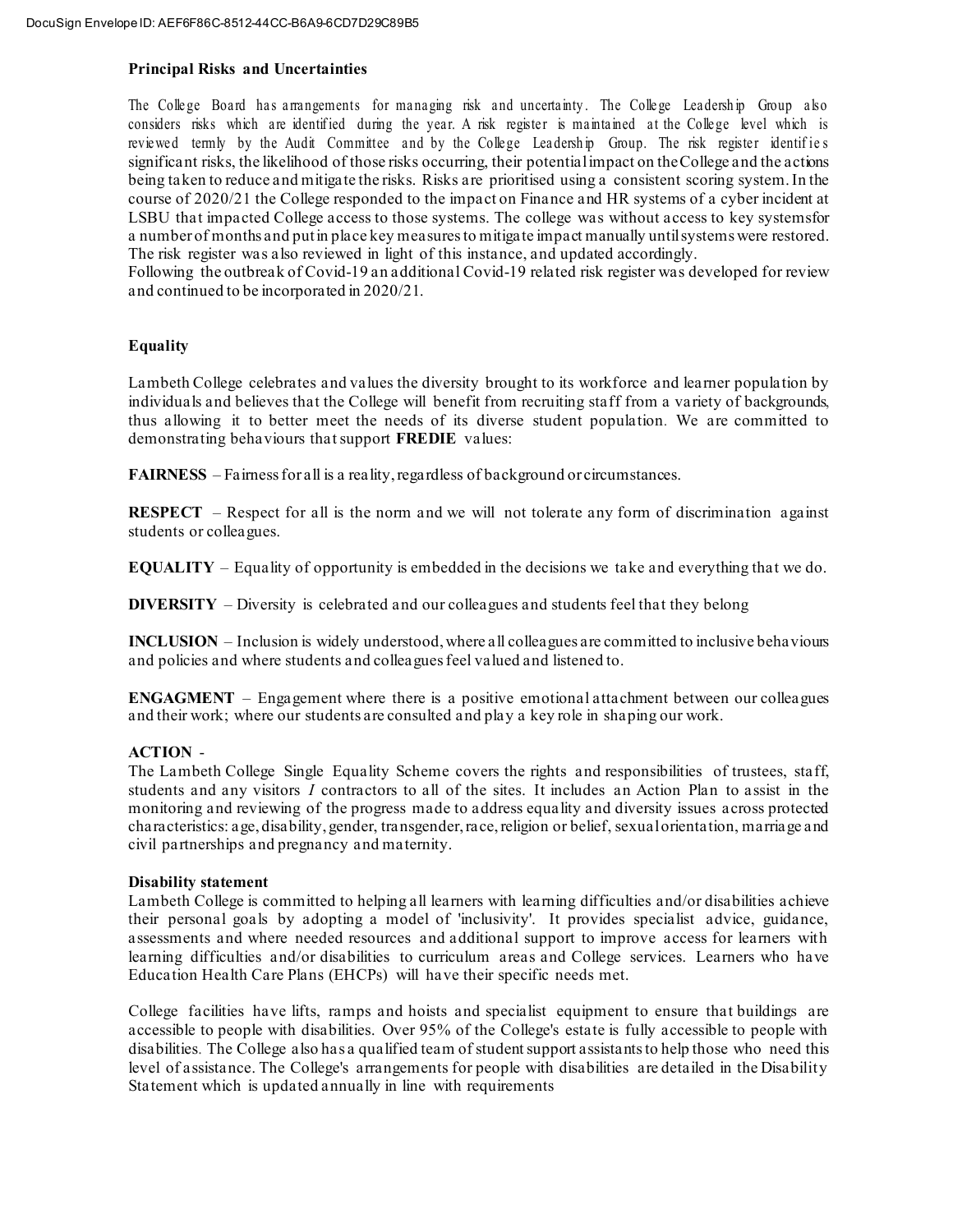## **Trade union facility time**

The Trade Union (Facility Time Publication Requirements)Regulations 2017 require the college to publish information on facility time arrangements for trade union officials at the college.

| Numbers of employees who were Trade Union officials<br>during the relevant period | FTE employee number |
|-----------------------------------------------------------------------------------|---------------------|
|                                                                                   | 7.66                |

| Percentage of time | Number of employees |
|--------------------|---------------------|
| $0\%$              |                     |
| $1 - 50\%$         |                     |
| 51-99%             |                     |
| 100%               |                     |

| Total cost of facility time                     | £35k     |
|-------------------------------------------------|----------|
| Total pay bill                                  | £16,073k |
| Percentage of total bill spent on facility time | $0.25\%$ |

| Time spent on paid trade union activities as a percentage of $\parallel$ 100% |  |
|-------------------------------------------------------------------------------|--|
| total paid facility time                                                      |  |

## **Disclosure of informationto auditors**

The trustees who held office at the date of approval of this report confirm that, so far as they are each aware, there is no relevant audit information of which the College's auditors are unaware; and each trustee has taken all the steps that he or she ought to have taken to be aware of any relevant audit information andto establish that the College's auditors are aware of that information.

# **Approved by the Board of trustees of South Bank Colleges on 23rd November 2021 and signed on its behalf by:**

Nuter Foundl.

**Ruth Farwell Chair**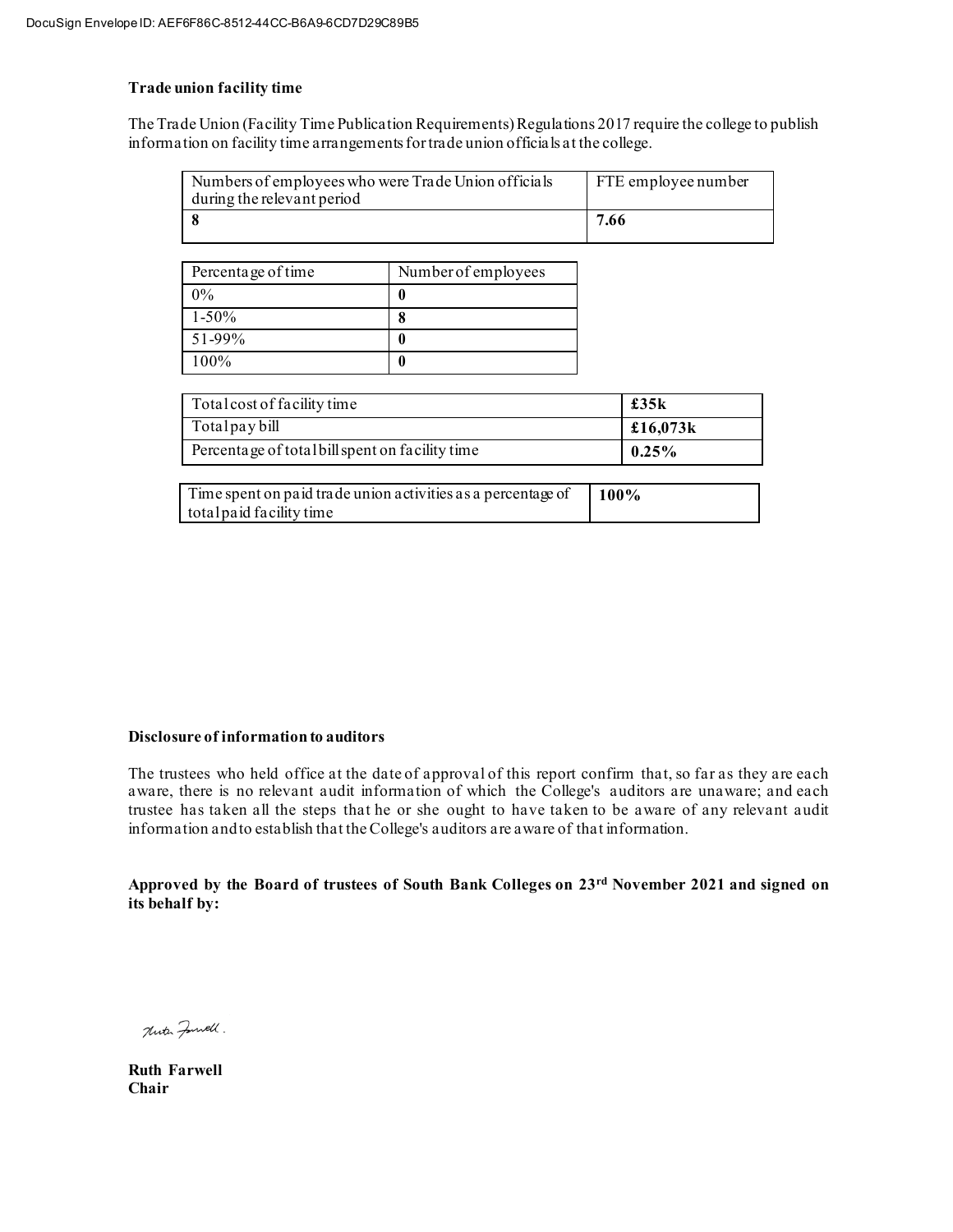## <span id="page-12-0"></span>**Statement of Corporate Governance andInternal Control**

The following statement is provided to enable readers of the annualreport andaccounts of South Bank Colleges to obtain a better understandingof its governance and legalstructure.

This statement covers the period from 1 August 2020 to 31 July 2021 and up to the date of approval of the annual report and financialstatements.

The SBC Board endeavours to conduct its business in accordance with the seven principles identified by the Committee on Standards in Public Life (selflessness, integrity, objectivity, accountability, openness, honesty and leadership) and has adopted the Code of good Governance for English Colleges ("the Code"). In the opinion of the Trustees,the Board acts with due regard to the provisions of the Code, and has done so forthe year ended  $31$  July 2021. The Board recognises that, as a body entrusted with both public and private funds, it has a particular duty to observe the highest standards of corporate governance at alltimes.

It is the Board's responsibility to bring independent judgement to bear on issues of strategy, performance, resources and standards of conduct.

The Board is provided with regular and timely information on the overallfinancialperformance of the College together with other information such as performance against funding targets, proposed capital expenditure, quality matters and personnel-related matters such as health and safety and environmental issues. The Board meets on a regular basis.

The Board conducts its business through a number of committees. Each committee has terms of reference, which have been approved by the Board.

These committees are:

- $\bullet$ Quality &Improvement
- Audit

Full minutes of all Board meetings except those minutes deemed to be confidentialby the Board, are available on the College's website at lambethcollege.ac.uk.

The Clerk maintains a register of financialand personalinterests of the Trustees. The register is available for inspection at the above address.

All Trustees are able to take independent professional advice in furtherance of their duties at SBC's expense and have access to the Clerk and Company Secretary, who are responsible to the Board for ensuring that all applicable procedures and regulations are complied with. The appointment, evaluation and removal of the Clerk and Company Secretary are matters for the Board as a whole. Formal agendas, papers and reports are supplied to Trusteesin a timely manner, priorto Board meetings.Briefings are provided on an *ad hoc* basis

Under the articles the Board is composed of the Accountable Officer, four trustees appointed by London South Bank University, three independent trustees appointed by the Board, one student trustee and one staff trustee. The Board has a strong and independent non-executive element and no individual or group dominates its decision-making process. The Board considers that each of its members, except the Accountable Officer, is independent of management and free from any business or other relationship which could materially interfere with the exercise of their independent judgement. During the year ending 31 July 2021 two trustees were also directors of SBC's parent company, London South Bank University (one trustee retired from the LSBU Board on 13 March 2021).

There is a clear division of responsibility in that the roles of the Chair and AccountingOfficer are separate.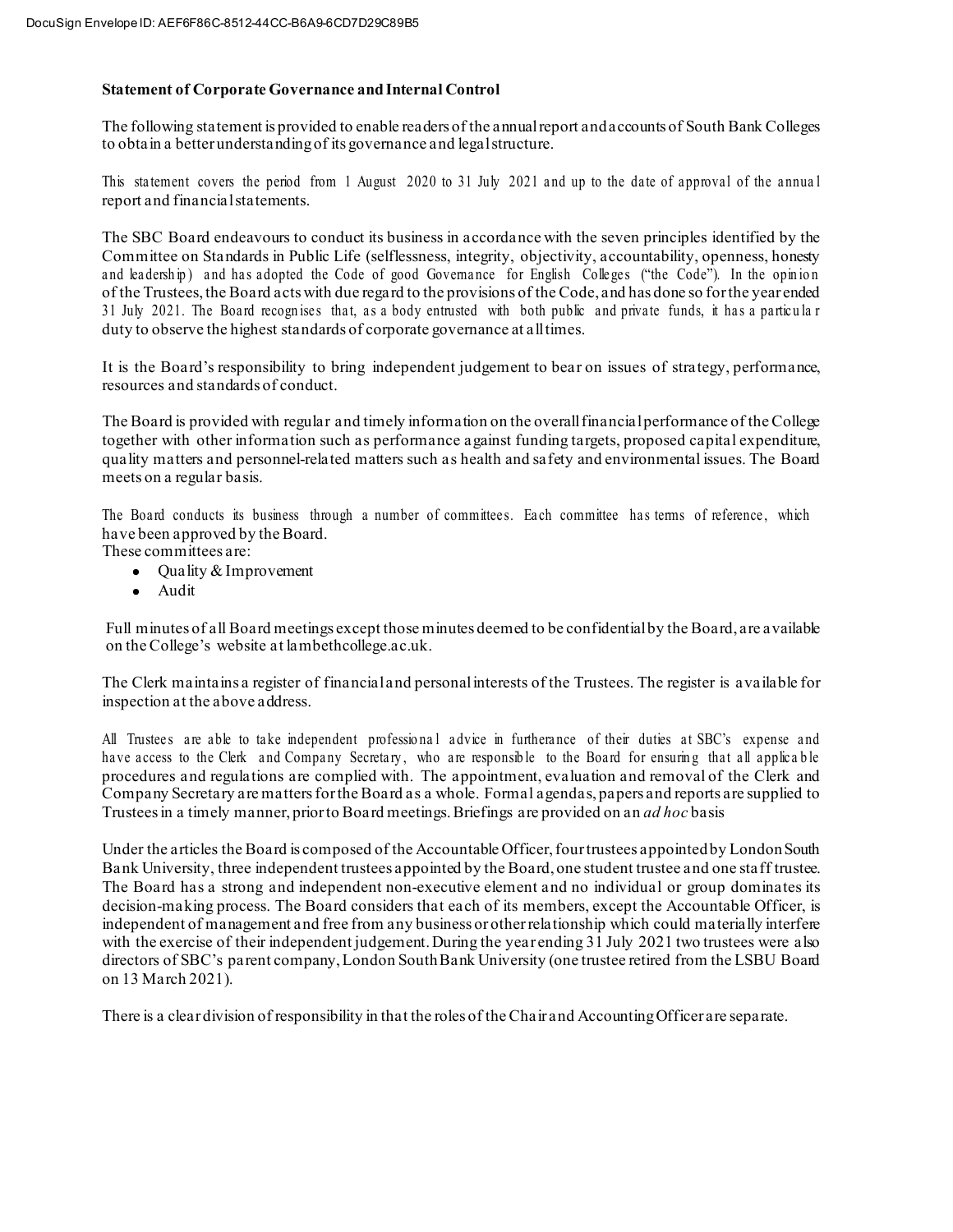## **South Bank CollegesBoard**

Since 1 August 2020 the following have been members of the South Bank Colleges Board:

| Name                 | <b>Appointed</b>   | End of<br><b>Office</b> | <b>Term</b> | Role                                                       | <b>Committees</b>                               |
|----------------------|--------------------|-------------------------|-------------|------------------------------------------------------------|-------------------------------------------------|
| David Phoenix        | 1 Aug 2018         |                         | Ex officio  | Accounting Officer                                         |                                                 |
| Sue Dare             | 1 Oct 2018         |                         | 4 years     | <b>Independent Trustee</b>                                 | Quality &<br>Improvement<br>Committee(Chair)    |
| <b>Andrew Owen</b>   | 1 Feb 2019         |                         | 4 years     | LSBU appointed<br>trustee,<br>Vice Chair of the<br>Board   | Audit Committee<br>(Chair)                      |
| Stephen Balmont      | 1 Feb 2019         |                         | 4 years     | <b>LSBU</b> appointed<br>trustee                           | Audit Committee<br>Remuneration<br>Lead trustee |
| Shakira Martin       | 1 Feb 2019         |                         | 4 years     | Independent Trustee                                        | Quality $&$<br>Improvement<br>Committee         |
| Mee Ling Ng          | 1 Feb 2019         |                         | 4 years     | <b>LSBU</b> appointed<br>trustee                           | Audit Committee                                 |
| <b>Nigel Duckers</b> | 12 Apr 2019        |                         | 4 years     | Staff Trustee                                              | Quality &<br>Improvement<br>Committee           |
| <b>Ruth Farwell</b>  | 7 May 2019         |                         | 4 years     | <b>LSBU</b> appointed<br>trustee and Chair of<br>the Board |                                                 |
| Adesewa<br>Ogunyomi  | 9 Sept 2019        | 26 October<br>2020      | Ex officio  | <b>Student Trustee</b>                                     | Quality &<br>Improvement<br>Committee           |
| Theresa Quinton      | 27 October<br>2020 | 7 June 2021             | Ex officio  | <b>Student Trustee</b>                                     | Quality &<br>Improvement<br>Committee           |
| Moriam Folawiyo      | 10 June 2021       |                         | Ex officio  | <b>Student Trustee</b>                                     | Quality &<br>Improvement<br>Committee           |
| Jacqui Dyer          | 6 May 2020         |                         | 4 years     | <b>Independent Trustee</b>                                 |                                                 |

### **Quality & ImprovementCommittee**

The Quality & Improvement Committee comprises four members of the Board. The Committee operates in accordance with written terms of reference approved by the Board and available on the Lambeth College website. The Quality & Improvement Committee has overall responsibility delegated to it by the Board for monitoring and reviewing the quality of education provided by the College.It meetsfourtimes a year.

### **Audit Committee**

The Audit Committee comprises three members of the Board and does not include the Accounting Officer or the Chair. The Committee operates in accordance with written terms of reference approved by the Board and available on the Lambeth College website. The Audit Committee reviews the effectiveness of the systems of control in place across the College. It meets three times a year.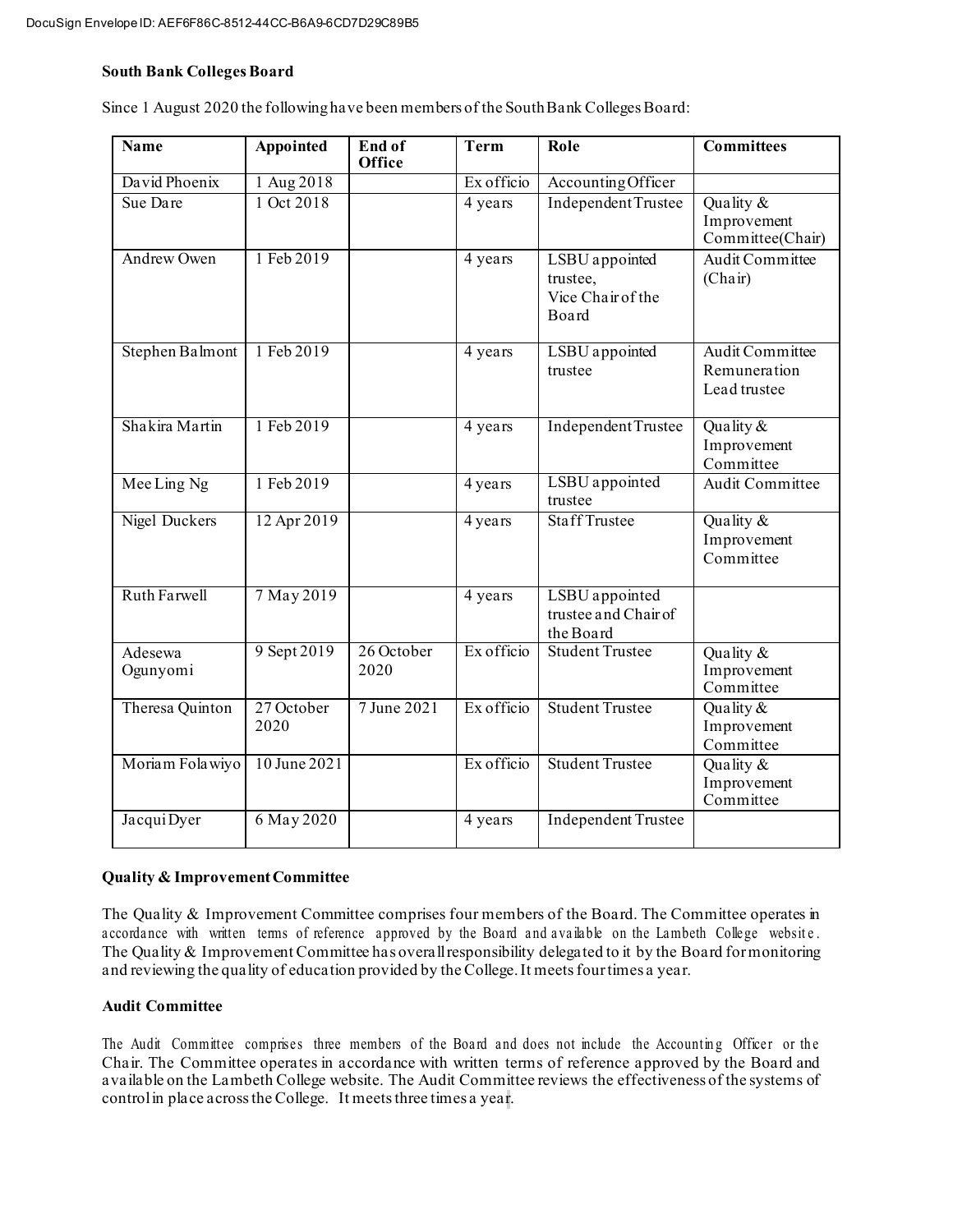## **Internal Control**

### *Scope ofresponsibility*

The SBC Board is ultimately responsible for the College's system of internal control and for reviewing its effectiveness. However, such a system is designed to manage rather than eliminate the risk of failure to achieve business objectives and can provide only reasonable and not absolute assurance against materialmisstatement or loss.

The SBC Board delegated the day-to-day responsibility to the Executive Principal, for maintaining a sound system of internal control that supports the achievement of the College's policies, aims and objectives, whilst safeguarding the public funds and assets for which they are personally responsible, in accordance with the responsibilities assigned to her in the FinancialMemorandumbetween SBC and thefundingbodies.She is also responsible for reporting to the Board any material weaknesses or breakdowns in internal control.

## *The purpose ofthe systemof internal control*

The system of internal control is designed to manage risk to a reasonable level rather than to eliminate all risk of failure to achieve policies, aims and objectives; it can therefore only provide reasonable and not absolute assurance of effectiveness. The system of internal control is based on an ongoing process designed to identify and prioritise the risks to the achievementof College policies, aims and objectives,to evaluatethe likelihood of those risks being realised and the impact should they be realised, and to manage them efficiently, effectively and economically.The system of internalcontrolhas beenin place in SBC forthe period ended 31 July 2021 and up to the date of approvalof the annualreport and accounts.

## *Capacity to handle risk*

The SBC Board has reviewed the key risks to which the Company is exposed together with the operating, financialand compliance controlsthat have beenimplemented to mitigatethose risks.The Board is of the view that there is a formal ongoing process for identifying, evaluating and managing the College's significant risks that has been in place forthe period ending31 July 2021 and up to the date of approvalof the annualreport and accounts.This processis regularly reviewed by the Board.

## *The risk and control framework*

The system of internal control is based on a framework of regular management information, administrative procedures including the segregation of duties, and a system of delegation and accountability. In particular, it includes:

- $\bullet$ budgetingsystems with an annualbudget,which isreviewed and agreed by the Board
- regularreviews by the Board of periodic and annualfinancialreports which indicate financialperformance against forecasts
- setting targets to measure financial and other performance
- clearly defined capitalinvestmentcontrolguidelines and
- $\bullet$ the adoption of formal project management disciplines, where appropriate.

The College has engaged the delivery of an internal audit service, which operates in accordance with the requirements of the ESFA's *Post 16 Audit Code of Practice*.The work of the internalauditservice is informed by an analysis of the risks to which the College is exposed, and annual internal audit plans are based on this analysis.The analysis of risks and the internalaudit plans are approved bythe audit committee.At a minimum, annually, the Internal Audit Service provides the audit committee and the Board with a report on internal audit activity in the College. The report includes the Internal Auditor's independent opinion on the adequacy and effectiveness of the College's system of risk management, controls andgovernance processes.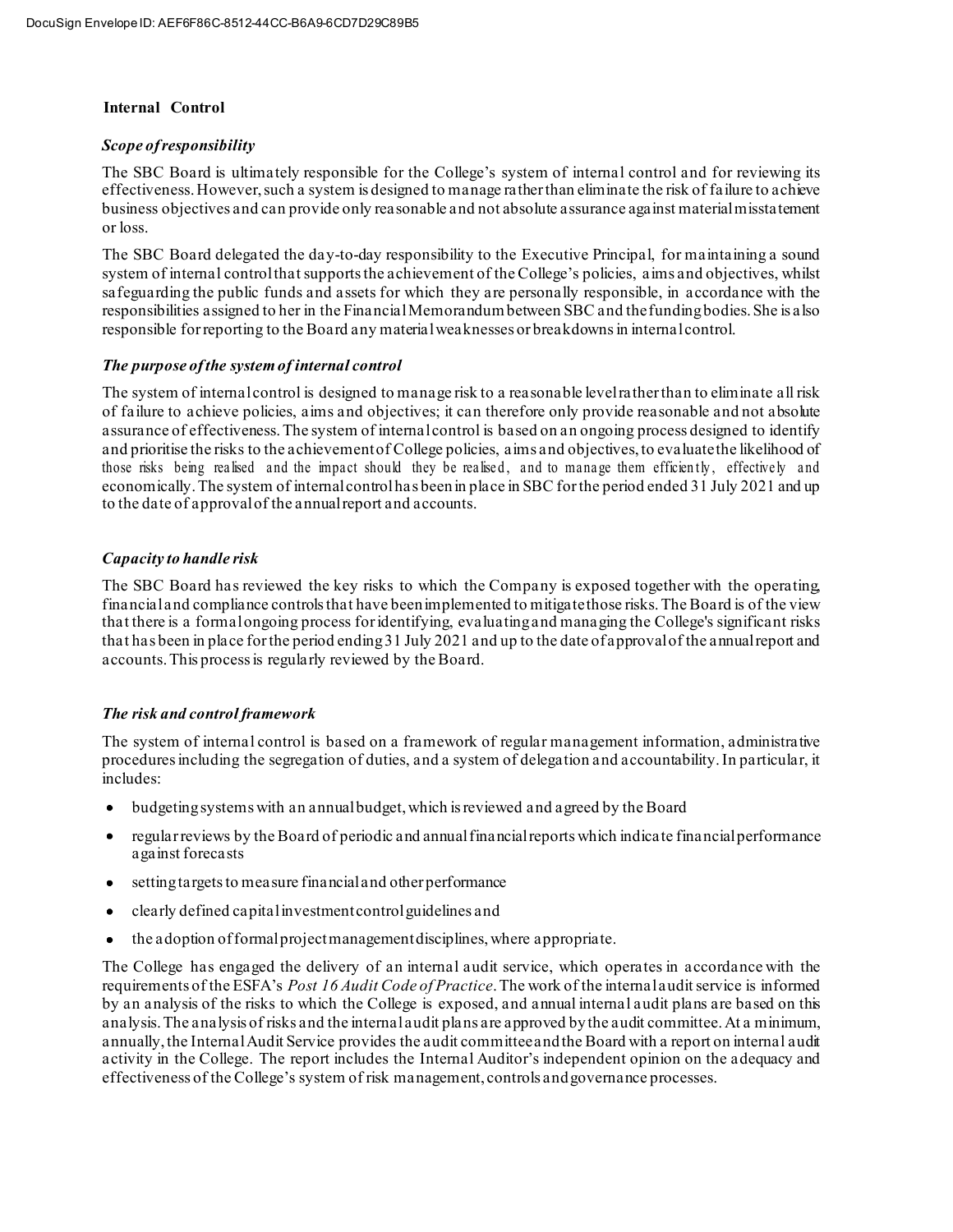## *Review of effectiveness*

The Chief Finance Officer has responsibility for reviewing the effectiveness of the system of internal control. Their review of the effectiveness of the system of internalcontrolis informed by:

- the work of the internal auditors
- the work of the executive managers within the College who have responsibility for the development and maintenance of the internalcontrolframework
- comments made by the College's financial statements and regularity assurance auditors in their management letters and otherreports.

The Chief Finance Officer has been advised on the implications of the result of the review of the effectiveness of the system of internal control by the Audit Committee, which oversees the work of the internal auditor and othersources of assurance, anda plan to address weaknesses andensure continuousimprovementof the system is in place.

The College Leadership Group receives reports setting out key performance and risk indicators and considers possible control issues brought to their attention by early warning mechanisms, which are embedded throughout the College. The College Leadership Group and the Audit Committee also receive regularreports from internal audit and other sources of assurance, which include recommendations for improvement. The Audit Committee's role in this area is confined to a high-level review of the arrangementsforinternalcontrol.

The SBC Board's business cycle includes a regularreport for consideration of risk and control.The emphasisis on obtaining the relevant degree of assurance and not merely reporting by exception. At its November 2021 meeting, the Board carried out the annual assessment for the year ended 31 July 2021 by considering documentation from the College Leadership Group and internal audit, and taking account of events since 1 August 2020.

The Annual Internal Audit Report for 2020/21 produced by the internal auditors concluded that the College's risk management, control and governance processes and its arrangements for economy, efficiency and effectiveness are generally satisfactory with improvements required in some areas.

## **Approved by the Boardon 23rd November 2021 andsignedonits behalf by:**

Nuter Foundl.

**Ruth Farwell**

 $DAG$ 

**Professor DavidPhoenix Chair Accounting Officer**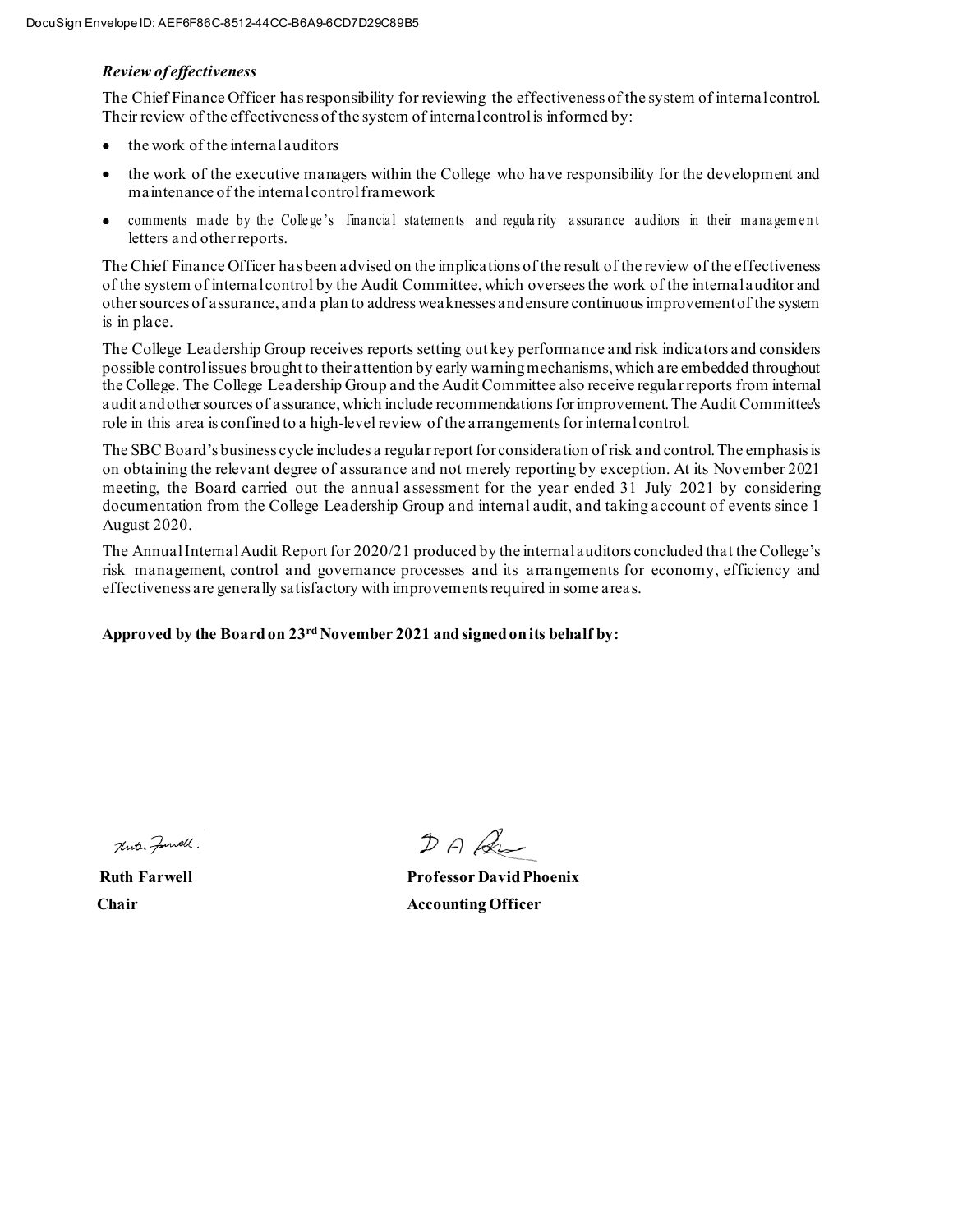### <span id="page-16-0"></span>**Statement of Regularity, Propriety and Compliance**

The College has considered its responsibility to notify the Education and Skills Funding Agency (ESFA) of material irregularity, impropriety and non-compliance with terms and conditions of funding, under the college's financial memorandum. As part of our consideration we have had due regard to the requirements of the financial memorandum.

We confirm on behalf of the College, that after due enquiry, and to the best of our knowledge, we are not able to identify any material irregular or improper use of funds by the College, or material non-compliancewith the terms and conditions of fundingunderthe College's financialmemorandum.

We confirm that no instances of material irregularity, impropriety or funding non-compliance have been discovered to date. If any instances are identified after the date of this statement, these will be notified to the ESFA.

Nuter Foundl.

**Ruth Farwell Chair**

 $D A$ 

**Professor David Phoenix Accounting Officer**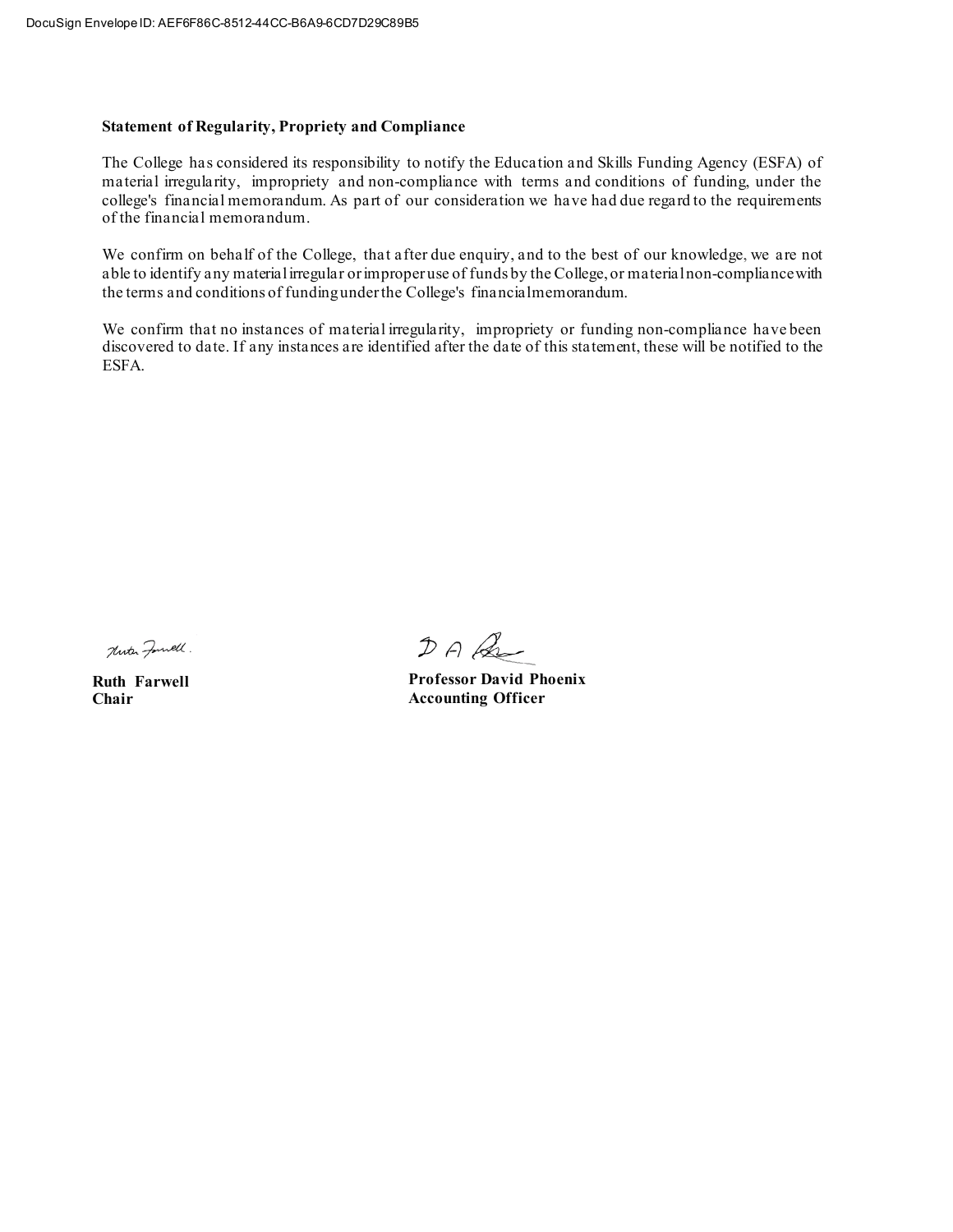### **Statement of Responsibilities of the Trustees of the College**

The Trustees of the College are required to present audited financial statements for each financial year.

Within the terms and conditions of the College's grant funding agreements and contracts with the ESFA, the College, through its Accounting Officer, is required to prepare financial statements and an operatingand financial review for each financial year in accordance with the 2019 Statement of Recommended Practice - Accounting for Further and Higher Education and with the College Accounts Direction 2019 to 2020 issued by the ESFA, and which give a true and fair view of the state of affairs of the College and theresult for that year.

In preparing the financial statements, the College is required to:

- select suitable accounting policies and apply them consistently
- make judgements and estimates that are reasonable and prudent
- state whether applicable Accounting Standards have been followed, subject to any material departures disclosed and explained in the financial statements
- prepare financial statements on the going concern basis, unless it is inappropriate to assume that the College will continue in operation.

The College is also required to prepare a Directors' Report which describes what it is trying to do and how it is going about it, including information about the legal and administrative status of the College.

The Board is responsible for keeping proper accounting records which disclose with reasonable accuracy, at any time, the financial position of the group and parent College, and which enable it to ensure that the financialstatements are prepared in accordance with the relevant legislation of incorporation and otherrelevant accounting standards. It is responsible for taking steps that are reasonably open to it in order to safeguard the assets of the group and parent College and to prevent and detect fraud and otherirregularities.

The maintenance and integrity of the College website is the responsibility of the College; the work carried out by the auditors does not involve consideration of these matters and, accordingly, the auditors accept no responsibility for any changes that may have occurred to the financial statements since they were initially presented on the website. Legislation in the United Kingdom governing the preparation and dissemination of financial statements may differ from legislation in other jurisdictions.

Trustees of the College are responsible for ensuring that expenditure and income are applied for the purposes intended by Parliament and that the financial transactions conform to the authorities that govern them. In addition, they are responsible for ensuring that funds from the ESFA are used only in accordancewith the ESFA's grant funding agreements and contracts, and any other conditions that may be prescribed from time to time. Trustees of the College must ensure that there are appropriate financial and management controls in place in order to safeguard public and other funds and to ensure they are used properly. In addition, trustees of the College are responsible for securing economical, efficient and effective management of the College's resources and expenditure, so that the benefits that should be derived from the application of public funds from the ESFA are not put at risk.

Approved by the Board and signed on its behalf by:

Nuter Fundl.

**Ruth Farwell Chair**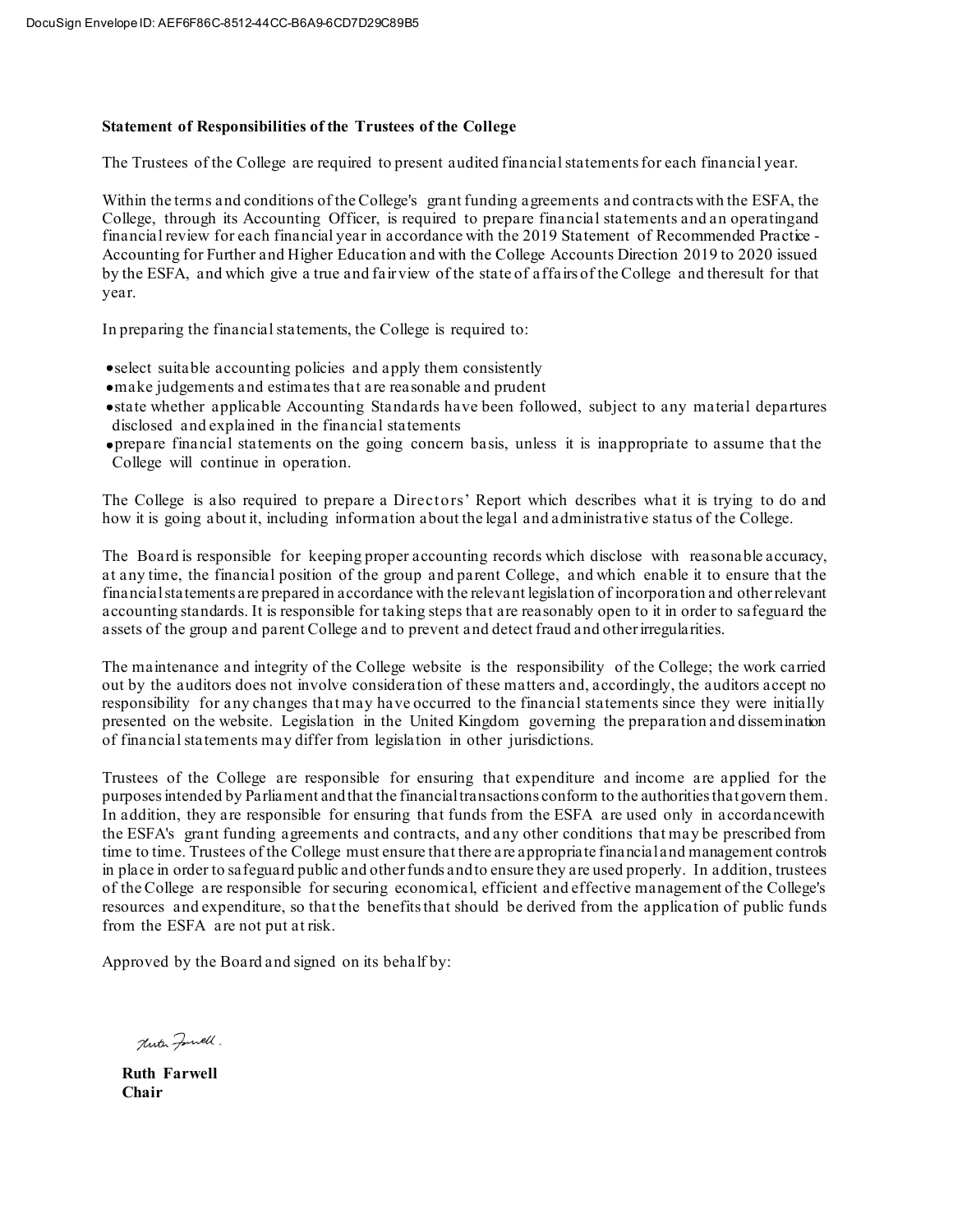### **Independent Auditor's Report to the Member of South Bank Colleges**

### **Report on the Audit of the Financial Statements**

### **Opinion**

We have audited the financial statements of South Bank Colleges ("the College") for the year ended 31 July 2021 which comprise the Consolidated Statement of Comprehensive Income, the Consolidated and College Statement of Changes in Reserves, Balance Sheets, Consolidated Statement of Cash Flows, and related notes, including the accounting policies in note 1.

In our opinion the financial statements:

- give a true and fair view of the state of the Group's and the College's affairs as at 31 July 2021, and of the Group's and the College's income and expenditure, gains and losses and changes in reserves, and of the Group's cash flows, for the year then ended; and
- have been properly prepared in accordance with UK accounting standards, including FRS 102 The Financial Reporting Standard applicable in the UK and Republic of Ireland, and with the 2019 Statement of Recommended Practice – Accounting for Further and Higher Education.

### Basis for opinion

We conducted our audit in accordance with International Standards on Auditing (UK) ("ISAs (UK)") and applicable law. Our responsibilities are described below. We have fulfilled our ethical responsibilitie s under, and are independent of the group in accordance with, UK ethical requirements including the FRC Ethical Standard. We believe that the audit evidence we have obtained is a sufficient and appropriate basis for our opinion.

## **Going concern**

The Directors have prepared the financial statements on the going concern basis as they do not intend to liquidate the Group or the College or to cease their operations, and as they have concluded that the Group and the College's financial position means that this is realistic. They have also concluded that there are no material uncertainties that could have cast significant doubt over their ability to continue as a going concern for at least a year from the date of approval of the financial statements ("the going concern period").

In our evaluation of the College's conclusions, we considered the inherent risks to the group's business model and analysed how those risks might affect the Group and College's financial resources or ability to continue operations over the going concern period.

Our conclusions based on this work:

- we consider that the College's use of the going concern basis of accounting in the preparation of the financial statements is appropriate;
- we have not identified, and concur with the College's assessment that there is not, a material uncertainty related to events or conditions that, individually or collectively, may cast significa nt doubt on the Group or the College's ability to continue as a going concern for the going concern period.

However, as we cannot predict all future events or conditions and as subsequent events may result in outcomes that are inconsistent with judgements that were reasonable at the time they were made, the above conclusions are not a guarantee that the Group or the College will continue in operation.

### **Fraud and breaches of laws and regulations – ability to detect**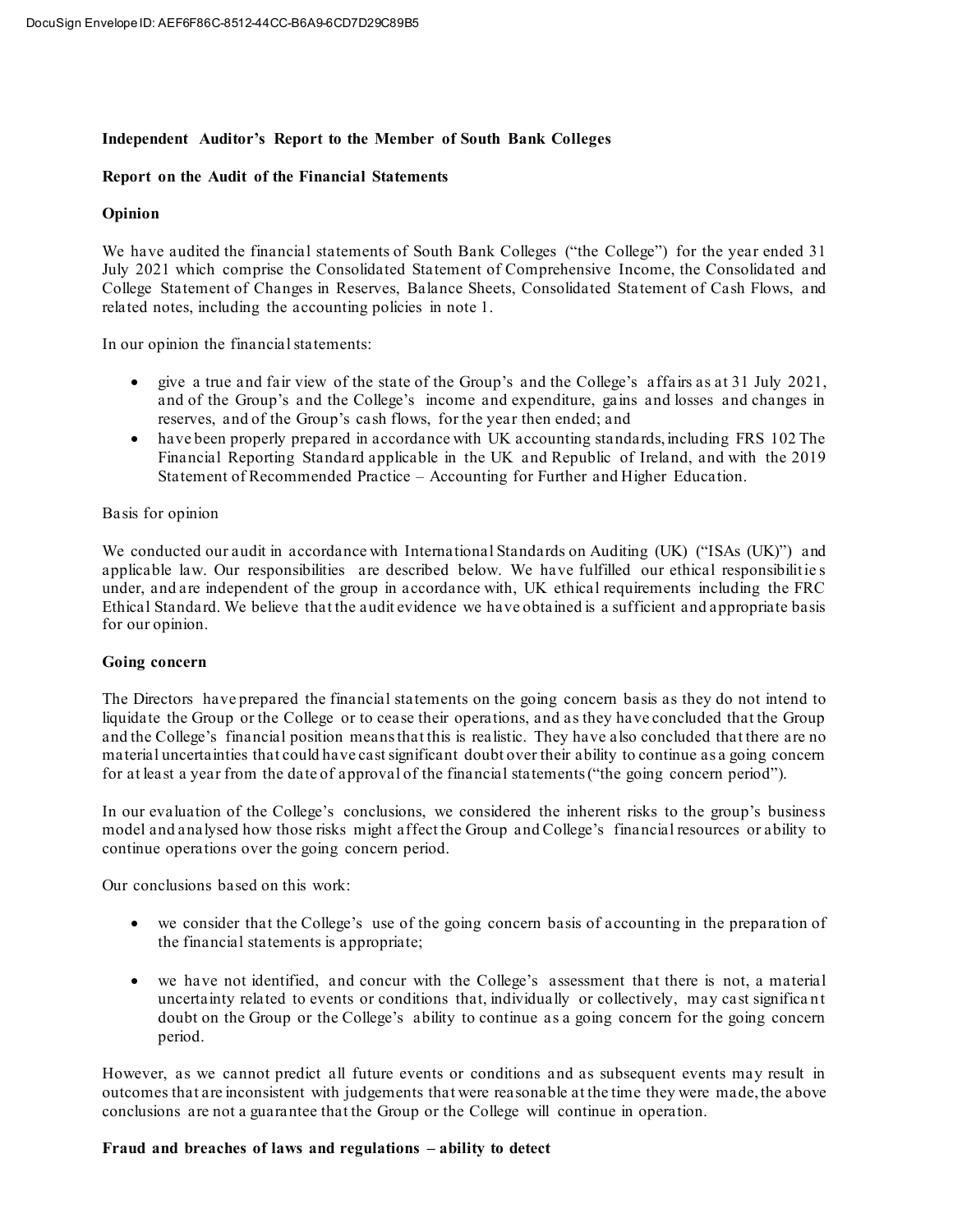To identify risks of material misstatement due to fraud ("fraud risks") we assessed events or conditions that could indicate an incentive or pressure to commit fraud or provide an opportunity to commit fraud.

Our risk assessment procedures included: 

- Enquiring of management, the Audit Committee, internal audit as to the Group's high-level policies and procedures to prevent and detect fraud, including the internal audit function, as well as whether they have knowledge of any actual, suspected or alleged fraud.
- Reading Board and Audit Committee meeting minutes.
- Using analytical procedures to identify any unusual or unexpected relationships.

We communicated identified fraud risks throughout the audit team and remained alert to any indications of fraud throughout the audit.

As required by auditing standards, and taking into account possible pressures to meet  regulatory performance targets, we perform procedures to address the risk of management override of controls and the risk of fraudulent revenue recognition, in particular the risk that Adult Education grant income from the Education and Skills Funding Agency (ESFA) is recorded in the wrong period and the risk that Group management may be in a position to make inappropriate accounting entries, and the risk of bias in accounting estimates and judgements..

We did not identify any additional fraud risks. 

In determining the audit procedures we took into account the results of our evaluation of some of the Group's fraud risk management controls.

We also performed procedures including:  

- Identifying journal entries and other adjustments to test based on risk criteria and comparing the identified entries to supporting documentation. These included unusual posting to suspense accounts.
- Sample testing of Adult Education and grant income and income from the ESFA received in the period 01 July 2021 to 31 October 2021 to determine whether income was recognised in the correct accounting period.
- Assessing significant accounting estimates for bias.

### *Identifying and responding to risks of material misstatement due to non-compliance with laws and regulations*

We identified areas of laws and regulations that could reasonably be expected to have a material effect on the financial statements from our general commercial and sector experience, and through discussion with management (as required by auditing standards) and from inspection of the University's regulatory and legal correspondence, and discussed with management the policies and procedures regarding compliance with laws and regulations.   

As the Group is regulated, our assessment of risks involved gaining an understanding of the control environment including the entity's procedures for complying with regulatory requirements.

We communicated identified laws and regulations throughout our team and remained alert to any indications of non-compliance throughout the audit.   

The potential effect of these laws and regulations on the financial statements varies considerably.  Firstly, the Group is subject to laws and regulations that directly affect the financial statements including financial reporting legislation (including related companies legislation), taxation legislation, pensions legislation and specific disclosures required by post-16 education and skills legislation and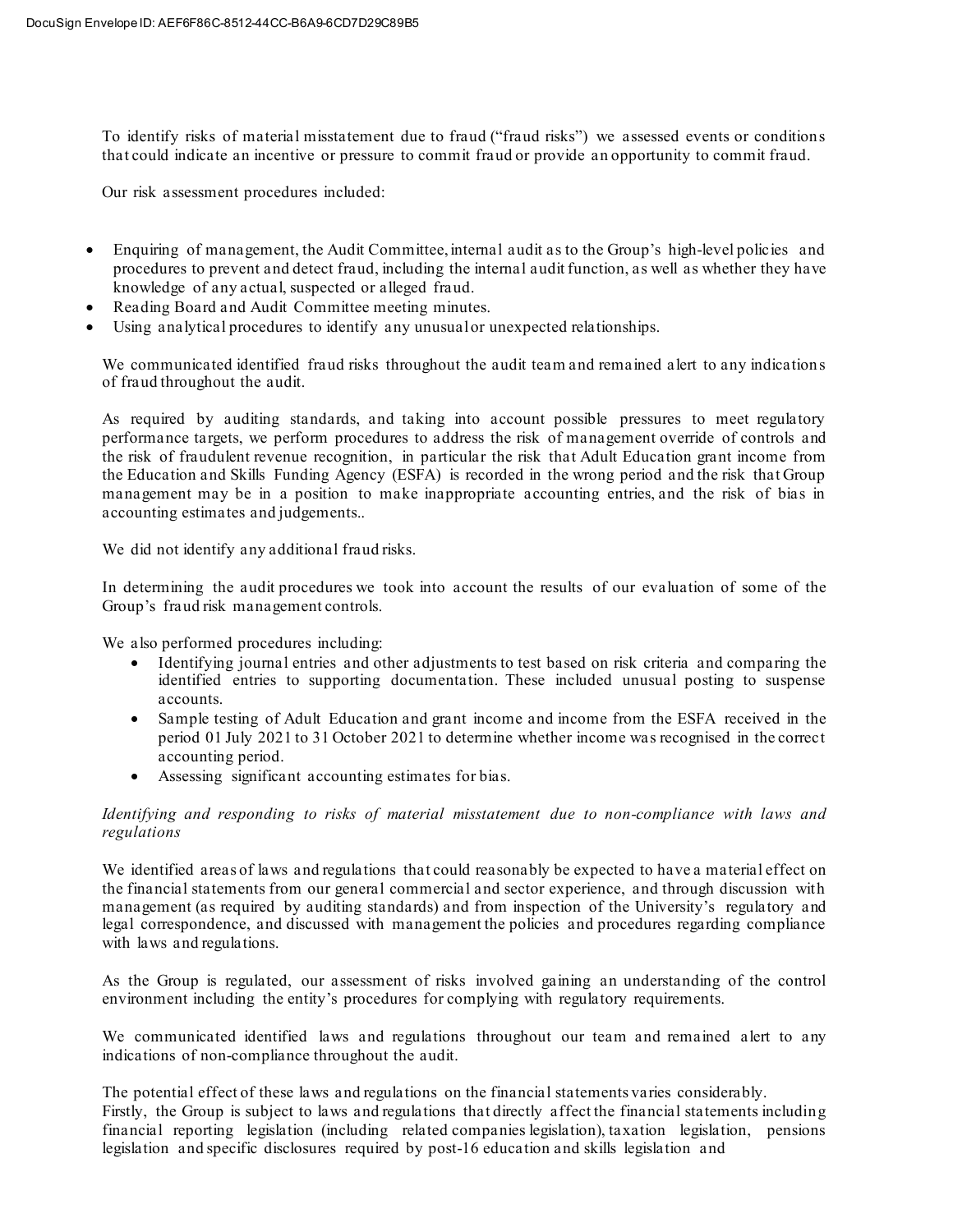regulation, charities legislation and related legislation and we assessed the extent of compliance with these laws and regulations as part of our procedures on the related financial statement items.   

Secondly, the Group is subject to many other laws and regulations where the consequences of noncompliance could have a material effect on amounts or disclosures in the financial statements, for instance through the imposition of fines or litigation or the need to include significant provisions for any claw back of grant funding provided by the ESFA.  We identified the following areas as those most likely to have such an effect: GDPR compliance, health and safety legislation, employment and social security legislation, anti-bribery and money laundering legislation, recognising the regulated nature of the Group's activities.

Auditing standards limit the required audit procedures to identify non-compliance with these laws and regulations to enquiry of the directors and other management and inspection of regulatory and legal correspondence, if any. Therefore, if a breach of operational regulations is not disclosed to us or evident from relevant correspondence, an audit will not detect that breach. 

### **Context of the ability of the audit to detect fraud or breaches of law or regulation**

Owing to the inherent limitations of an audit, there is an unavoidable risk that we may not have detected some material misstatements in the financial statements, even though we have properly planned and performed our audit in accordance with auditing standards. For example, the further removed noncompliance with laws and regulations is from the events and transactions reflected in the financial statements, the less likely the inherently limited procedures required by auditing standards would identify it.

In addition, as with any audit, there remained a higher risk of non-detection of fraud, as these may involve collusion, forgery, intentional omissions, misrepresentations, or the override of internal controls. Our audit procedures are designed to detect material misstatement. We are not responsible for preventing noncompliance or fraud and cannot be expected to detect non-compliance with all laws and regulations.

### **Other information**

The Directors are responsible for the other information, which comprises the Trustees' report and the Statement of Corporate Governance and Internal Control. Our opinion on the financial statements does not cover the other information and, accordingly, we do not express an audit opinion or, except as explicitly stated below, any form of assurance conclusion thereon.

- Our responsibility is to read the other information and, in doing so, consider whether, based on our financial statements audit work, the information therein is materially misstated or inconsistent with the financial statements or our audit knowledge. Based solely on that work:
- we have not identified material misstatements in the other information; and
- in our opinion the information given in Trustees' Report and the Statement of Corporate Governance and Internal Control is consistent with the financial statements.
- Matters on which we are required to report by exception
- Under the Post-16 Audit Code of Practice 2020 to 2021 (March 2021) issued by the Education and Skills Funding Agency we are required to report to you if, in our opinion:
- adequate accounting records have not been kept by the parent College; or
- the parent College's financial statements are not in agreement with the accounting records; or
- we have not received all the information and explanations we require for our audit.
- we have nothing to report in these respects.

### **Director's responsibilities**

As explained more fully in their statement set out on page 17, the Directors are responsible for: the preparation of the financial statements and for being satisfied that they give a true and fair view; such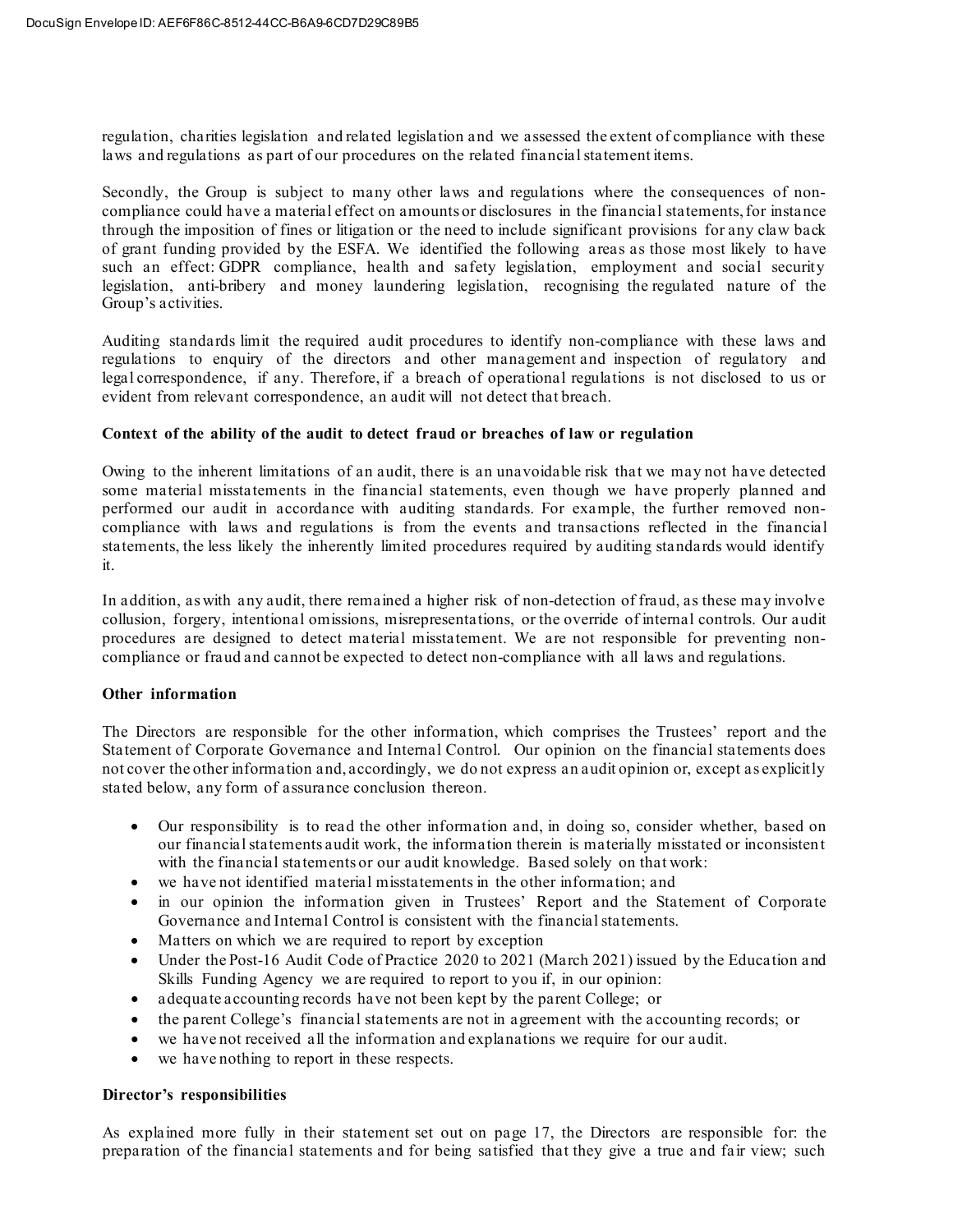internal control as it determines is necessary to enable the preparation of financial

statements that are free from material misstatement, whether due to fraud or error; assessing the Group and parent College's ability to continue as a going concern, disclosing, as applicable, matters related to going concern; and using the going concern basis of accounting unless it either intends to liquidate the Group or the parent College or to cease operations, or has no realistic alternative but to do so.

### **Auditor's responsibilities**

Our objectives are to obtain reasonable assurance about whether the financial statements as a whole are free from material misstatement, whether due to fraud or error, and to issue our opinion in an auditor's report. Reasonable assurance is a high level of assurance, but does not guarantee that an audit conducted in accordance with ISAs (UK) will always detect a material misstatement when it exists. Misstatements can arise from fraud or error and are considered material if, individually or in aggregate, they could reasonably be expected to influence the economic decisions of users taken on the basis of the financial statements.

A fuller description of our responsibilities is provided on the FRC's website at [www.frc.org.uk/auditorsresponsibilities](http://www.frc.org.uk/auditorsresponsibilities)

### **The Purpose of our Audit Work and to whom we owe our responsibilities**

This report is made solely to the College and Article 22 of the of the College's Articles of Government. Our audit work has been undertaken so that we might state to the College those matters we are required to state to them in an auditor's report and for no other purpose. To the fullest extent permitted by law, we do not accept or assume responsibility to anyone other than the College for our audit work, for this report, or for the opinions we have formed.

Fran Niclano

Fleur Nieboer for and on behalf of KPMG LLP, Statutory Auditor Chartered Accountants 15 Canada Square London, E14 5GL

9 December 2021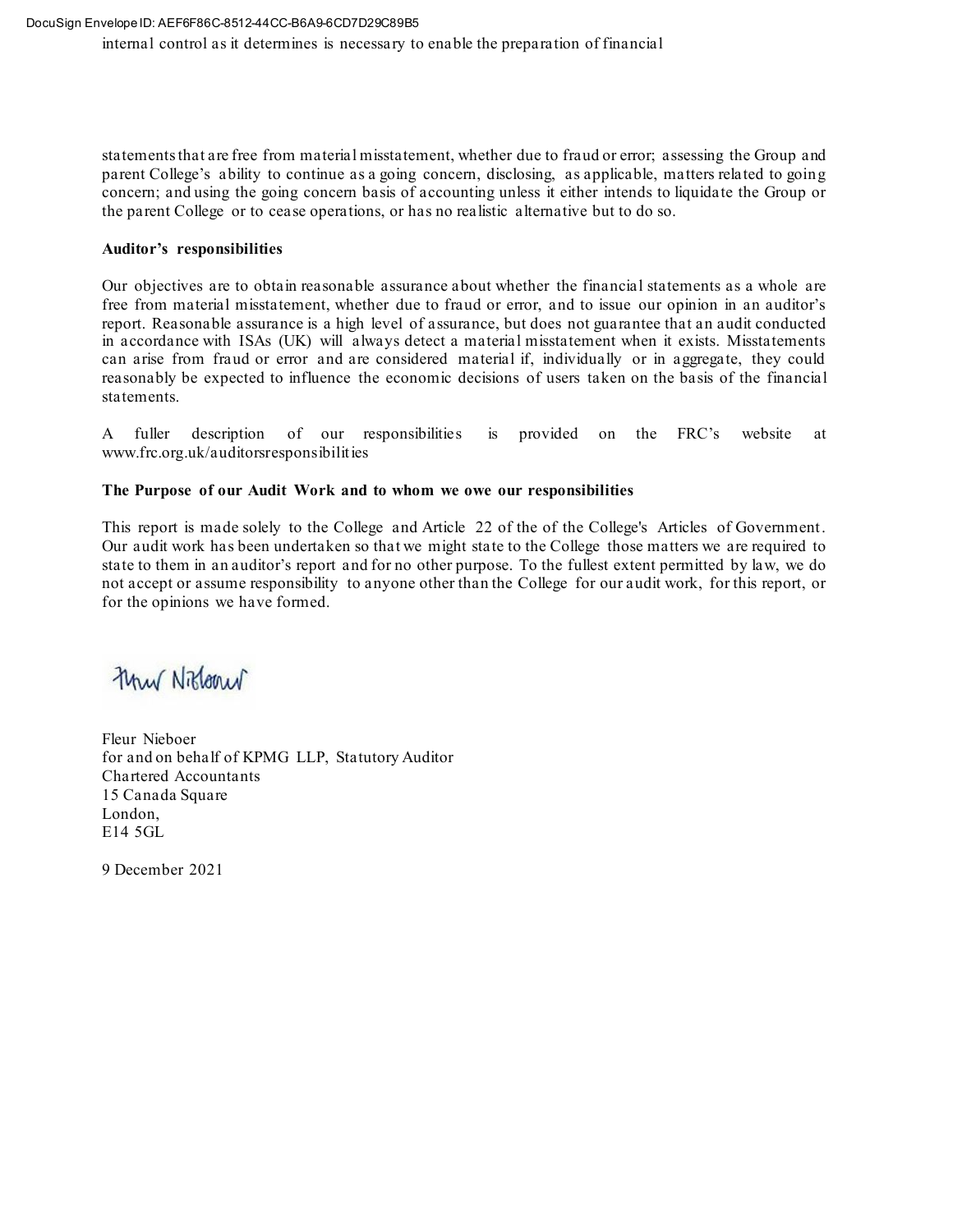## **Reporting Accountant's Report on Regularity to the Members of South Bank Colleges and the Secretary of State for Education acting through the Education and Skills Funding Agency (ESFA)**

In accordance with the terms of our engagement letter dated 11 February 2019 and further to the requirements and conditions of funding in ESFA grant funding agreements and contracts, or those of any other public funder, we have carried out an engagement to obtain limited assurance about whether anything has come to our attention that would suggest that in all material respects the expenditure disbursed and income received by South Bank Colleges during the period 1 August 2020 to 31 July 2021 have not been applied to the purposes identified by Parliament and the financial transactions do not conformto the authorities which govern them.

The framework that has been applied is set out in the Post-16 Audit Code of Practice issued by the ESFA. In line with thisframework, ourwork hasspecifically not considered income received from the main funding grants generated through the Individualised Learner Record (ILR) returns, for which the ESFA or devolved authority has other assurance arrangements in place.

This report ismade solely to the Members of South BankColleges and theESFAin accordance with the terms of our engagement letter. Our work has been undertaken so that we might state to the Members of South Bank Colleges and the ESFA those matters we are required to state in a report and for no other purpose. To the fullest extent permitted by law, we do not accept or assume responsibility to anyone other than the Members of South Bank Colleges and the ESFA for our work, forthis report, or for the conclusion we have formed.

## **Respective responsibilities of SouthBankColleges andthe reporting accountant**

The Trustees of South Bank Colleges are responsible, under the requirements of the Further  $\&$  Higher Education Act 1992, subsequent legislation and related regulations and guidance, for ensuring that expenditure disbursed and income received is applied forthe purposesintended by Parliament and the financialtransactions conformto the authorities which govern them.

Our responsibilities forthis engagement are established in the United Kingdom by our profession's ethicalguidance and are to obtain limited assurance and report in accordance with our engagement letter and the requirem ents of the Post-16 Audit Code of Practice. We report to you whether anything has come to our attention in carrying out our work which suggests that in all material respects, expenditure disbursed and income received during the period 1 August 2020 to 31 July 2021 have not been applied to purposes intended by Parliament or that the financial transactions do not conform to the authorities which govern them.

## **Approach**

We conducted our engagement in accordance with the Post-16 Audit Code of Practice issued by the ESFA. We performed a limited assurance engagementas defined in that framework.

The objective of a limited assurance engagement is to perform such procedures as to obtain information and explanationsin order to provide us with sufficient appropriate evidence to express a negative conclusion on regularity.

A limited assurance engagement is more limited in scope than a reasonable assurance engagement and consequently does not enable us to obtain assurance that we would become aware of all significant matters that might be identified in a reasonable assurance engagement. Accordingly, we do not express a positive opinion.

Our engagement includes examination, on a test basis, of evidence relevant to the regularity of the college's income and expenditure.

The work undertaken todrawour conclusion included: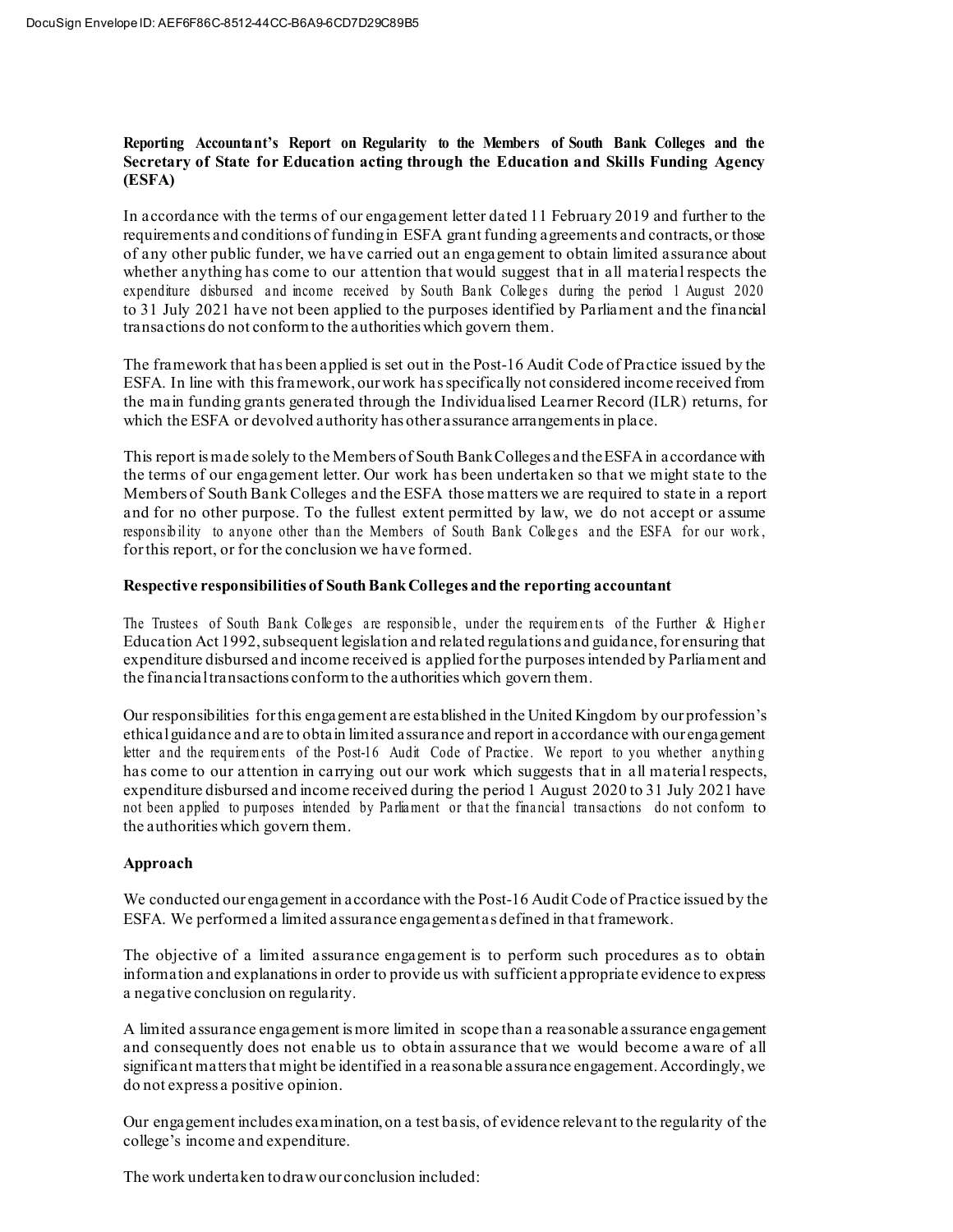- Documentingthe framework of authorities which govern the activities of the College;
- Undertaking a risk assessment based on our understandingof the general controlenvironment  $\bullet$ and any weaknesses in internal controls identified by our audit of the financial statements;
- Reviewing the self-assessment questionnaire which supportsthe representationsincluded in the  $\bullet$ Chair of Governors and Accounting Officer's statement on regularity, propriety and compliance with the framework of authorities;
- Testing transactions with related parties;  $\bullet$
- Confirming through enquiry and sample testingthat the College has complied with its  $\bullet$ procurement policies and that these policies comply with delegated authorities; and
- Reviewing any evidence of impropriety resulting from our work and determining whether it was  $\bullet$ significant enough to be referred to in ourregularity report.

This list is not exhaustive and we performed additional procedures designed to provide us with sufficient appropriate evidence to express a limited assurance conclusion on regularity consistent with the requirements of the Post-16 Audit Code of Practice.

### **Conclusion**

In the course of our work, nothing has come to our attention which suggests that in all material respectsthe expenditure disbursed and income received duringthe period 1 August 2020 to 31 July 2021 has not been applied to purposesintended by Parliament andthe financialtransactions do not conform to the authorities which govern them.

Fran Nisland

Fleur Nieboer **For andon behalf of KPMGLLP, Reporting Accountant 15 Canada Square Canary Wharf London E14 5GL** 

**9 December**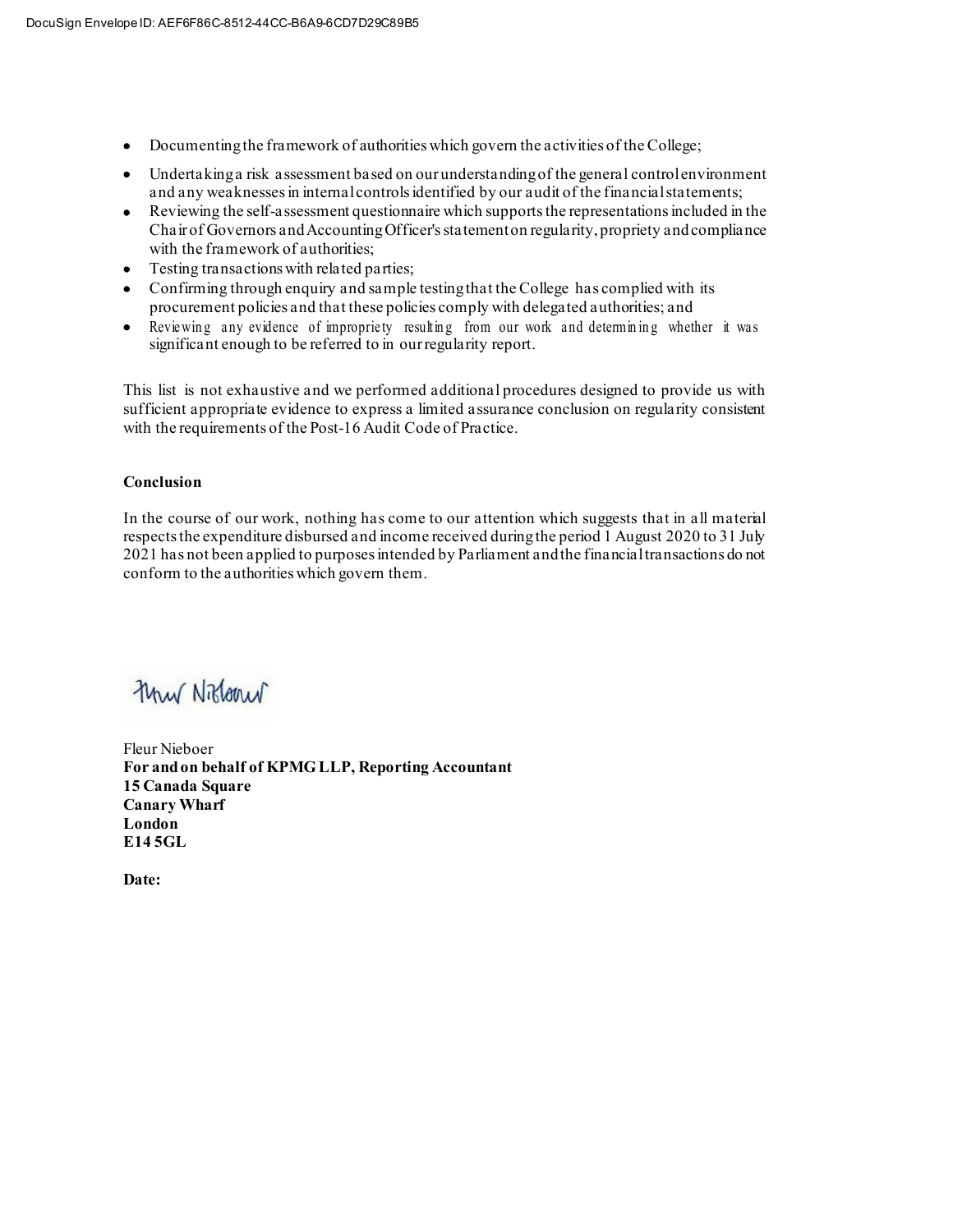# **Consolidated and College Statement of Comprehensive Income and Expenditure Year ended 31 July 2021**

|                                                                                                                                                                                                                                |                |                          | <b>CONSOLIDATED</b> |                          | <b>COLLEGE</b> |  |
|--------------------------------------------------------------------------------------------------------------------------------------------------------------------------------------------------------------------------------|----------------|--------------------------|---------------------|--------------------------|----------------|--|
|                                                                                                                                                                                                                                |                | 2021                     | 2020                | 2021                     | 2020           |  |
|                                                                                                                                                                                                                                | Note           | £'000                    | £'000               | £'000                    | $\pounds 000$  |  |
| <b>Income</b>                                                                                                                                                                                                                  |                |                          |                     |                          |                |  |
| Tuition fees and education contracts                                                                                                                                                                                           | $\mathbf{1}$   | 3,328                    | 2,846               | 3,328                    | 2,846          |  |
| Funding body grants                                                                                                                                                                                                            | $\overline{c}$ | 25,422                   | 24,969              | 25,422                   | 24,969         |  |
| Other income                                                                                                                                                                                                                   | 3              | 762                      | 573                 | 762                      | 573            |  |
| Interest receivable                                                                                                                                                                                                            | $\overline{4}$ | $\overline{a}$           | 8                   | $\overline{a}$           | 8              |  |
| Total income before other grants and donations                                                                                                                                                                                 |                | 29,512                   | 28,396              | 29,512                   | 28,396         |  |
| Donations                                                                                                                                                                                                                      | 5              | 722                      | 541                 | 722                      | 541            |  |
| <b>Total income</b>                                                                                                                                                                                                            |                | 30,234                   | 28,937              | 30,234                   | 28,937         |  |
| <b>Expenditure</b>                                                                                                                                                                                                             |                |                          |                     |                          |                |  |
| Staff costs                                                                                                                                                                                                                    | 6              | 17,760                   | 17,668              | 17,185                   | 17,087         |  |
| Other operating expenses                                                                                                                                                                                                       | 8              | 10,719                   | 9,493               | 11,294                   | 10,074         |  |
| Depreciation                                                                                                                                                                                                                   | 11             | 1,275                    | 1,273               | 1,275                    | 1,273          |  |
| Interest and other finance costs                                                                                                                                                                                               | 10             | 480                      | 503                 | 480                      | 503            |  |
| <b>Total expenditure</b>                                                                                                                                                                                                       |                | 30,234                   | 28,937              | 30,234                   | 28,937         |  |
| Surplus before other gains and losses                                                                                                                                                                                          |                |                          |                     |                          |                |  |
| Surplus before tax                                                                                                                                                                                                             |                | $\overline{a}$           |                     |                          |                |  |
| Taxation                                                                                                                                                                                                                       |                |                          |                     |                          |                |  |
| Surplus for the year                                                                                                                                                                                                           |                | $\overline{\phantom{a}}$ |                     | $\overline{\phantom{a}}$ |                |  |
| Actuarial (loss)/gain in respect of pension schemes and other movements                                                                                                                                                        | 21             | 2,748                    | (6,073)             | 2,838                    | (6,073)        |  |
| Total comprehensive income/(expenditure) for the year                                                                                                                                                                          |                | 2,748                    | (6,073)             | 2,838                    | (6,073)        |  |
| Represented by:                                                                                                                                                                                                                |                |                          |                     |                          |                |  |
| Unrestricted comprehensive income/(loss) for the year                                                                                                                                                                          |                | 2,748                    | (6,073)             | 2,838                    | (6,073)        |  |
| A 11 YO F REPORTED THE RESIDENCE OF THE RESIDENCE OF THE RESIDENCE OF THE RESIDENCE OF THE RESIDENCE OF THE RESIDENCE OF THE RESIDENCE OF THE RESIDENCE OF THE RESIDENCE OF THE RESIDENCE OF THE RESIDENCE OF THE RESIDENCE OF |                |                          |                     |                          |                |  |

All activities consist of continuing operations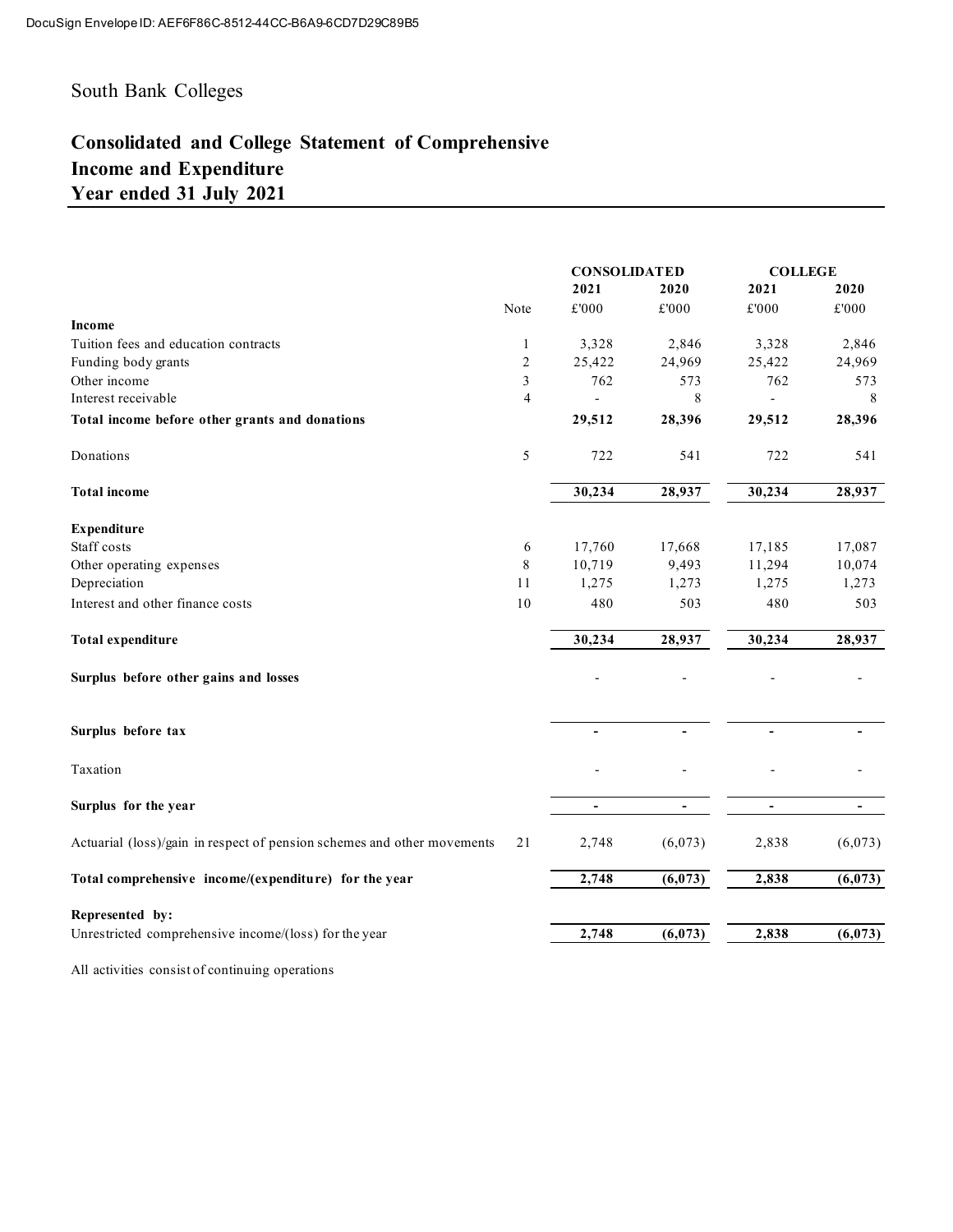# **Consolidated and College Statement of Changes in Reserves Year ended 31 July 2021**

|                                                             | Income and Expenditure<br>Reserve | <b>Total</b><br><b>Reserves</b>   |
|-------------------------------------------------------------|-----------------------------------|-----------------------------------|
| Consolidated                                                | £'000                             | £'000                             |
| Balance at 1 August 2019                                    | 16,252                            | 16,252                            |
| Surplus/(deficit) from the income and expenditure statement |                                   |                                   |
| Other comprehensive expenditure                             | (6,073)                           | (6,073)                           |
| Total comprehensive expenditure for the year                | (6,073)                           | (6,073)                           |
| Balance at 1 August 2020                                    | 10,179                            | 10,179                            |
| Surplus/(deficit) from the income and expenditure statement |                                   |                                   |
| Other comprehensive expenditure                             | 2,748                             | 2,748                             |
| Total comprehensive income for the year                     | 2,748                             | $\overline{\phantom{a}}$<br>2,748 |
| Balance at 31 July 2021                                     | 12,927                            | 12,927                            |
| College                                                     |                                   |                                   |
| Balance at 1 August 2019                                    | 16,252                            | 16,252                            |
| Surplus/(deficit) from the income and expenditure statement |                                   |                                   |
| Other comprehensive expenditure                             | (6,073)                           | (6,073)                           |
| Total comprehensive expenditure for the year                | (6,073)                           | (6,073)                           |
| Balance at 1 August 2020                                    | 10,179                            | 10,179                            |
| Surplus from the income and expenditure statement           |                                   |                                   |
| Other comprehensive expenditure                             | 2,748                             | 2,748                             |
| Total comprehensive income for the year                     | 2,748                             | 2,748                             |
| Balance at 31 July 2021                                     | 12,927                            | 12,927                            |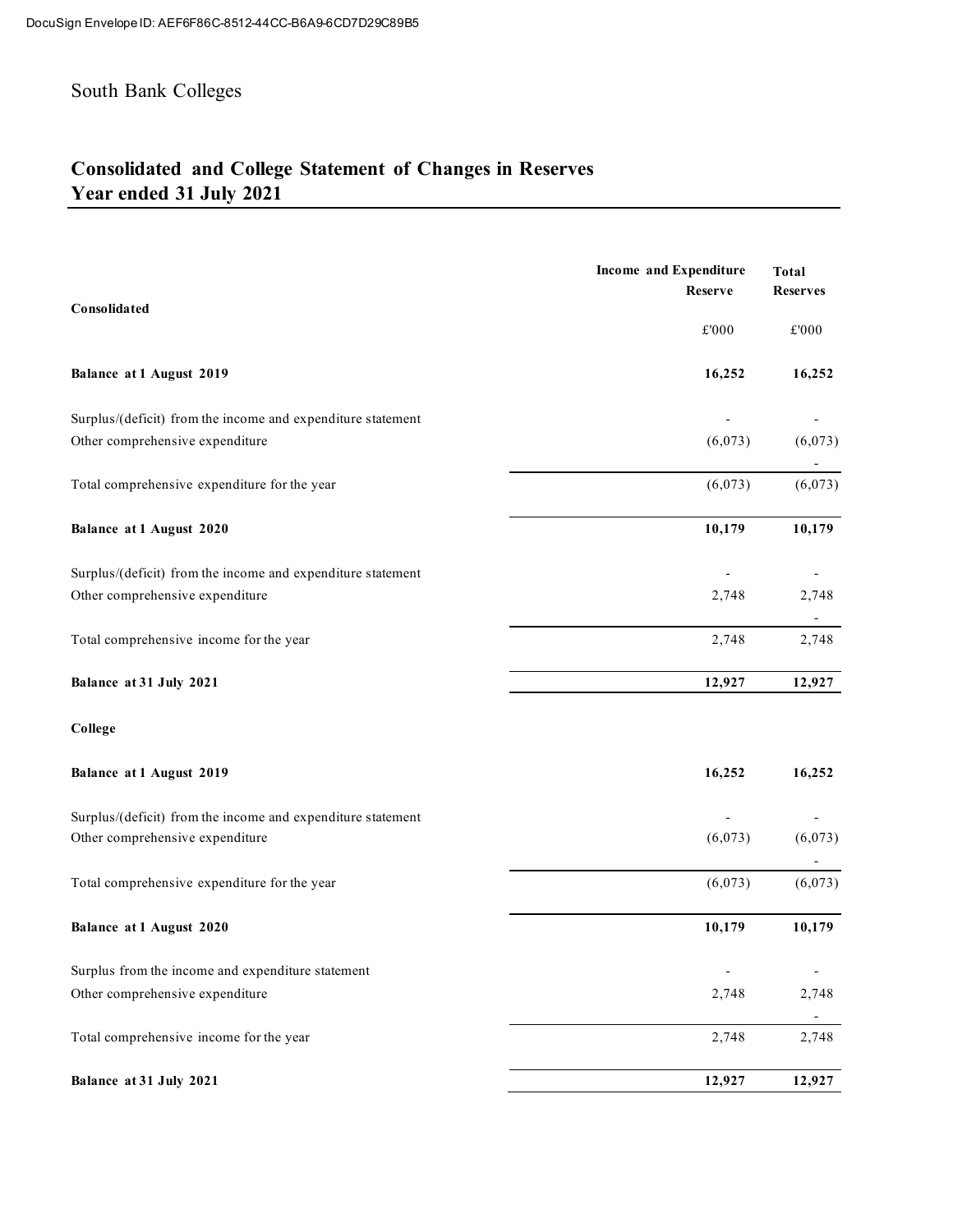# Consolidated and College Balance sheets **As at 31 July 2021**

|                                                         |        | Consolidated  |                              | College       |                        |
|---------------------------------------------------------|--------|---------------|------------------------------|---------------|------------------------|
|                                                         | Note   | 2021<br>£'000 | 2020<br>$\pmb{\pounds}$ '000 | 2021<br>£'000 | 2020<br>$\pounds$ '000 |
| Non-current assets                                      |        |               |                              |               |                        |
| Tangible fixed assets                                   | $11\,$ | 77,797        | 72,077                       | 77,797        | 72,077                 |
|                                                         |        | 77.797        | 72.077                       | 77.797        | 72.077                 |
| <b>Current</b> assets                                   |        |               |                              |               |                        |
| Debtors                                                 | 12     | 854           | 1,517                        | 921           | 1,517                  |
| Cash and cash equivalents                               | 16     | 3.584         | 2.497                        | 3.584         | 2.497                  |
|                                                         |        | 4,438         | 4,014                        | 4,505         | 4,014                  |
| Creditors: amounts falling due within one year          | 13     | (10.097)      | (12.675)                     | (10.075)      | (12.660)               |
| Net current Liability                                   |        | (5,659)       | (8,661)                      | (5,570)       | (8,646)                |
| Total assets less current liabilities                   |        | 72,138        | 63,416                       | 72,227        | 63,431                 |
| Creditors: amounts falling due after more than one year | 14     | (31, 663)     | (24, 448)                    | (31,663)      | (24, 465)              |
| <b>Provisions</b>                                       |        |               |                              |               |                        |
| Pension provisions                                      | 15     | (27, 548)     | (28, 789)                    | (27, 548)     | (28, 789)              |
| <b>Total net assets</b>                                 |        | 12,927        | 10,179                       | 13,016        | 10,177                 |
| <b>Unrestricted Reserves</b>                            |        |               |                              |               |                        |
| Income and expenditure reserve                          |        | 12,927        | 10,179                       | 13,016        | 10,177                 |
| <b>Total Reserves</b>                                   |        | 12,927        | 10,179                       | 13,016        | 10,177                 |

The financial statements were approved by the Board of Trustees on 23 November 2021 and were signed and authorised on their behalf by:

Nuter Foundl.

 $D A$ 

Ruth Farwell (Chair) Professor David Phoenix (Accounting Officer)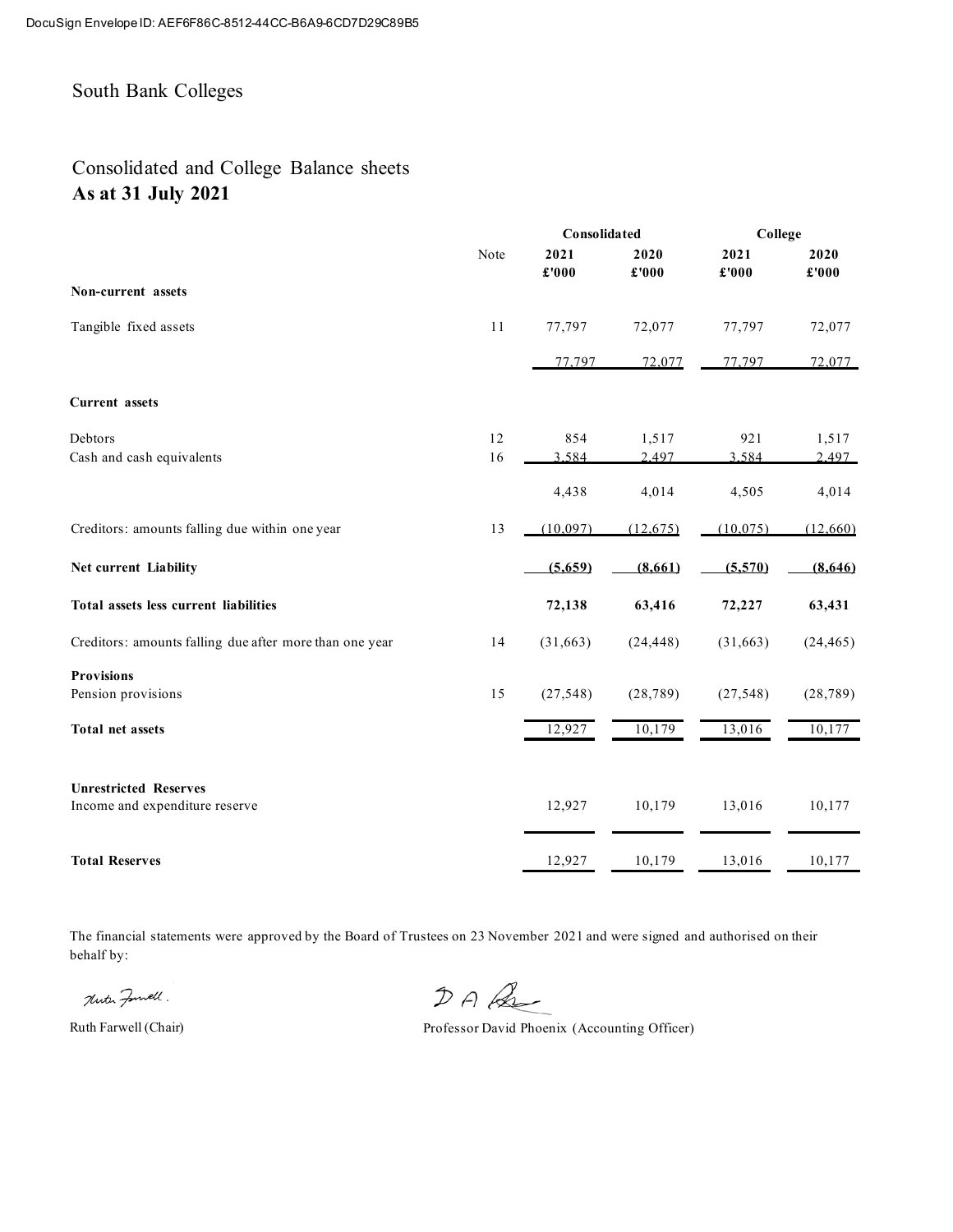# **Consolidated Statement of Cash Flows Year ended 31 July 2021**

|                                                         |               | Note             | 2021<br>£'000         | 2020<br>£'000 |
|---------------------------------------------------------|---------------|------------------|-----------------------|---------------|
| Cash flow from operating activities                     |               |                  |                       |               |
| Surplus for the year                                    |               |                  |                       |               |
| Adjustment for non cash items                           |               |                  |                       |               |
| Depreciation                                            |               | 11               | 1,275                 | 1,273         |
| Interest payable                                        |               |                  | 480                   | 503           |
| Decrease/(increase) in debtors                          |               |                  | 663                   | (562)         |
| Increase in creditors                                   |               |                  | 2,715                 | 1,438         |
| Pension costs less contributions payable                |               |                  | 1,237                 | 1,115         |
| Decrease in provisions                                  |               |                  | (210)                 | (595)         |
| Adjustment for investment or financing activities       |               |                  |                       |               |
| Interest receivable                                     |               |                  |                       | 8             |
| Net cash inflow from operating activities               |               |                  | 6,160                 | 3,180         |
| Cashflows from investing activities                     |               |                  |                       |               |
| Payment to acquire tangible and intangible fixed assets |               |                  | (5,073)               | (2,064)       |
| Increase in cash and cash equivalents during the year   |               |                  | 1,087                 | 1,116         |
|                                                         |               |                  |                       |               |
| Cash at bank and on deposit at the start of the year    |               |                  | 2,497                 | 1381          |
| Cash at bank and on deposit at the end of the year      |               |                  | 3,584                 | 2,497         |
| Analysis of Changes in Net Debt                         | at 1 August   | <b>Cashflows</b> | Other non-            | at 31 July    |
|                                                         | 2020<br>£'000 | £'000            | cash changes<br>£'000 | 2021<br>£'000 |
| Cash at bank and on deposit                             | 2,497         | 1,087            |                       | 3,584         |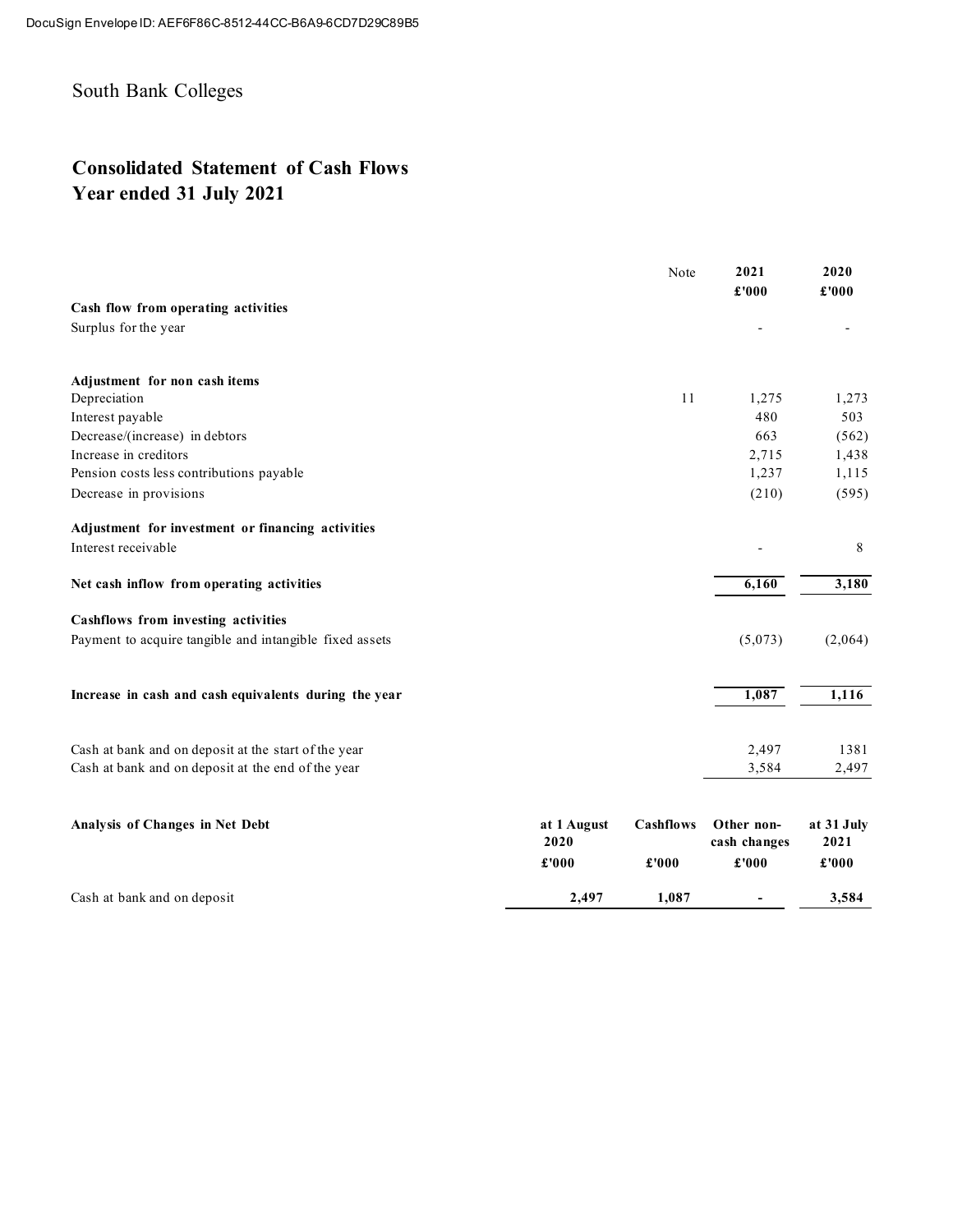### **NOTES TO THE FINANCIAL STATEME NT S**

## **ACCOUNTING POLICIES**

### **Statement of Accounting Policies**

The following accounting policies have been applied consistently in dealing with items which are considered material in relation to the financial statements.

### **Basis of preparation**

These financial statements have been prepared in accordance with the Statement of Recommended Practice: Accounting for Further and Higher Education 2019 (the 2019 FE HE SORP), the College Accounts Direction for 2020 to 2021 and in accordance with Financial Reporting Standard 102 – "The Financial ReportingStandard applicable in the United Kingdom and Republic of Ireland" (FRS102).The College is a public benefit entity and hastherefore applied the relevant public benefit requirements of FRS102. The preparation of financial statements in compliance with FRS 102 requires the use of certain critical accounting estimates. It also requires management to exercise judgement in applying the college's accountingpolicies.

### **Consolidationof accounts**

The financial statements incorporate the financial statements of South Bank Colleges and its subsidiary undertakings SW4 Catering Limited and South Bank Skills Limited. South Bank Skills Limited was incorporated on the 23<sup>rd</sup> March 2021 and did not trade during the year to 31<sup>st</sup> July 2021. . Consolidation of subsidiaries is based on the equity method. Intragroup loans or balances are recognised at fair value.

### **Going Concern**

The Group's activities, together with the factors likely to affect its future development, performance and position of the Group are set out in the Annual Report. The financial position of the Group, its cash flow, liquid ity and borrowings are described in the Financial Statements and accompanying Notes. As reflected in these financialstatements,the Group hasrecorded a breakeven position forthe year ended 31 July 2021.

Trustees consider that the use of the Going Concern basis for the preparation of these financialstatements is appropriate forthe following reasons.

South Bank Colleges is a company limited by guarantee and a subsidiary by virtue of control byLondon South Bank University. The College has prepared cash flowforecastsfor a period of atleast 1 year from the date of approvalof these financialstatements.

These forecasts are dependent on LSBU Group providing additionalfunding support during thatperio d . LSBU Group has indicated its intention to make available such funds as are needed by the College for the period covered by the forecasts. As with any entity placing reliance on other group entities for funding support, the Trustees acknowledge that there can be no certainty thatthis support will continue although, at the date of approval of these financial statements, they have no reason to believe that is will not do so.

After reviewing these forecastsin addition to current financingand restructuring grant arrangements and including the letter of support from the LSBU Group, the College is of the opinion that, taking account of severe but plausible downsides, the College will have sufficientfunds to meet its liabilities as they fall due over the period of 12 months from the date of approval of the financial statements (the going concern assessment period) and therefore have preparedthefinancialstatements on a going concern basis.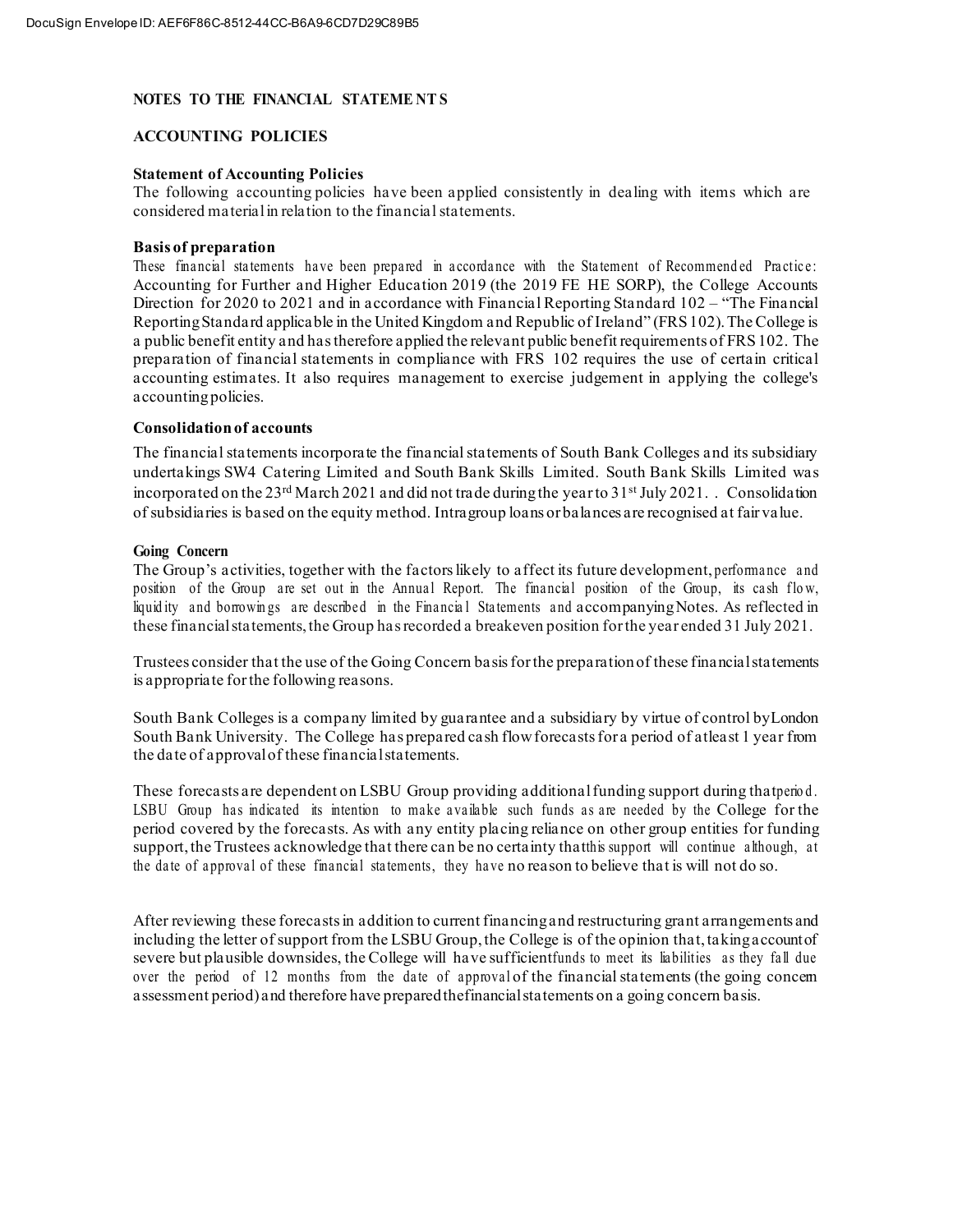### **Recognitionof Income**

The recurrent grants from the funding bodies represent the funding allocations attributable to the current financialyear and are credited to the income andexpenditure account.

Funding body recurrent grants are recognised in line with best estimates for the period of what is receivable and depend on the particular income stream involved. Any under achievement for the Adult Skills Budget is adjusted for and reflected in the level of recurrent grant recognised in the income and expenditure account. The finalgrant income is normally determined with the conclusion of the year end reconciliation process and the resultsof any funding audit.16-18 learner responsive funding is not normally subject to a reconciliation and is therefore not subject to contract adjustments.

Non-recurrent grants from the funding bodies or other bodies received in respect of the acquisition of fixed assets are treated as deferred capital grants and amortised in line with depreciation over thelife of the assets. Income from tuition fees is recognised in the period for which it is received and includes all fees payable by students or their sponsors e.g. employers. Income from grants, contracts and other services rendered is included to the extent of the completion of the contract or service concerned. All income from short-term depositsis credited to the income and expenditure account in the period in which it is earned. Income from restricted purpose endowment funds not expended in accordance with the restrictions of the endowment in the period is transferred from the income and expenditure account to accumulatedincome within endowment funds.

### **Post-Retirement Benefits**

Defined contribution retirement benefits to employees of the College are provided by the Teachers' Pension Scheme (TPS) and the Local Government Pension Scheme (LGPS) which is managed by the London Pensions Fund Authority (LPFA). These are defined benefit pension schemes which are externally funded and contracted out of the State Earnings-Related Pension Scheme (SERPS).

Contributions to the TPS are calculated so as to spread the cost of pensions over employees' working lives with the College in such a way that the pension cost is a substantially level percentage of present and future pensionable payroll. The contributions are determined by qualified actuaries on the basis of quinquennial valuations using a prospective benefit method. As stated in note 22, the TPS is a multiemployerscheme and the College is unable to identify its share of the underlyingassets and liabilities of the scheme on a consistent and reasonable basis. The TPS is therefore treated as a defined contribution scheme and the contributions recognised as they are paid each year.

For the LGPS, the College's obligation is to provide the agreed benefits to current and former employees, and actuarial risk (that benefits will cost more or less than expected) and investment risk (that return on assets set aside to fund the benefits will differ from expectations) are borne, in substance, by the College. The College recognises a liability for its obligations under defined benefit plans net of plan assets. This net defined benefit liability is measured as the estimated amount of benefit that employees have earned in return for their service in the current and prior periods, discounted to determine its present value, less the fair value (at bid price) of plan assets. The calculation is performed by a qualified actuary using the projected unit cred it method. Where the calculation results in a net asset, recognition of the asset is limited to the extent to which the College is able to recover the surplus either through reduced contributions in the future or through refunds from the plan.

The College has a defined contribution pension scheme for employees of the subsidiary company SW4 Catering Ltd. From April 2021, the LPFA pension scheme is closed to new non-teaching staff and those staff are entitled to join the defined contribution scheme. The College pays contributions into a separate legal entity and will have no legal or constructive obligation to pay further amounts. Obligations for contributions to defined contribution pension plans are recognised as an expense in the income statement in the periods during which services are renderedby employees.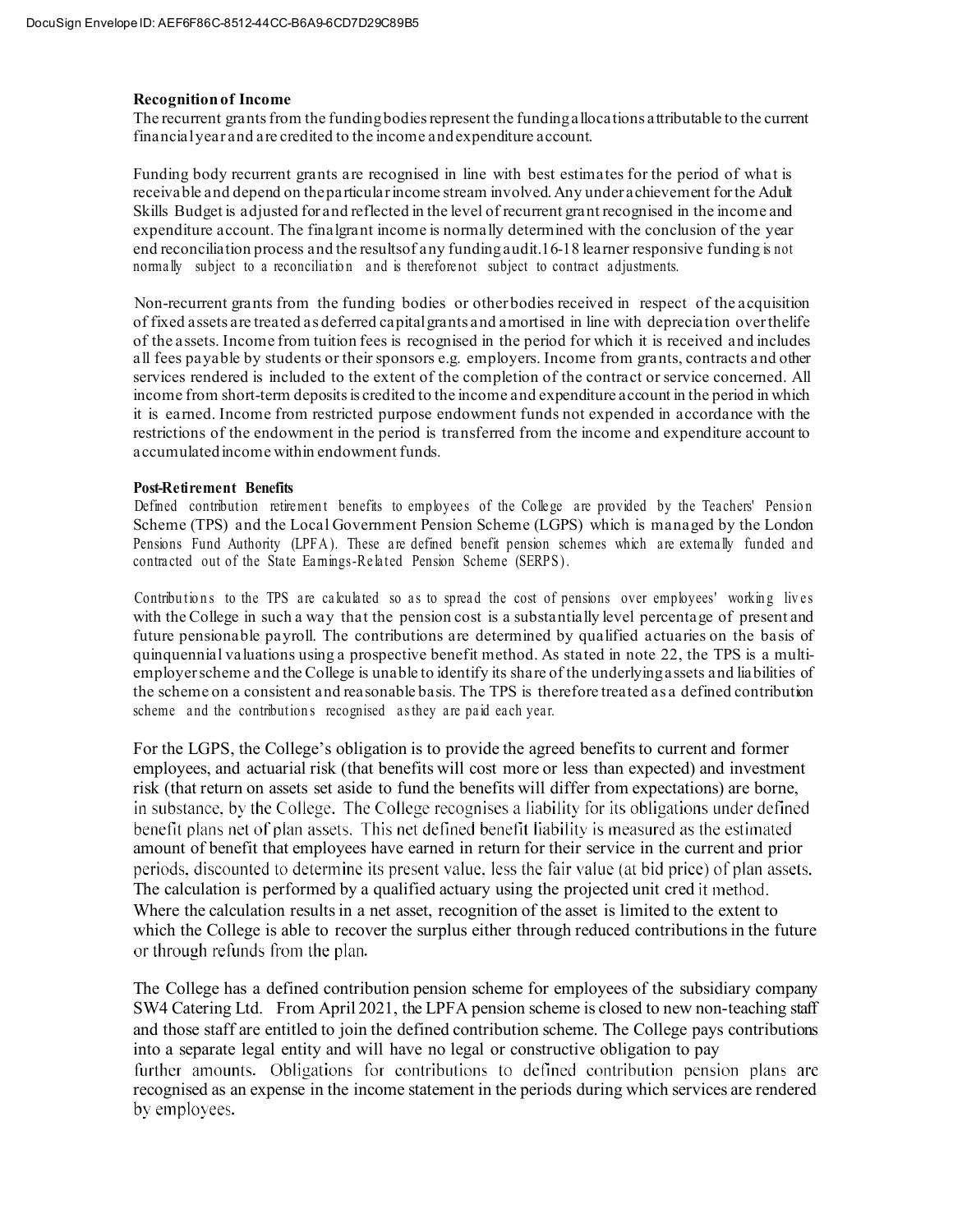### **Employment benefits**

Short term employment benefits such as salaries and compensated absences (holiday pay) are recognised as an expense in the year in which the employees render service to the College. Any unused benefits are accrued and measured as the additional amount the College expects to pay as a result of the unused entitlement

### **Enhanced Pensions**

Under the TPS, the actualcost of any enhanced ongoing pension to a former member of staff is paid by the College annually. An estimate of the expected future cost of any enhancement to the ongoing pension of a former member of staff is charged in full to the College's income and expenditure account in the year that the member of staff retires. In subsequent years a charge is made to provisions in the balance sheet in line with guidance issued bythefundingbodies.

The same arrangements pertained to the LGPS until autumn2005.Thereafter underthe LGPS, a payment to coverthe expected future cost of anyenhancement to the ongoingpension of a former member of staff is made in full to the LPFA and is charged in full to the College's income and expenditure account in the yearthat the member of staff retires.No provision is therefore created.

### **Non-current assets - Tangible fixed assets**

Tangible fixed assets are stated at cost less accumulated depreciation and accumulated impairmentlosses. Certain items of fixed assetsthat had been revalued to fair value on or prior to the date of transition to the 2015 FE/HE SORP, are measured on the basis of deemed cost, being the revalued amount at the date of that revaluation.

### **Tangible Fixed Assets**

### *Land and Buildings*

Land and buildings inherited from the Local Education Authority are stated in the balance sheet at valuation on the basis of depreciated replacement cost as the open market value for existing use is not readily obtainable. The associated credit is included in the revaluation reserve. The difference between depreciation charged on the historic cost of the assets and the actual charge for the year calculated on the revalued amount isreleased to the income and expenditure accountreserve on an annual basis.

Building improvements made since incorporation are included in the balance sheet at cost.Freehold land is not depreciated. Freehold buildings are depreciated over their expected useful economic lifeto the College of between 10 and 50 years. The College has a policy of depreciating major adaptations to buildings overthe period of their usefuleconomic life of between 10 and 50 years.

Where land and buildings are acquired with the aid of specific grants, they are capitalised and depreciated as above. The related grants are credited to a deferred capital grant account and are released to the income and expenditure account over the expected useful economic life of the related asset on a basis consistent with the depreciation policy.

A review forimpairment of a fixedasset is carried out if events or changesin circumstancesindicatethat the carrying amount of the fixed asset may not be recoverable.

On adoption of FRS 15, the College followed the transitional provision to retain the book value of land and buildings, which were valued in 1994, but not to adopt a policy of revaluations of these propertiesin the future. These values are retained subject to the requirement to test assets for impairment in accordance with FRS 11.

### *Assets under Construction*

Assets under construction are included at cost, based on the value of architects' certificates and other direct costs, incurred to the period end.They are not depreciated untilthey are brought into use.

### *Subsequent Expenditure on existing Fixed Assets*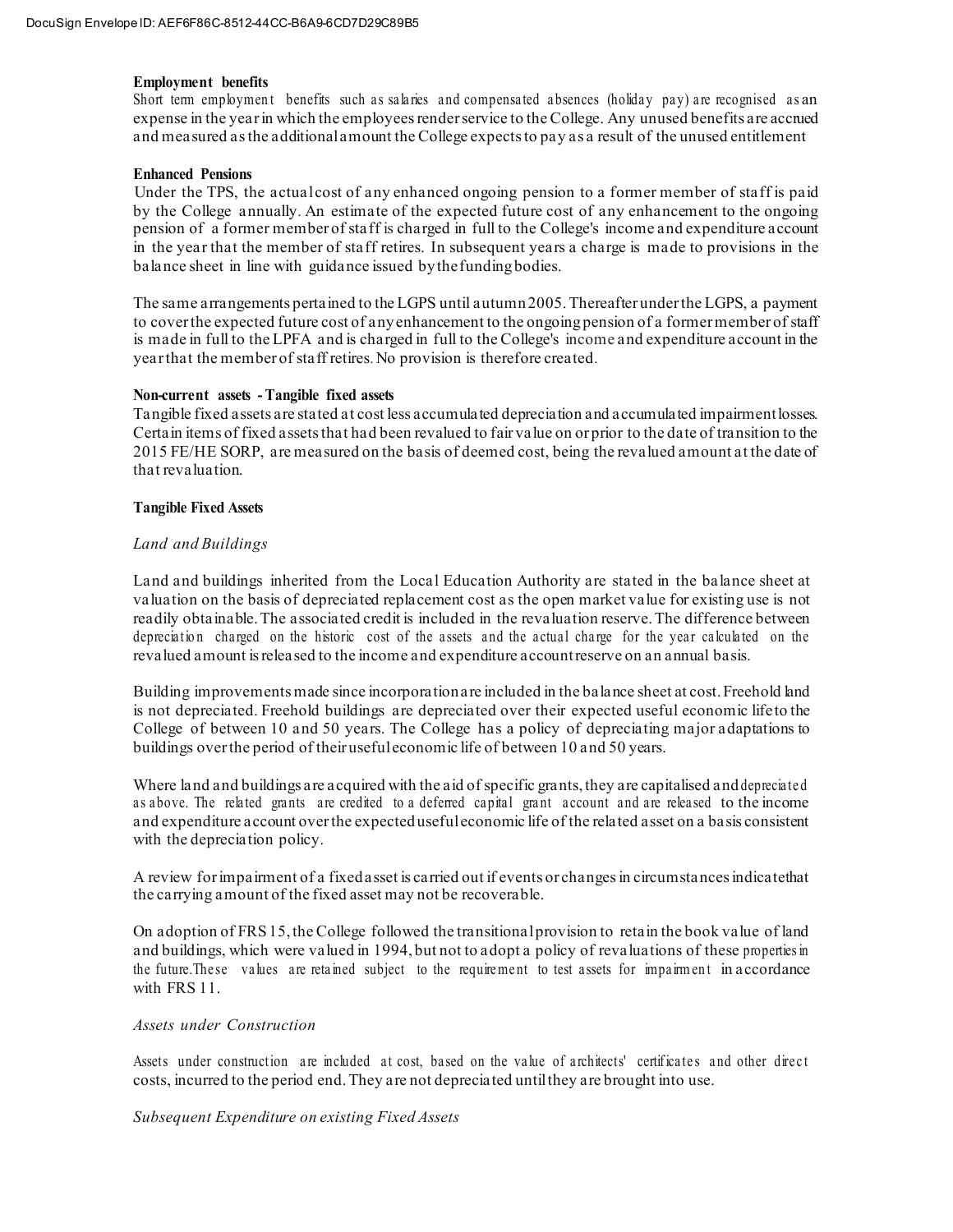Where significant expenditure is incurred on tangible fixed assets it is charged to the income and expenditure account in the period it is incurred, unless it meets one of the following criteria, in which case it is capitalisedand depreciated on the relevant basis:

Market value of the fixed asset has subsequently moved;

- Asset capacity increases;
- Substantial improvement in the quality of output or reduction in operating costs;
- Significant extension of the asset'slife beyond thatconferred by repairs and maintenance.

### *Equipment*

Equipment costing less than  $£5,000$  per individual item is written off to the income and expenditure account in the period of acquisition. All other equipment is capitalized at cost.

Equipment is depreciated on a straight-line basis over its remaining useful economic life as follows:

| Motor Vehicles     | 20% |
|--------------------|-----|
| General Equipment  | 20% |
| Computer Equipment | 20% |

Where equipment is a cquired with the aid of specific grants it is capitalised and depreciated in accordance with the above policy.The related grant is credited to a deferred capitalgrant account andreleased to the income and expenditure account over the expected useful economic life of the related equipment on a basis consistent with the depreciation policy. All fully depreciated equipment has been written out of the financial statements.

### **Leased Assets**

Costs in respect of operating leases are charged on a straight-line basis over the lease term.

Lea sing a greements which transfer to the College substantially all the benefits and risks of ownership of an asset are treated asif the asset had been purchased outright and are capitalised at their fair value at the inception of the lease and depreciated over the shorter of the lease term or the useful economic lives of equivalent owned assets. The capital element is shown as obligations under finance leases. The finance charges are allocated over the period of the lease in proportion to the capital element outstanding.Where finance lease payments are funded in full from funding bodies' capital equipment grants, the associated assets are designated as grant-funded assets.

### **Foreign Currency Translation**

Transactions denominatedin foreign currencies are recorded usingthe rate of exchange ruling at the date of the transaction.Monetary assets and liabilities denominated in foreign currencies are translated at the rates of exchange ruling at the end of the financial period with all resulting exchange differences being taken to the income and expenditure accountin the period in which they arise.

### **Taxation**

The College is considered to pass the test set out in Paragraph 1 Schedule 6 Finance Act 2010 and therefore it meets the definition of a charitable company for UK corporation tax purposes. Accordingly, the College is potentially exempt from taxation in respect of income or capital gains received within categories covered by Chapter 3 Part 11 Corporation Tax 2010 or Section 256 of the Taxation of Chargeable Gains Acts 1992, to the extent that such income or gains are applied exclusively to charitable purposes. The College is partially exempt in respect of Value Added Tax, so they it can only recover a minor elementof VAT charged on its inputs. Irrecoverable VAT on inputs is included in the costs of such inputs and added to the cost of tangible fixed assets as appropriate, where the inputs themselves are tangible fixed assets by nature.

### **Liquid Resources**

Liquid resources include sums on short-term deposits with recognised banks and building societies.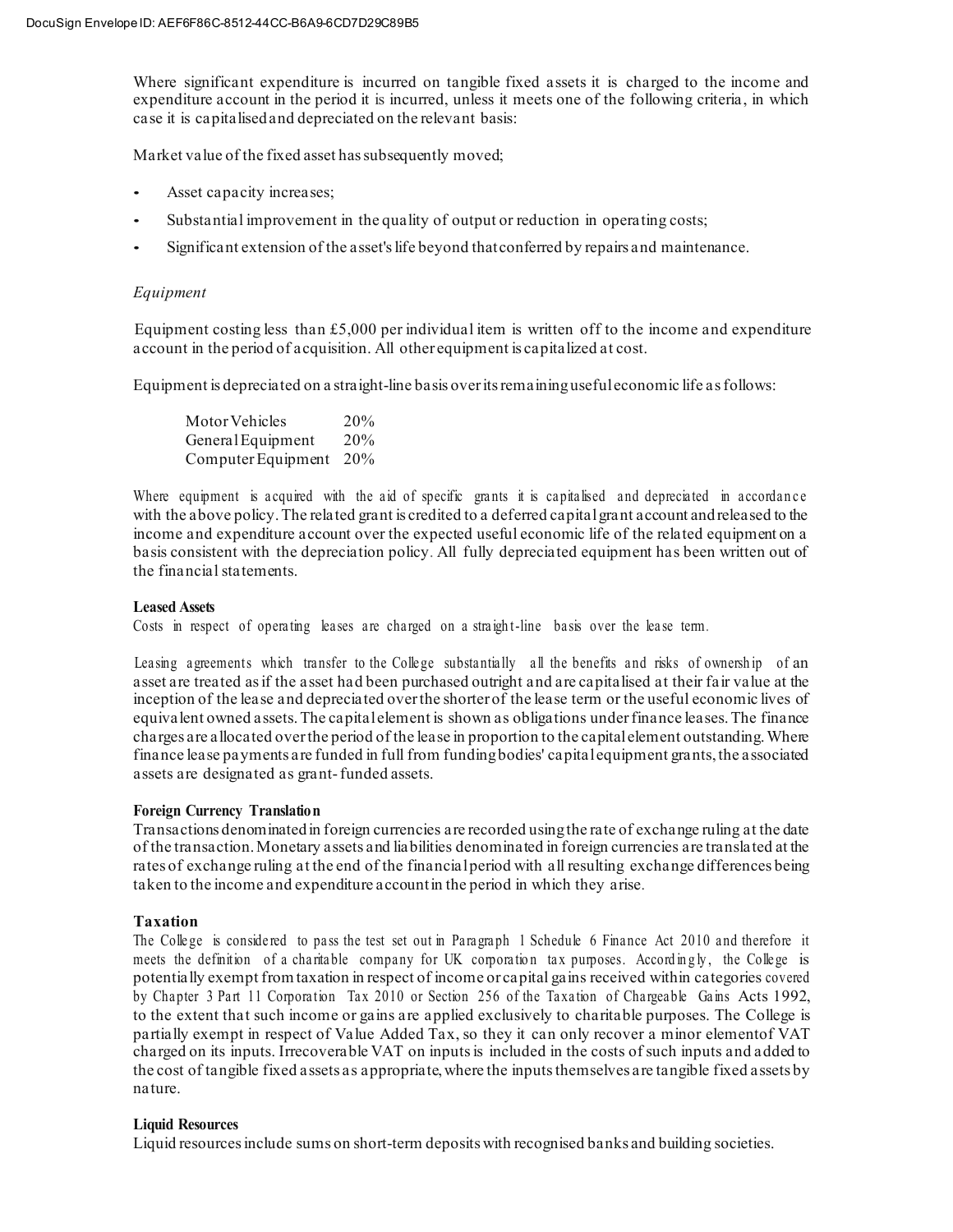### **Provisions**

Provisions are recognised when the College has a present legal or constructive obligation as a result of a past event. It is probable that a transfer of economic benefit will be required to settle the obligation and a reliableestimate can be made of the amount of the obligation

### **Agency Arrangements**

The College acts as an agent in the collection and payment of discretionary support funds. Related payments received from the funding bodies and subsequent disbursements to students are excluded from the income and

expenditure account and are shown separately in note 20, except for the 5 per cent of the grant received which is available to the College to cover administration costsrelatingto the grant.

### **Judgementsin applying accounting policies andkey sources of estimationuncertainty**

In preparing these financial statements, management have made the following judgements:

- Determine whether leases entered into by the College either as a lessor or a lessee are operating or finance leases. These decisions depend on an assessment of whether the risks and rewards of ownership have been transferred from the lessorto the lessee on a lease by lease basis.
- Determine whether there are indicators of impairment of the group's tangible assets, including goodwill. Factorstaken into consideration in reachingsuch a decision include the economic viability and expected future financial performance of the asset and where it is a component of a larger cashgeneratingunit, the viability and expected future performanceof that unit.

### *Other key sources of estimation uncertainty*

• *Tangible fixed assets*

Tangible fixed assets, other than investment properties, are depreciated over their useful lives taking into account residualvalues,where appropriate.The actuallives of the assets and residualvalues are assessed annually andmay vary dependingon a number of factors.In re-assessingasset lives, factors such as technological innovation and maintenance programmes are taken into account. Residual value assessments consider issues such as future market conditions, the remaining life of the asset and projected disposalvalues.

As of 1st February 2019,South BankColleges acquired the assets and liabilities of Lambeth College. In line with FRS102 and buildings were revalued to fair value using indices as used by professional valuers. These assets will be held at deemed costs and depreciated over their useful economic life in line with the accountingpolicy forfixed assets

### • *Local Government Pension Scheme*

The present value of the Local Government Pension Scheme defined benefit liability depends on a number of factors that are determined on an actuarial basis using a variety of assumptions. The assumptions used in determining the net cost (income) for pensions include the discount rate, salary pension and price increases. Any changes in these assumptions, which are disclosed in note 22, will impact the carrying amount of the pension liability. Furthermore, a roll forward approach which projects results from the latest full actuarial valuation performed at 31 March 2019 has been used by the actuary in valuing the pensions liability at 31 July 2021. Any differences between the figures derived from the roll forward approach and a full actuarial valuation would impact on the carrying amount of the pension liability.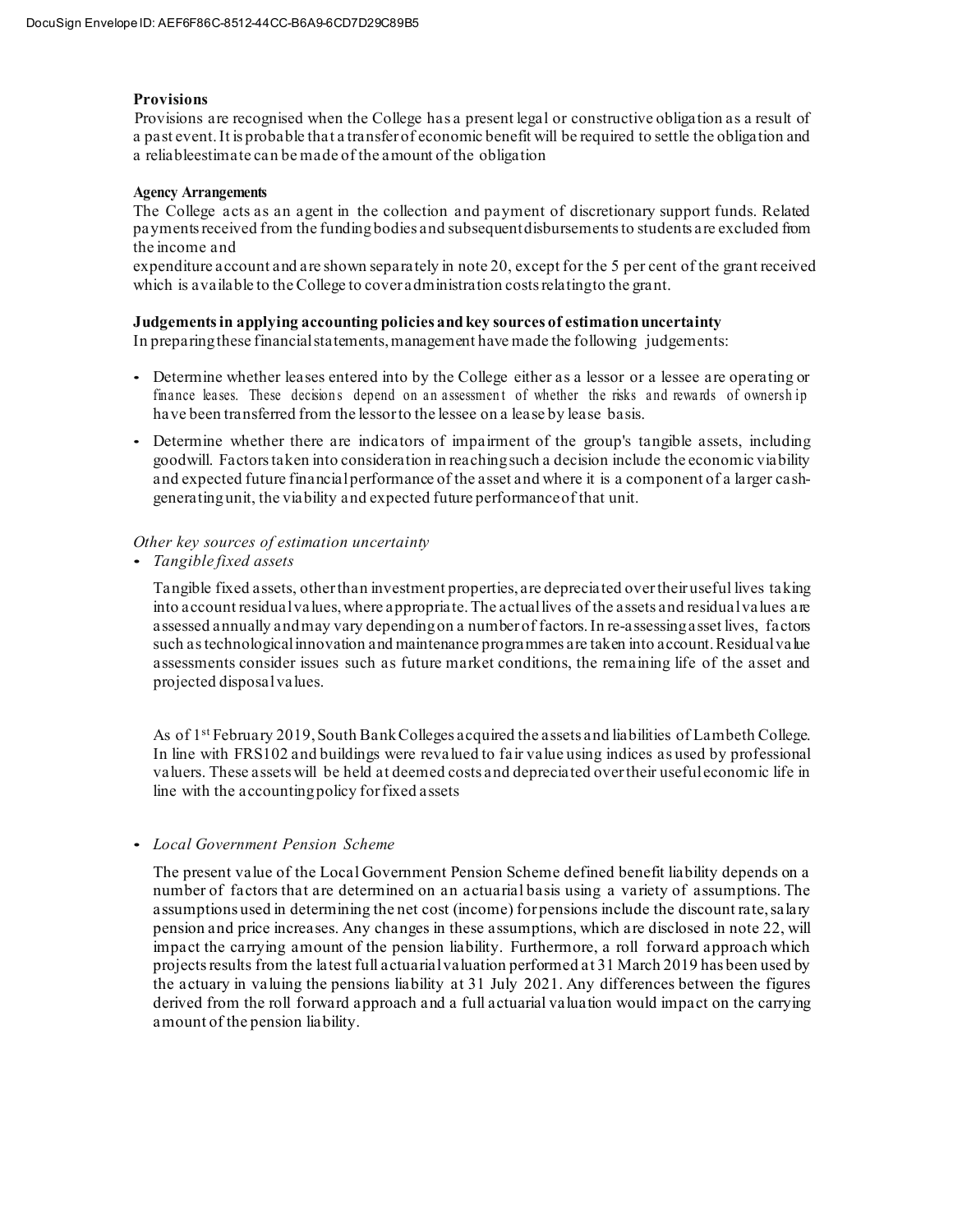DocuSign Envelope ID: AEF6F86C-8512-44CC-B6A9-6CD7D29C89B5

**This page is intentionally left blank**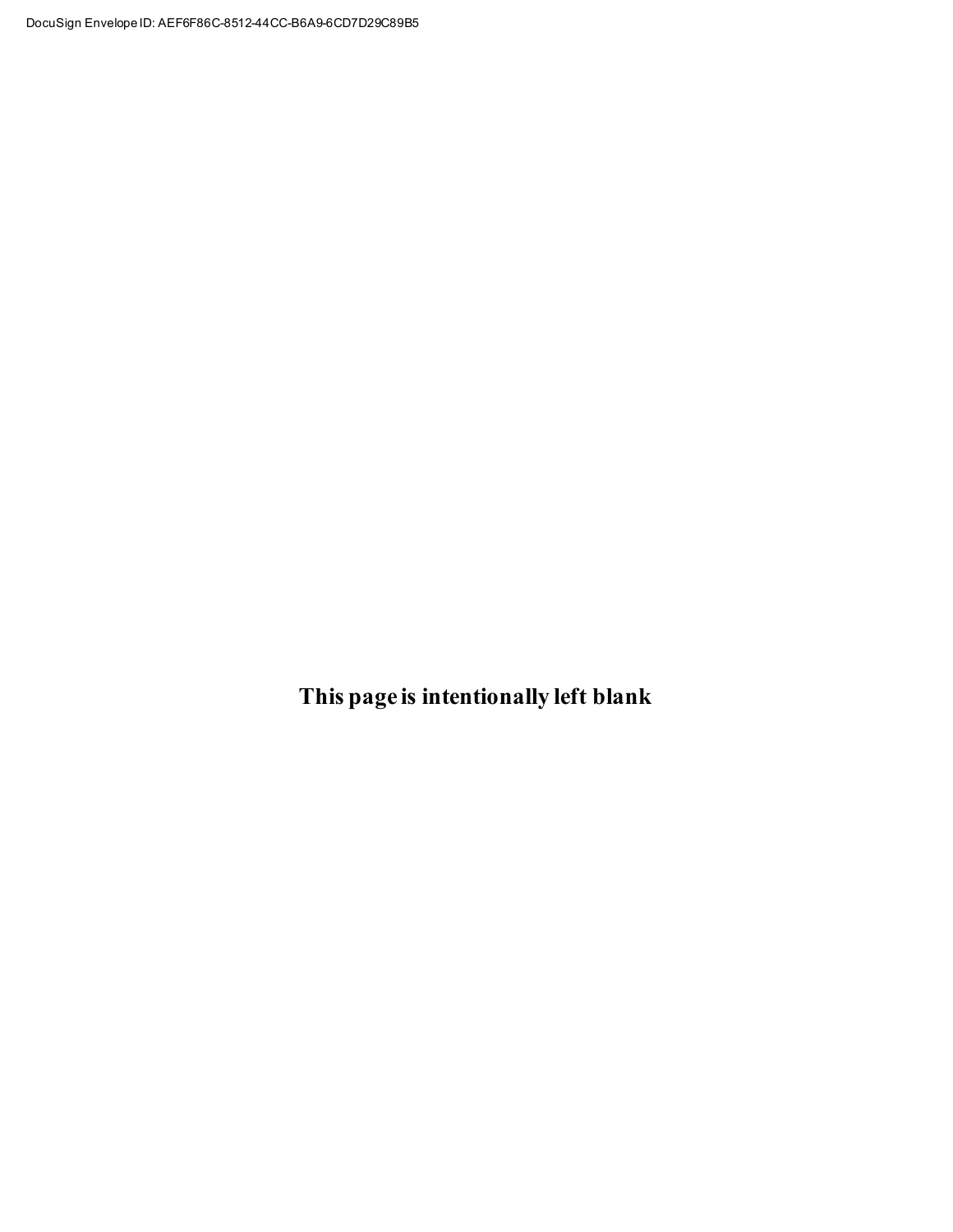|                                                       | Consolidated |                         | College |        |
|-------------------------------------------------------|--------------|-------------------------|---------|--------|
|                                                       | 2021         | 2020                    | 2021    | 2020   |
| 1. Tuition fees and education contracts               | £'000        | £'000                   | £'000   | £'000  |
| Adult education fees                                  | 258          | 336                     | 258     | 336    |
| Adult Education Fees : loan supported courses         | 798          | 998                     | 798     | 998    |
| <b>Education</b> contracts                            | 2,272        | 1,512                   | 2,272   | 1,512  |
|                                                       | 3,328        | 2,846                   | 3,328   | 2,846  |
| 2. Funding Body Grant                                 | Consolidated |                         | College |        |
|                                                       | 2021         | 2020                    | 2021    | 2020   |
| <b>Recurrent grants</b>                               | £'000        | £'000                   | £'000   | £'000  |
| Education and Skills Funding Agency - adult           | 1,320        | 1,285                   | 1,320   | 1,285  |
| Greater London Authority - Adult funding              | 9,512        | 9,422                   | 9,512   | 9,422  |
| Education and Skills Funding Agency $-16 -18$         | 7,124        | 7,554                   | 7,124   | 7,554  |
| Education and Skills Funding Agency - apprenticeships | 248          | 349                     | 248     | 349    |
| Specific grants                                       |              |                         |         |        |
| Education Skills and Funding Agency - Bursary         | 496          | 557                     | 496     | 557    |
| <b>Teachers Pension Grant</b>                         | 348          | 339                     | 348     | 339    |
| Education Skills and Funding Agency - Other Grants    | 1,889        | 227                     | 1,889   | 227    |
| Releases of Restructuring Grant Facility              | 4,175        | 4,926                   | 4,175   | 4,926  |
| Releases of government capital grants                 | 310          | 310                     | 310     | 310    |
|                                                       | 25,422       | 24,969                  | 25,422  | 24,969 |
|                                                       |              |                         |         |        |
|                                                       | Consolidated |                         | College |        |
|                                                       | 2021         | 2020                    | 2021    | 2020   |
| 3. Other income                                       | £'000        | £'000                   | £'000   | £'000  |
| Residence and catering income                         | 5            | 34                      | 5       | 34     |
| Other income                                          | 757          | 539                     | 757     | 539    |
|                                                       | 762          | 573                     | 762     | 573    |
|                                                       | Consolidated |                         | College |        |
|                                                       | 2021         | 2020                    | 2021    | 2020   |
| 4. Interest Receivable                                | £'000        | £'000                   | £'000   | £'000  |
| Interest receivable                                   |              | 8                       |         | 8      |
|                                                       |              | $\overline{\mathbf{g}}$ |         | 8      |
|                                                       | Consolidated |                         | College |        |
|                                                       | 2021         | 2020                    | 2021    | 2020   |
| 5. Donations                                          | £'000        | £'000                   | £'000   | £'000  |
| Unrestricted donations                                | 722          | 541                     | 722     | 541    |

Donations include the estimated market value of SBC's rent free occupations of its Lambeth College premises in Brixton.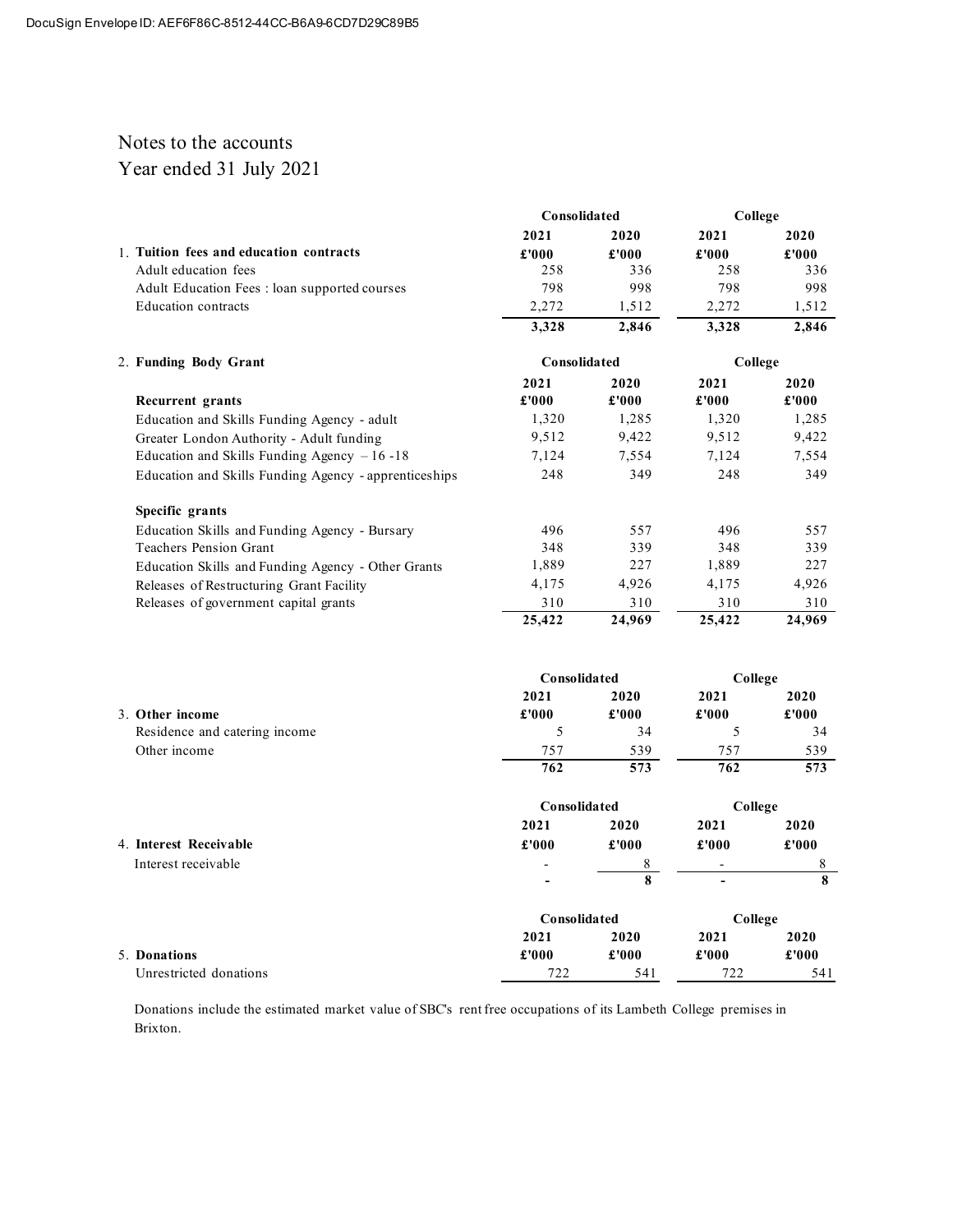### 6. **Staff**

The average number of persons (including key management personnel) employees by the college during the year, described as full-time equivalents, was: **Consolidated**

|                                                |              |        | Consolidated |        |
|------------------------------------------------|--------------|--------|--------------|--------|
|                                                |              |        | 2021         | 2020   |
| Teaching staff                                 |              |        | 139          | 118    |
| Non teaching staff                             |              |        | 179          | 199    |
|                                                |              |        | 318          | 317    |
|                                                | Consolidated |        | College      |        |
|                                                | 2021         | 2020   | 2021         | 2020   |
|                                                | £'000        | £'000  | £'000        | £'000  |
| Wages and salaries                             | 13,089       | 13,320 | 12,569       | 12,791 |
| Social security costs                          | 1,147        | 1,172  | 1,109        | 1,127  |
| Employers' pension contributions               | 1,837        | 1,713  | 1,820        | 1,706  |
| Payroll sub total                              | 16,073       | 16,205 | 15,498       | 15,624 |
| Contracted out staffing services               | 1,434        | 1,312  | 1,434        | 1,312  |
|                                                | 17,507       | 17,517 | 16,932       | 16,936 |
| Fundamental restructuring costs<br>contractual | 253          | 151    | 253          | 151    |
|                                                | 17,760       | 17,668 | 17,185       | 17,087 |

#### **7. Remuneration of Board of Tustees and higher paid employees**

#### **Key managemen t personnel**

Key management personnel are those persons having authority and responsibility for planning, directing and controlling the activities of the College and are represented by the Accounting Officer and College Leadership Team which comprises the Executive Principal, Chief Financial Officer, Deputy Principal Curriculum and Quality, Assistant Principal Curriculum and Innovation, Assistant Principal Curriculum and Student Success and Head of MIS.

#### **Determining pay of senior staff**

The pay of the Executive Principal is set by the LSBU Remuneration Committee which meets annually in November to determine the remuneration of the LSBU group Executive. As part of its decisions on pay and performance related pay award of the Executive Principal the committee considers a recommendation from the Group CEO who consults with the Chair of the SBC Board and the SBC lead Trustee for Remuneration. This process includes consideration of performance related areas and responsibilities at College and Group level which includes CEO of SBA MAT. All other SBC staff are engaged on main pay scale rates.

Severance payments for senior staff are determined by the Executive Principal and by the Group CEO in consultation with the SBC Chair.

| Emoluments of Key management personnel, Accounting Officer and other higher paid staff |      |      |  |  |  |
|----------------------------------------------------------------------------------------|------|------|--|--|--|
|                                                                                        | 2021 | 2020 |  |  |  |
| The number of key management personnel including the Accounting Officer was:           |      |      |  |  |  |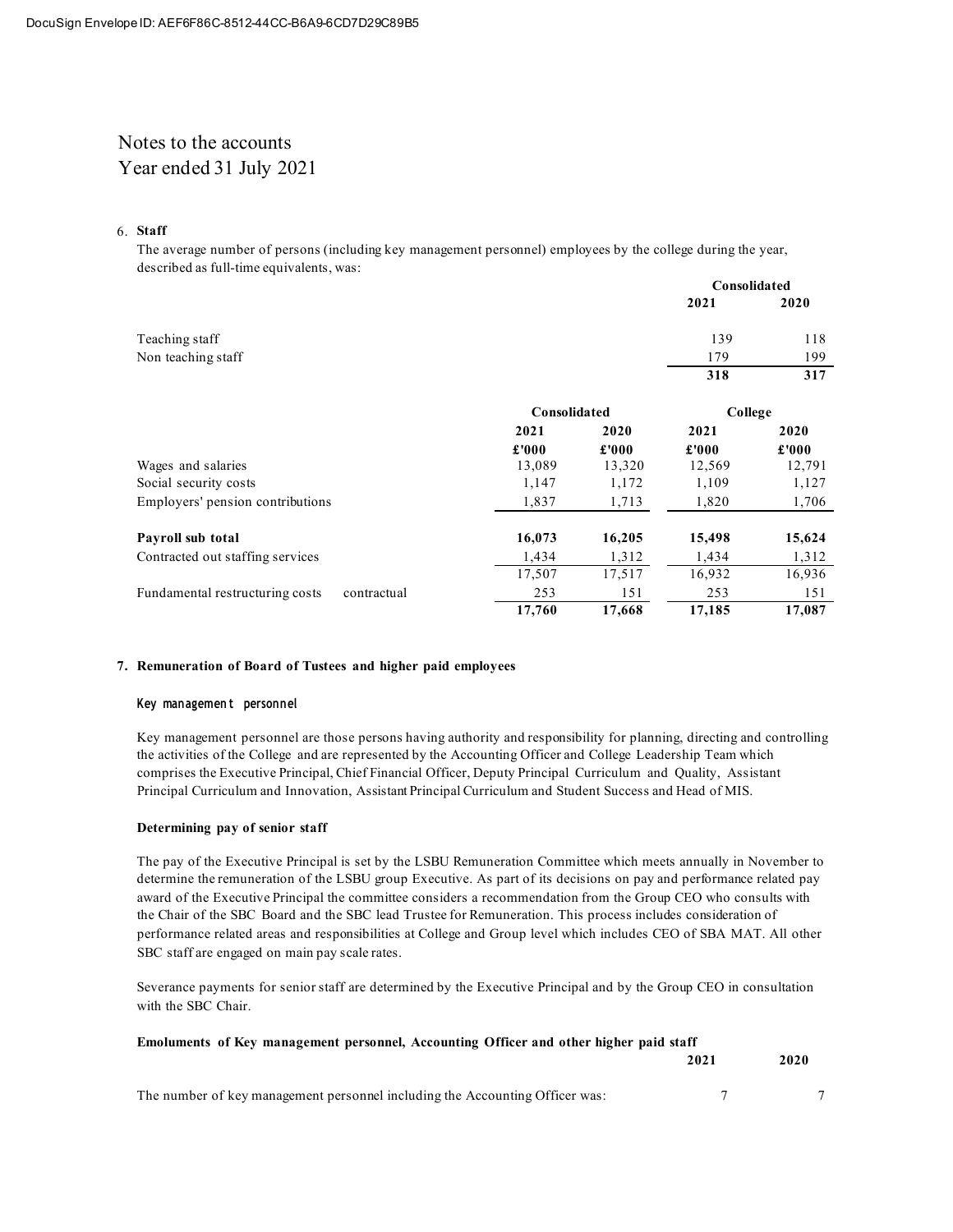The number of key management personnel and other staff who received annual emoluments, excluding employer contributions to national insurance and pension but including benefits in kind, in the following ranges was:

|                      | <b>Senior Staff</b> |      | Other staff    |      |
|----------------------|---------------------|------|----------------|------|
|                      | 2021                | 2020 | 2021           | 2020 |
|                      | No.                 | No.  | No.            | No.  |
| £30,000 to £40,000   |                     |      |                |      |
| £50,000 to £55,000   |                     |      |                |      |
| £60,000 to £65,000   |                     |      | $\mathfrak{D}$ |      |
| £65,001 to £70,000   |                     |      |                |      |
| £70,001 to £75,000   |                     |      |                |      |
| £80,001 to £85,000   |                     |      |                |      |
| £115,001 to £120,000 |                     |      |                |      |
|                      |                     |      |                |      |

FTE for key management staff is 6 (2020 6).

Key management personnel compensation is made up as follows:

|                       | 2021  | 2020  |
|-----------------------|-------|-------|
|                       | £'000 | £'000 |
| Salaries              | 477   | 533   |
| Pension contributions | 104   | 104   |
|                       | 581   | 637   |

There were no amounts due to key management personnel that were waived in the year, nor any salary sacrifice arrangements in place.

The above compensation includes amount paid to the Executive Principal who is the highest paid member of staff of:

|                                                                           | 2021  | 2020  |
|---------------------------------------------------------------------------|-------|-------|
|                                                                           | £'000 | £'000 |
| Salary                                                                    | 119   |       |
| Performance related pay award                                             |       |       |
| Taxable benefits                                                          |       |       |
| Pension scheme contributions or payments in lieu of pension contributions | 29    | 28    |
|                                                                           | 148   | 146   |

Compensation above relates to their role as Executive Principal of South Bank Colleges. Renumeration of £6k was also received in their role of PVC Education at London South Bank University (2020: £17k).

The Accounting Officer draws no salary from the College.

Relationship of Executive Principal pay and remuneration expressed as a multiple:

| recommending of Encountry Franciscop with remainderation expressed as a meaniper- | 2021 | 2020 |
|-----------------------------------------------------------------------------------|------|------|
| Executive Principal's basic salary as a multiple of the median of all staff       | 34   | 34   |
| Executive Principal's total remuneration as a multiple of the median of all staff | 42   | 4.2. |

The Trustees of the College, other than staff Trustees, did not receive any payment from the institution other than the reimbursement of travel and subsistence expensesincurred in the course of their duties.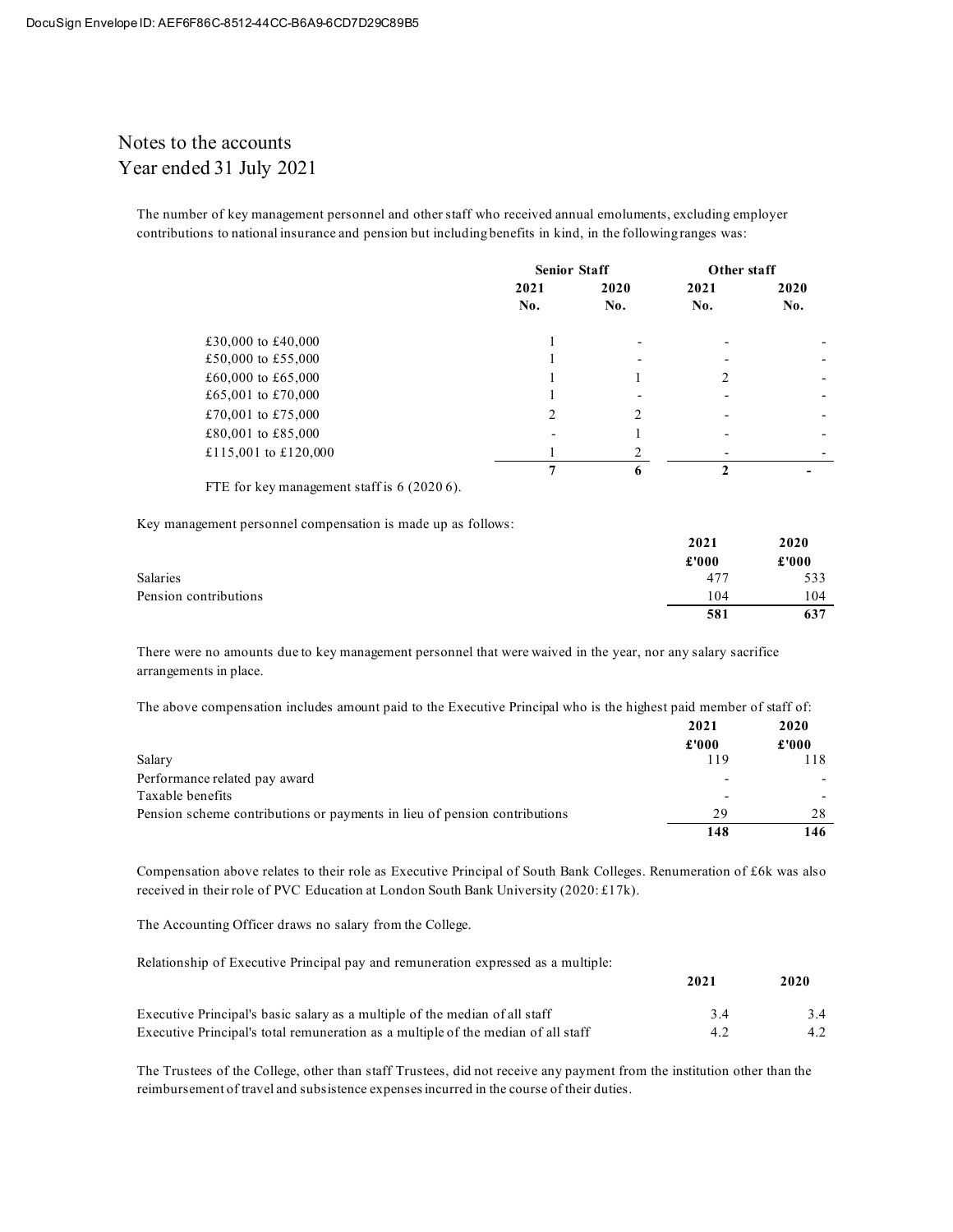|                             |        | Consolidated |        | College |
|-----------------------------|--------|--------------|--------|---------|
|                             | 2021   | 2020         | 2021   | 2020    |
| 8. Other operating expenses | £'000  | £'000        | £'000  | £'000   |
| Direct Teaching costs       | 5.442  | 3.048        | 5,442  | 3,048   |
| Non teaching costs          | 3,502  | 4.333        | 3,499  | 4,331   |
| Premises costs              | 1.775  | 2.112        | 2.353  | 2,695   |
|                             | 10,719 | 9.493        | 11.294 | 10.074  |

Direct teaching costs include the costs of services delivered to the College by Subcontractors and Partners of £2.8m *(£2.3m:2020).*

Other operating expenses are stated after charging:

|                                                     |            | Consolidated |       | College |       |
|-----------------------------------------------------|------------|--------------|-------|---------|-------|
|                                                     |            | 2021         | 2020  | 2021    | 2020  |
|                                                     |            | £'000        | £'000 | £'000   | £'000 |
| Auditors' remuneration                              |            |              |       |         |       |
| External audit                                      | KPMG LLP   | 52           | 51    | 50      | 49    |
| other services                                      | KPMG LLP   | 9            | 9     | 9       | 9     |
| Other services                                      | <b>BDO</b> | 9            | 9     | 9       | 9     |
| Rentals under operating leases: Plant and machinery |            | 36           | 51    | 36      | 51    |
| Notional rent charge matched by notional income for |            | 541          | 541   | 540     | 541   |
| Brixton Campus                                      |            |              |       |         |       |

External audit fees, exclusive of irrecoverable VAT, was £52,000 for statutory audit and £9,000 for audit related *assurance services.*

### **9. Taxation**

The members do not believe the College was liable for any corporation tax arising out of its activities during either the current or prior year.

The College holds 100% of the issued £1 ordinary shares in SW4 Catering Ltd (incorporated on 10 July 2014, Company Number 09125790) whose principal business activities are catering, cleaning and security. The company has been trading since August 2014 and is consolidated within these financial statements. The subsidiary company was incorporated in England and Wales and the shares were purchased at par and are carried at cost. Total cost of shares held is £1.

Any profits made by the subsidiary are donated to the College and would attract no corporation tax.

|                                      | Consolidated |       | College |       |
|--------------------------------------|--------------|-------|---------|-------|
|                                      | 2021         | 2020  | 2021    | 2020  |
| 10. Interest and other finance costs | £'000        | £'000 | £'000   | £'000 |
| Net charge on pension scheme         | 480          | 503   | 480     | 503   |
|                                      | 480          | 503   | 480     | 503   |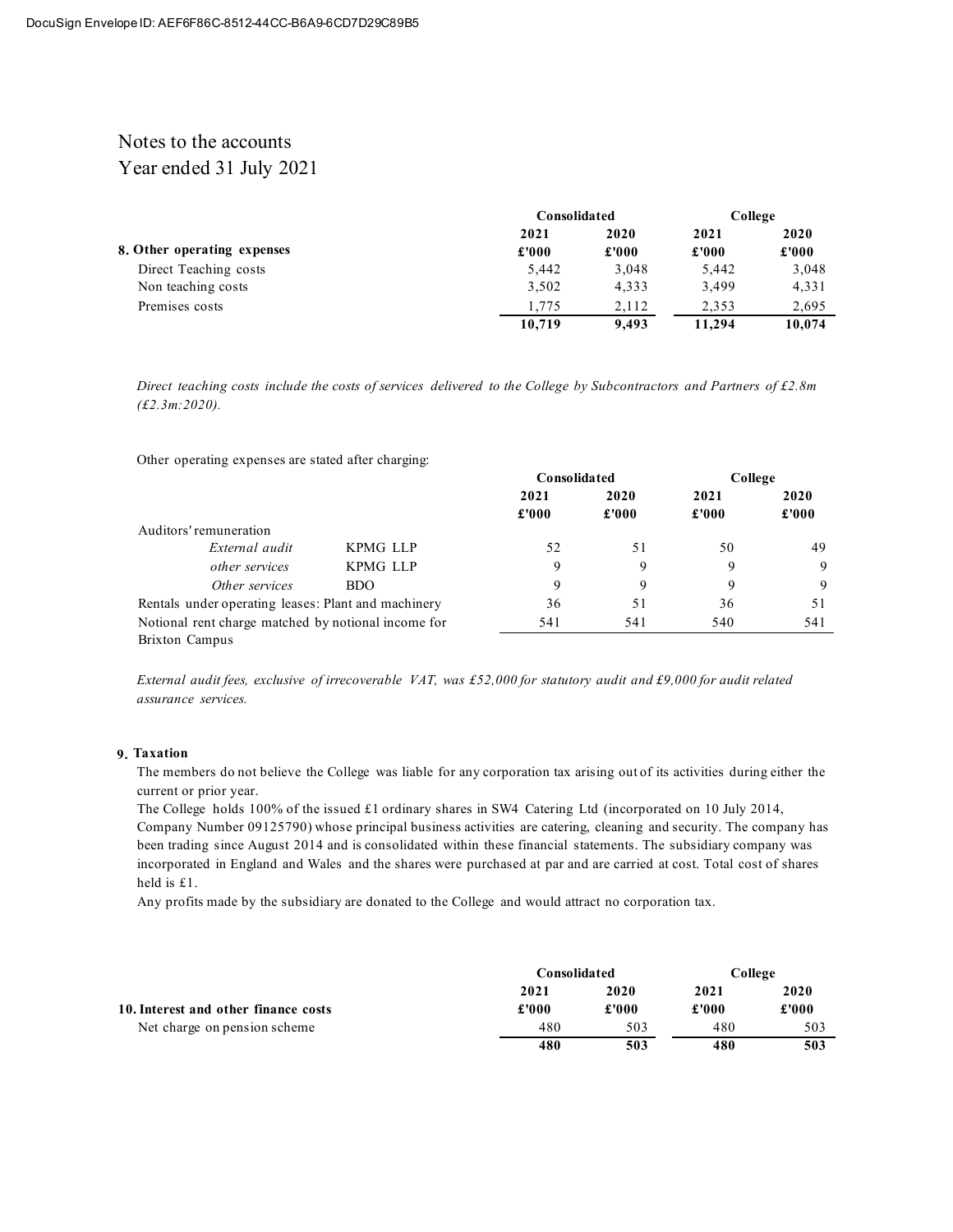# **11. Tangible fixed asssets (Consolidated)**

|                     |                          | Long leasehold Fixtures, fittings |           |         |                                                                         |          |  |  |
|---------------------|--------------------------|-----------------------------------|-----------|---------|-------------------------------------------------------------------------|----------|--|--|
|                     | Freehold<br>land         | Freehold<br>buildings             | buildings |         | land and and equipment Assets in course of Fixed assets<br>construction | total    |  |  |
| Cost or valuation   |                          |                                   |           | £'000   | £'000                                                                   | £'000    |  |  |
| At August 2020      | 24,600                   | 41,125                            | 2,458     | 1,196   | 4,972                                                                   | 74,351   |  |  |
| <b>Additions</b>    |                          |                                   |           |         | 6,995                                                                   | 6,995    |  |  |
| Disposal            |                          |                                   |           |         |                                                                         |          |  |  |
| Transfer            |                          |                                   |           |         |                                                                         |          |  |  |
| At 31 July 2021     | 24,600                   | 41,125                            | 2,458     | 1,196   | 11,967                                                                  | 81,346   |  |  |
| Depreciation        |                          |                                   |           |         |                                                                         |          |  |  |
| At August 2020      |                          | (1,523)                           | (75)      | (676)   |                                                                         | (2,274)  |  |  |
| Charge for the year |                          | (831)                             | (50)      | (394)   |                                                                         | (1,275)  |  |  |
| Disposals           |                          |                                   |           |         |                                                                         |          |  |  |
| At 31 July 2021     | $\overline{\phantom{a}}$ | (2, 354)                          | (125)     | (1,070) |                                                                         | (3, 549) |  |  |
| Net book value      |                          |                                   |           |         |                                                                         |          |  |  |
| At 31 July 2021     | 24,600                   | 38,771                            | 2,333     | 126     | 11,967                                                                  | 77,797   |  |  |
| At 31 July 2020     | 24,600                   | 39,602                            | 2,383     | 520     | 4,972                                                                   | 72,077   |  |  |

## **Tangible fixed assets (College)**

|                                     | Freehold | Freehold  | Long leasehold<br>land and |                | Fixtures, fittings Assets in course of | <b>Fixed assets</b> |
|-------------------------------------|----------|-----------|----------------------------|----------------|----------------------------------------|---------------------|
|                                     | land     | buildings | buildings                  | and equipment  | construction                           | total               |
| Cost or valuation<br>At August 2020 | 24,600   | 41,125    | 2,458                      | £'000<br>1,196 | £'000<br>4,972                         | £'000<br>74,351     |
| Additions                           |          |           |                            |                | 6,995                                  | 6,995               |
| Transfer                            |          |           |                            |                |                                        |                     |
| At 31 July 2021                     | 24,600   | 41,125    | 2,458                      | 1,196          | 11,967                                 | 81,346              |
| Depreciation                        |          |           |                            |                |                                        |                     |
| At August 2020                      |          | (1,523)   | (75)                       | (676)          |                                        | (2,274)             |
| Charge for the year                 |          | (831)     | (50)                       | (394)          |                                        | (1,275)             |
| Disposals                           |          |           |                            |                |                                        |                     |
| At 31 July 2021                     |          | (2,354)   | (125)                      | (1,070)        |                                        | (3, 549)            |
| Net book value                      |          |           |                            |                |                                        |                     |
| At 31 July 2021                     | 24,600   | 38,771    | 2,333                      | 126            | 11,967                                 | 77,797              |
| At 31 July 2020                     | 24,600   | 39,602    | 2,383                      | 520            | 4,972                                  | 72,077              |
|                                     |          |           |                            |                |                                        |                     |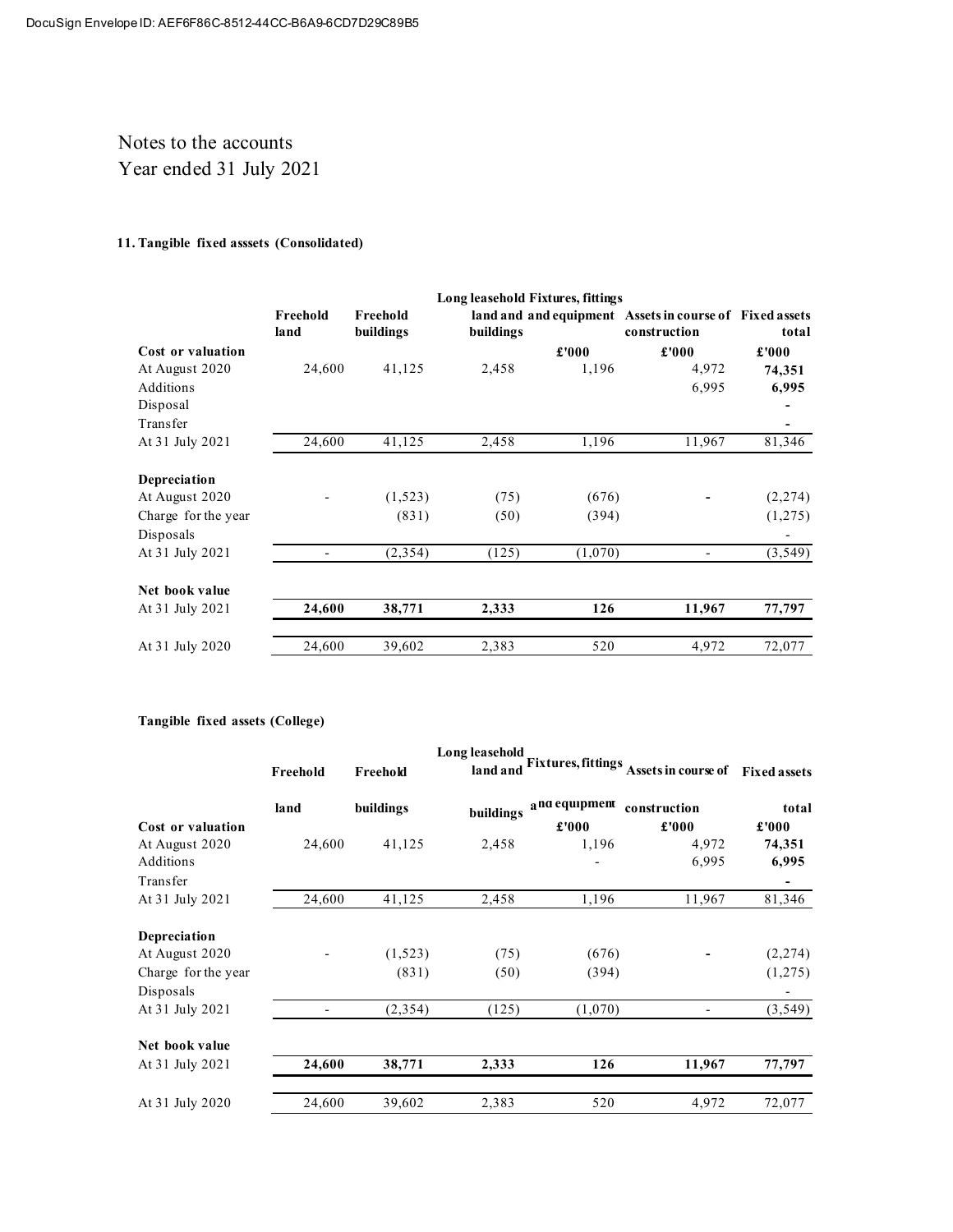#### **12.Debtors: amounts falling due within one year**

|                                    | Consolidated             |       | College |                          |      |
|------------------------------------|--------------------------|-------|---------|--------------------------|------|
|                                    | 2021                     | 2020  | 2021    |                          | 2020 |
|                                    | £'000                    | £'000 | £'000   | £'000                    |      |
| Trade debtors                      | 650                      | 564   | 650     | 564                      |      |
| Amounts owed by group undertakings | $\overline{\phantom{a}}$ |       | 67      | $\overline{\phantom{0}}$ |      |
| Other debtors                      | 49                       | 50    | 49      | 50                       |      |
| Prepayments and accrued income     | 155                      | 903   | 155     | 903                      |      |
|                                    | 854                      | 1.517 | 921     | 1.517                    |      |

### **13.Creditors: amounts falling due within one year**

|                                             | Consolidated |        | College |        |
|---------------------------------------------|--------------|--------|---------|--------|
|                                             | 2021         | 2020   | 2021    | 2020   |
|                                             | £'000        | £'000  | £'000   | £'000  |
| Trade creditors                             | 448          | 910    | 448     | 910    |
| Other creditors                             | 448          | 91     | 448     | 91     |
| Social security and other taxation payable  | 560          | 527    | 542     | 514    |
| Accruals and deferred income                | 5,077        | 6,233  | 5,073   | 6,231  |
| Deferred income - government capital grants | 310          | 310    | 310     | 310    |
| Deferred grant                              | 3.254        | 4.604  | 3.254   | 4,604  |
|                                             | 10.097       | 12.675 | 10.075  | 12.660 |

### **14.Creditors: amounts falling due after more than one year**

|                                                    | Consolidated             |        | College                  |        |
|----------------------------------------------------|--------------------------|--------|--------------------------|--------|
|                                                    | 2021                     | 2020   | 2021                     | 2020   |
|                                                    | £'000                    | £'000  | £'000                    | £'000  |
| Other creditors                                    | $\overline{\phantom{0}}$ |        | $\overline{\phantom{0}}$ |        |
| Deferred income - government capital grants        | 14.194                   | 8.226  | 14.194                   | 8,226  |
| Deferred grant                                     | 188                      | 3.016  | 188                      | 3,016  |
| Amounts owed to group undertakings (LSBU Creditor) | 17.281                   | 13,206 | 17.281                   | 13,223 |
|                                                    | 31,663                   | 24,448 | 31,663                   | 24,465 |

Included within deferred income are items of income which have been deferred until specific performance related conditions have been met.

|                           |        | Consolidated |        | College |  |
|---------------------------|--------|--------------|--------|---------|--|
|                           | 2021   | 2020         | 2021   | 2020    |  |
|                           | £'000  | £'000        | £'000  | £'000   |  |
| Government capital grants | 14.504 | 8.536        | 14.504 | 8,536   |  |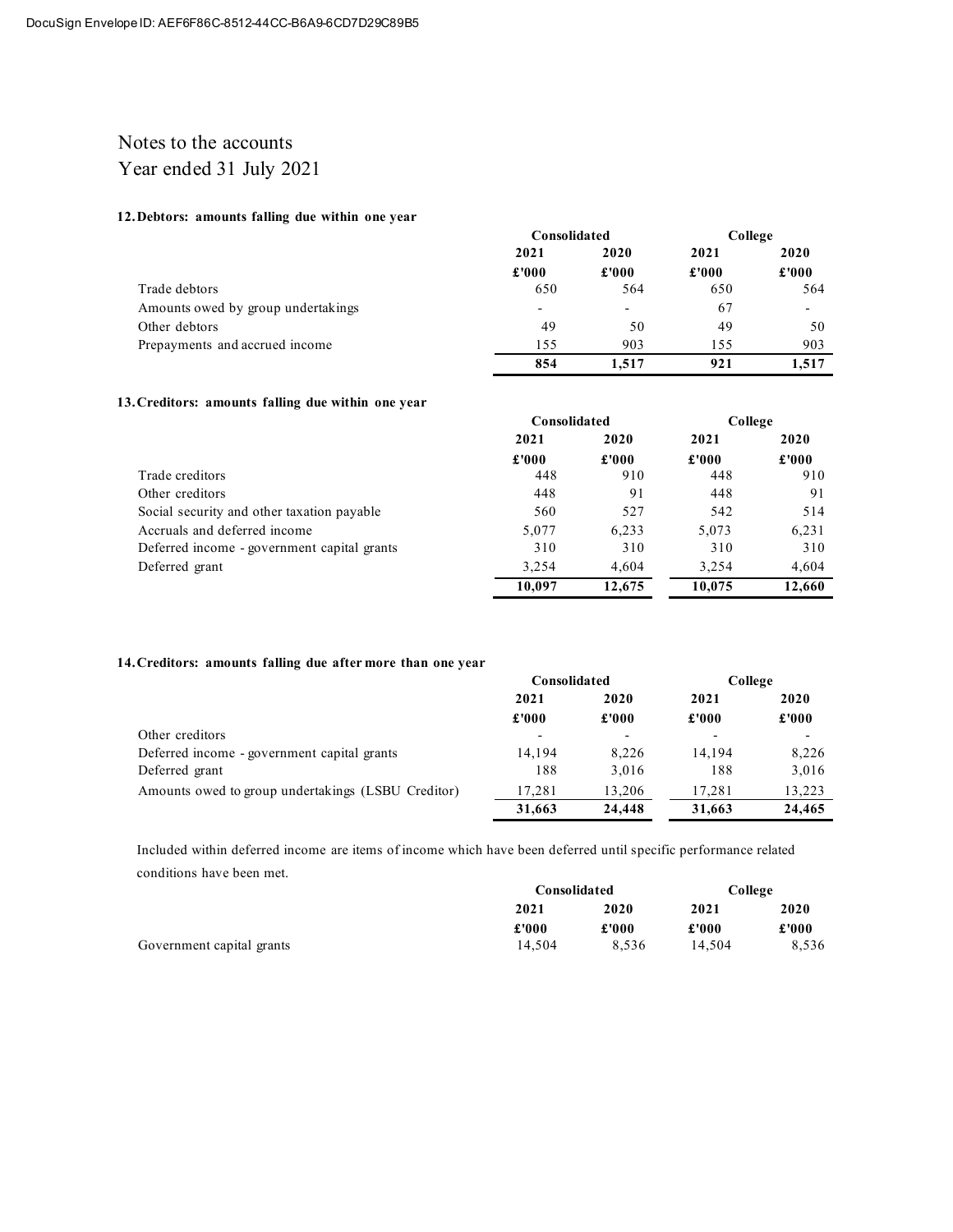| 15. Provisions for liabilities: Consolidated and College | Defined<br>benefit<br>obligation | <b>Enhanced</b><br>pension | Total   |
|----------------------------------------------------------|----------------------------------|----------------------------|---------|
|                                                          | £'000                            | £'000                      | £'000   |
| Balance at 1 August 2020                                 | 26.959                           | 1,830                      | 28,789  |
| Charged to comprehensive income and expenditure          | (1.140)                          | (101)                      | (1,241) |
| Balance at 31 July 2021                                  | 25,819                           | 1.729                      | 27,548  |

Defined benefit obligations relate to the liabilities under the college's membership of the Local Government Pension Scheme. Further details are given in note 21.

The enhanced pension provision related to the cost of staff who retired with enhanced pension provision between 1995/96 and 2006/07. the value of the provision is calculated in accordance with guidance issued by the Association for Colleges.

### **16. Cash and cash equivalents**

|                             | at 1 August | <b>Cashflows</b> | at 31 July |
|-----------------------------|-------------|------------------|------------|
|                             | 2020        |                  | 2021       |
| Consolidated                | £'000       | £'000            | £'000      |
| Cash at bank and on deposit | 2.497       | 0.087            | 3.584      |

#### **17. Capital commitments**

Provision has not been made for the following capital commitments as at 31 July 2021

|                                   |        | <b>Consolidated and College</b> |
|-----------------------------------|--------|---------------------------------|
|                                   | 2021   | 2020                            |
|                                   | £'000  | £'000                           |
| Commitments contracted at 31 July | 28,012 | 20,860                          |

### **18. Contingent liabilities**

Funds amounting to £4.1m received from the Education and Skills Funding Agency (ESFA) are subject to conditions linked to future estates development for SBC to deliver a viable, sustainable, high quality, relevant and diverse offer from Level 1 to Level 6 learners and employers across the local area with a college presence in Brixton and Clapham and/or Vauxhall without a requirement for government funding to support operating losses.

South Bank Colleges has received a pre-action claim for reimbursement of costs by a developer in respect of the Vauxhall development project undertaken by South Bank College's predecessor Lambeth College Corporation. The governing body believes that any claim is unlikely to succeed and cannot be financially quantified at the date of signing, and to the best of its knowledge and belief it is satisfied that no adjusted provision is necessary in respect of this claim.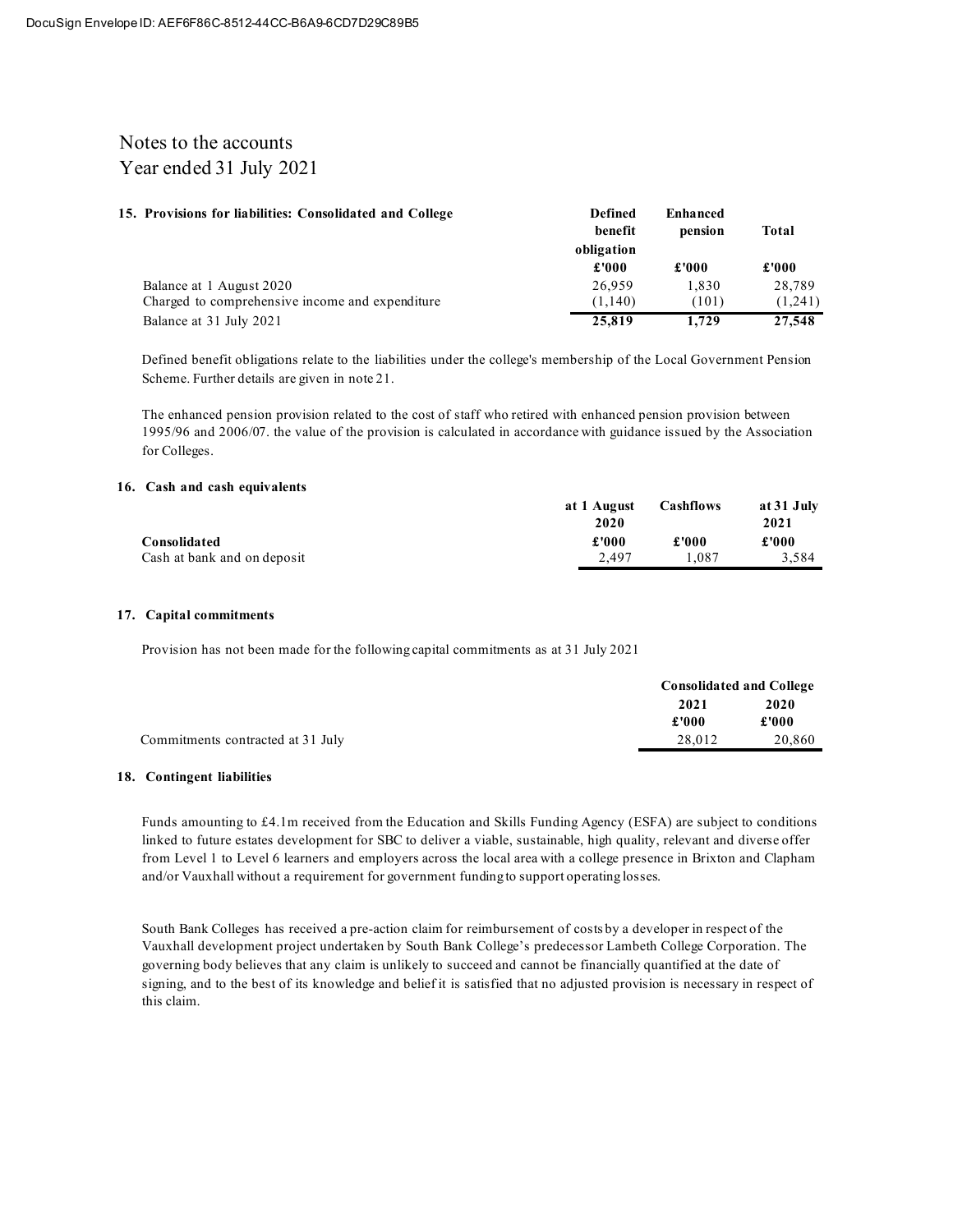### **19. Lease obligations**

At 31 July 2021 the College was committed to making the following future minimum lease payments in respect of operating leases on IT equipment

|                                    |               | <b>Consolidated and College</b> |
|------------------------------------|---------------|---------------------------------|
|                                    | 2021<br>£'000 | 2020<br>£'000                   |
| Expiring within one year           | 40            | 16                              |
| Expiring within two and five years | 58            |                                 |
| Expiring in over five years        |               |                                 |
|                                    | 98            |                                 |

### **20. Amounts disbursed as agents**

|                                                      | Consolidated             |         | College                  |         |
|------------------------------------------------------|--------------------------|---------|--------------------------|---------|
|                                                      | 2021                     | 2020    | 2021                     | 2020    |
| Learner support funds                                | £'000                    | £'000   | £'000                    | £'000   |
| Balance at 1 August                                  | 62                       | -       | 62                       |         |
| Acquired at 1 February 2019                          | $\overline{\phantom{0}}$ |         | $\overline{\phantom{0}}$ |         |
| $24+$ bursary                                        | 705                      | 1.129   | 705                      | 1,129   |
| Disbursed to students                                | (691)                    | (1,067) | (691)                    | (1,067) |
| Administration costs                                 | 20                       |         | 20                       |         |
| Balance unspent as at 31 July, included in creditors | 96                       | 62      | 96                       | 62      |

Funding body grants are available solely for students. In the majority of instances, the College only acts as a paying agent. In these circumstances, the grants and related disbursements are therefore excluded from the Statement of Comprehensive Income.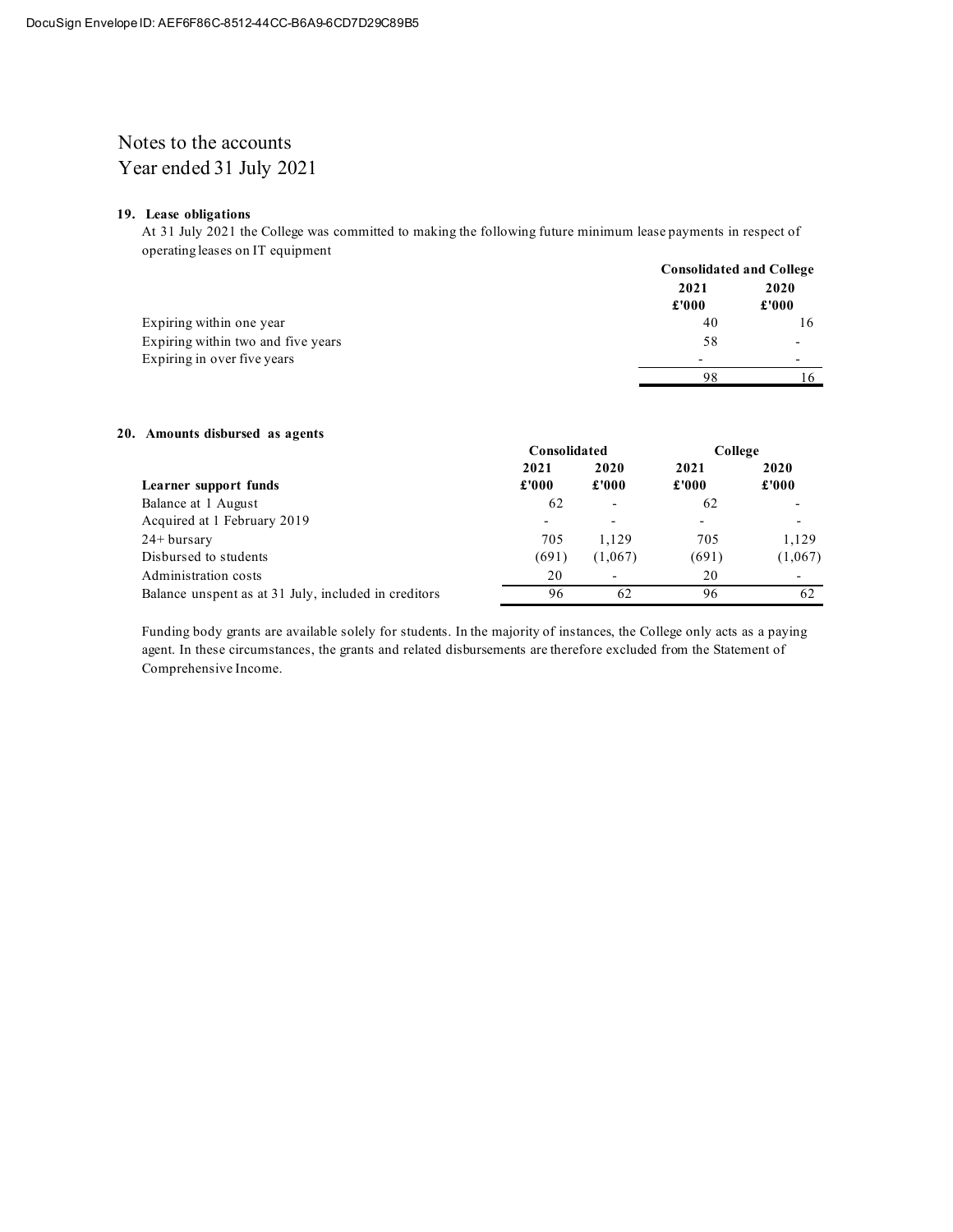### **21 Pension Arrangements**

Different categories of staff were eligible to join one of three different schemes:

- Teachers' Pension Scheme (TPS)
- · London Pension FundAuthority (LPFA) PensionFund
- · National Employment Savings Trust (NEST)
- · Aviva

The TPS and LGPS are multi employer defined benefit plans and these pension costs are assessed in accordance with the advice of independent qualified actuaries. The latest formal actuarial valuation of the TPS was as at 31 March 2016 and of the LGPS 31 March 2019.

| Total pension cost for the year                              | 2021<br>£'000 |       |       | 2020<br>£'000 |
|--------------------------------------------------------------|---------------|-------|-------|---------------|
| Teachers Pension Scheme: contributions paid                  |               | 1.146 |       | 1,141         |
| Local Government Pension Scheme:                             |               |       |       |               |
| Contributions paid                                           | (703)         |       | (745) |               |
| FRS 102 (28) charge                                          | 3,099         |       | 2,599 |               |
| Charge to the Statement of Comprehensive Income              |               | 2,396 |       | 1,854         |
| Enhanced pension charge to Statement of Comprehensive Income |               | 101   |       | 235           |
| Defined Contribution Scheme                                  |               | 8     |       | 7             |
| <b>Total Pension Cost</b>                                    |               | 3.651 |       | 3.237         |

### **Teachers' Pension Scheme**

The Teachers' Pension Scheme (TPS) is a statutory, contributory, defined benefit scheme, governed by the Teachers' Pension Scheme Regulations 2014. These regulations apply to teachers in schools, colleges and other educational establishments.Membership is automatic for teachers and lecturers at eligible institutions. Teachers and lecturers are able to opt out of the TPS.

The TPS is an unfunded scheme and members contribute on a 'pay as you go' basis – these contributions, along with those made by employers, are credited to the Exchequer under arrangements governed by the above Act. Retirement and other pension benefits are paid by public funds provided byParliament.

Under the definitions set out in FRS 102 (28.11), the TPS is a multi-employer pension plan. The College is unable to identify its share of the underlying assets and liabilities of the plan.

Accordingly, the College has taken advantage of the exemption in FRS 102 and has accounted for its contributions to the scheme as if it were a defined-contribution plan. The College has set out above the information available on the plan and the implications for the College in terms of the anticipated contribution rates.

The valuation of the TPS is carried out in line with regulations made under the Public Service Pension Act 2013. Valuations credit the teachers' pension account with a real rate of return assuming funds are invested in notional investments that produce that real rate of return.

Department for Education (the Department in April 2019. The valuation reported total scheme liabilities (pensions currently in payment and the estimated cost of future benefits) for service to the effective date of £218 billion, and notional assets (estimated future contributions together with the notional investments held at the valuation date) of £198 billion giving a notional pastservice deficit of £22 billion.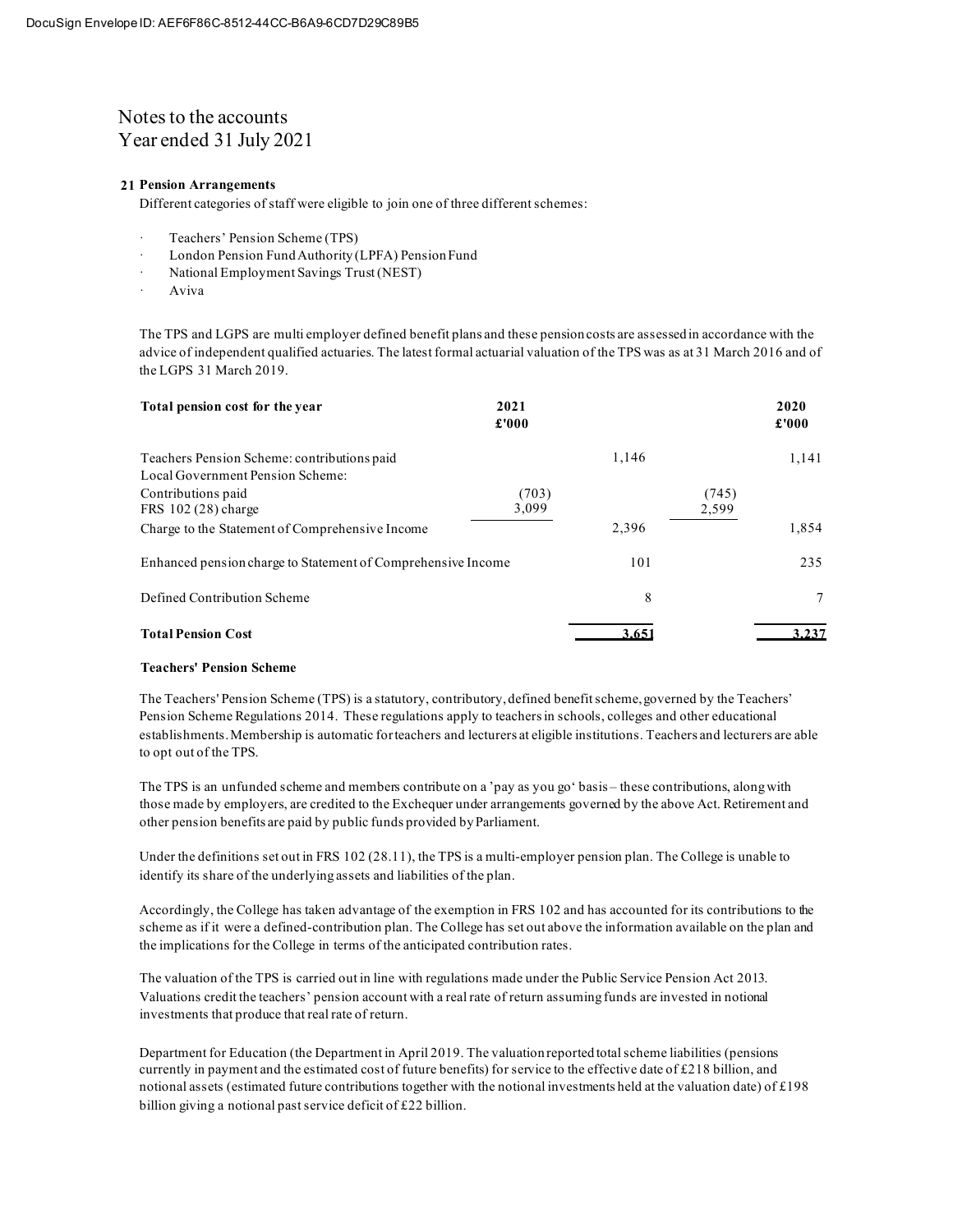As a result of the valuation, new employer contribution rates were set at 23.68% (2020: 16.48% in August 2019 then 23.68% from September 2019). DfE has agreed to pay a teacher pension employer contribution grant to cover the additional costs during the 2020-21 academic year.

A full copy of the valuation report and supporting documentation can be found on the Teachers' Pension Scheme website.

The pension costs paid to TPS in the period amounted to  $\pounds1,146,345$  (2020:  $\pounds1,140,658$ ).

### **Local Government Pension Scheme**

The LGPS is a funded defined-benefit plan, with the assets held in separate funds administered by London Pensions Fund Authority. The total contribution made for the year ended 31 July 2021 was £980,000 (2020: £819,598), of which employer's contributions totalled £703,000 (2020: £564,902) and employees' contributions totalled £277,000 (2020: £254,697). At 31 July 2021 there were 145 staff in the scheme (2020: 143). Contribution rates during the year were 16.3% (2020: 13.5% until 31st March 2020 then 16.30% from 1st April 2020) for employers and range from 5.5% to 12.5% for employees, depending on salary.

### **Principal Actuarial Assumptions**

The following information is based upon a full actuarial valuation of the fund at 31 March 2019 updated to 31 July 2021 by a qualified independent actuary.

For UK DB pension schemesit is common to set long term RPI inflation based on long term gilt market-implied expectations (known as "break even RPI"), often less an inflation risk premiumto allow for supply/demand factors, and for long term CPI inflation to be set with reference to RPI inflation less a "wedge" reflecting established differences in index construction, as there is no deep-market in CPI-linked instruments. On 4 September 2019, the UK Chancellor and the UK Statistics Authority jointly published correspondence confirming that: a public consultation to amend the flawed RPI index would start in January 2020 (subsequently postponed to March 2020 and ended on 21 August 2020), there would be no change to RPI until 2025 at the earliest, and The UK Statistics Authority could change RPI from 2030 without government consent, and their intention is to align RPI to CPIH (CPIH is CPI with allowance for housing costs; the two are assumed to be similar over the long term). Following these announcements the derivation of the CPI assumption has changed at 31 July 2020. Based on the sensitivity information provided by Fund Actuary, the impact of the chnages on approach when setting the CPI assumption is expected to have a  $\text{\pounds}2,777\text{k}$  increase in the DBO (made up on a reduction of £3,325k from the change in IRP and an increase of £6,102k from the change in RCP-CPI wedge).

|                                      | <b>Year ended</b> | <b>Year ended</b> |  |
|--------------------------------------|-------------------|-------------------|--|
|                                      | 31 July 2021      | 31 July 2020      |  |
| Rate of increase in salaries         | 3.00%             | 3.00%             |  |
| Future pensions increases            | 2.80%             | 2.25%             |  |
| Discount rate for scheme liabilities | $1.60\%$          | 1.50%             |  |

#### **Life expectancy**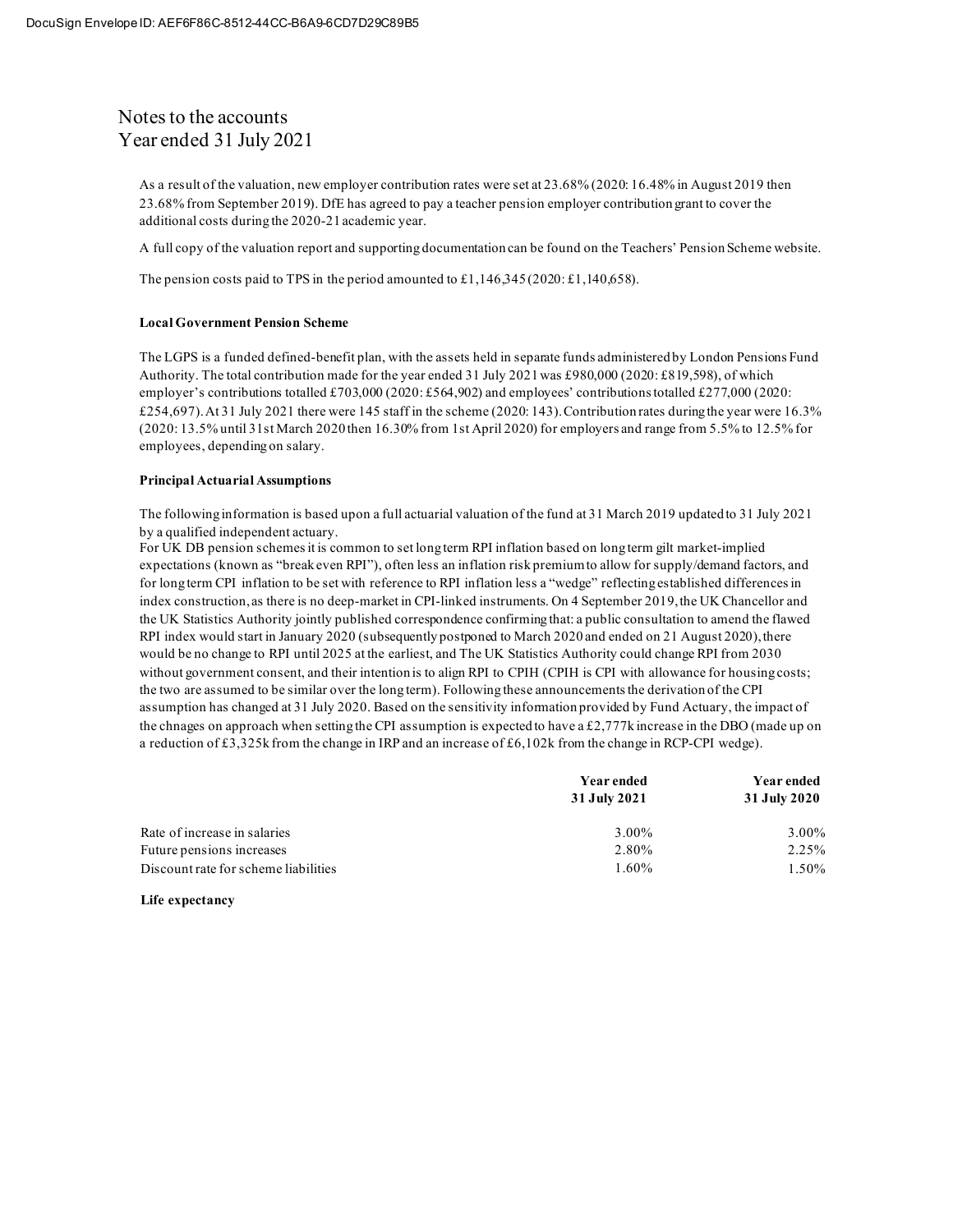The scheme actuaries have adopted a set of demographic assumptions that are consistent with those used for the most recent Fund valuation, as at 31 March 2019, except for the CMI projection model. The post retirement mortality tables have been based on Club Vita analysis. These base tables are then projected using the CMI\_2020 Model, allowing for a long-term rate of improvement of 1.25% p.a., smoothing parameter of 7.0, an initial addition parameter of 0.5% p.a. and a 2020 weighting of 25%.

The allowance for future improvements has been updated from the CMI 2018 model to the CMI 2020 model to reflect the latest available industry data at the balance sheet date. Assumption for the long term rate of mortality improvements has been maintained as 1.25% p.a, default smoothing parameter and initial addition parameter of 0.5%. The Fund Actuary has allowed for a weighting of 25% using 2020 mortality experience. The proposed assumption for future mortality improvements is considered as best estimate of the future cashflows that will arise under the plan, consistent with the requirements of FRS 102.28.16.

The Fund Actuary has not provided an impact of this in isolation, but has confirmed that the impact of changes to demographic assumptions was a decrease in the DBO of £847k. As there are no other significant changes to the demographic assumptions, the majority of this will be in respect of the allowance for 25% 2020 weighting factor. Given the inherent uncertainty of the COVID-19 impact, it is too soon to apply an explicit adjustment to the Fund's mortality assumption. In particular, it remains to be seen how this updated approach is applied consistently from period to period, especially once the longer term effects of COVID-19 are known.

The current mortality assumptions include sufficient allowance for future improvements in mortality rates.The assumed life expectations on retirement age 65 are:

|                  | <b>Year ended</b><br>31 July 2021<br>(after<br>CMI 2020 | <b>Year ended</b><br>31 July 2021<br>(before)<br>CMI 2020 | <b>Year ended</b><br>31 July 2020 |
|------------------|---------------------------------------------------------|-----------------------------------------------------------|-----------------------------------|
|                  | Years                                                   | Years                                                     | Years                             |
| Males            | 21.60                                                   | 21.90                                                     | 21.80                             |
| Females          | 24.10                                                   | 24.30                                                     | 24.20                             |
| Males<br>Females | 22.80<br>25.40                                          | 23.30<br>25.50                                            | 23.20<br>25.40                    |
|                  |                                                         |                                                           |                                   |

The College's estimated share of the assets in the plan and the expected rates of return were:

|                              | $\frac{0}{0}$ | <b>Fair Value at</b><br>31 July 2021<br>£'000 | $\frac{6}{9}$ | <b>Fair Value at</b><br>31 July 2020<br>$\pounds$ '000 |
|------------------------------|---------------|-----------------------------------------------|---------------|--------------------------------------------------------|
| Equities                     | 56%           | 28,237                                        | 54%           | 23,549                                                 |
| Target return portfolio      | 22%           | 10,868                                        | 23%           | 10,385                                                 |
| Infrastructure               | 9%            | 4,410                                         | $7\%$         | 3,018                                                  |
| Property                     | 8%            | 4,198                                         | 9%            | 4,041                                                  |
| Cash                         | $5\%$         | 2,604                                         | $7\%$         | 2,962                                                  |
| Total market value of assets | 100%          | 50,317                                        | 100%          | 43,955                                                 |

The amount included in the balance sheet in respect of the defined benefit pension plan [and enhanced pensions benefits] is as follows:

|                                          | 31 July 2021 31 July 2020 |                 |
|------------------------------------------|---------------------------|-----------------|
|                                          | £'000                     | £'000           |
| Fair value of plan assets                | 50.317                    | 43.955          |
| Present value of plan liabilities        | (75,702)                  | (70, 453)       |
| Present value of unfunded liabilities    | (434)                     | <u>(461)</u>    |
| Net pensions (liability)/asset (Note 15) | (25.819)                  | <u>(26.959)</u> |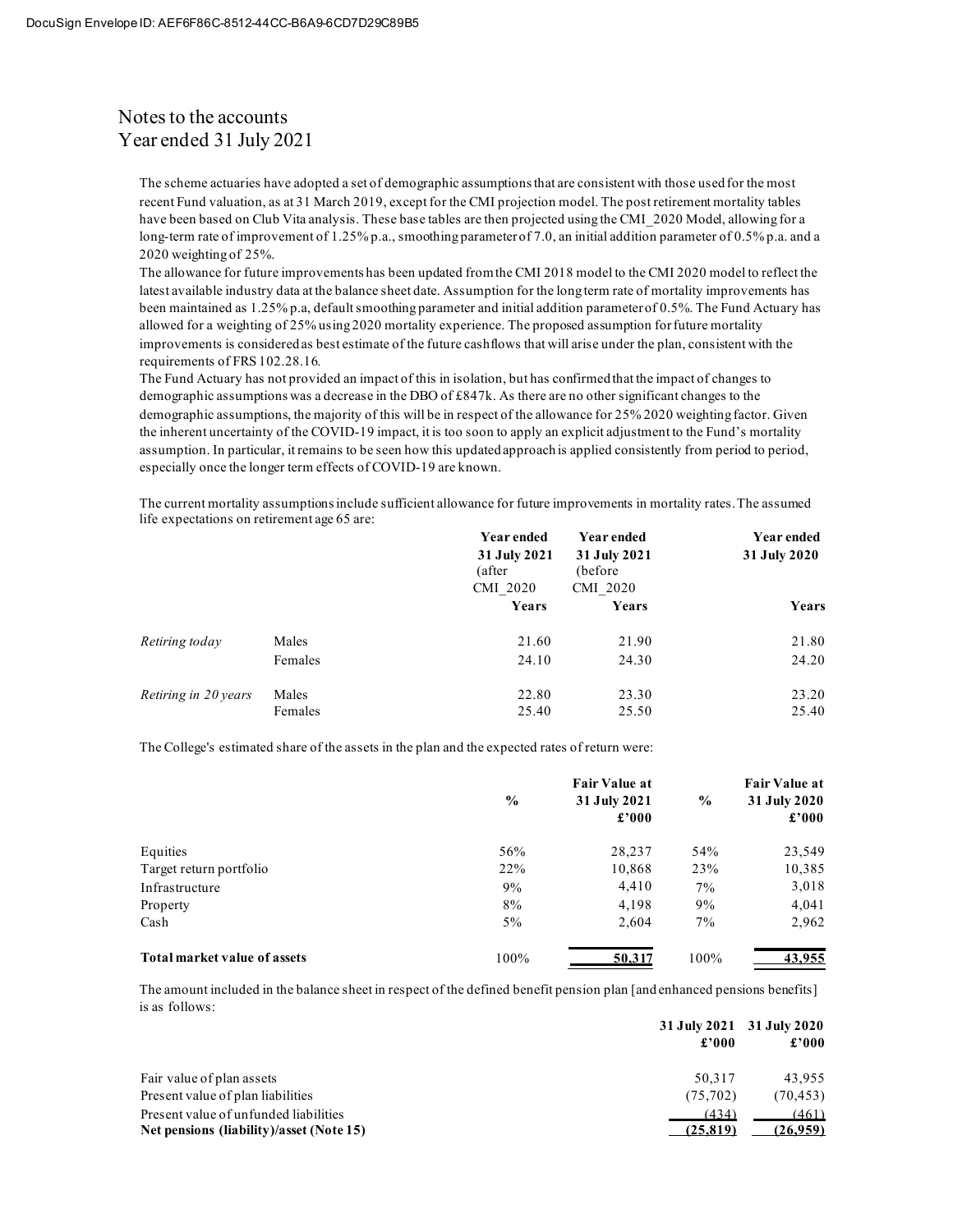Amounts recognised in the Statement of Comprehensive Income in respect of the plan are as follows:

|                                                                         | 31 July 2021<br>£2000 | 31 July 2020<br>$\pounds$ '000 |
|-------------------------------------------------------------------------|-----------------------|--------------------------------|
| Amounts included in staff costs                                         |                       |                                |
| Current service cost                                                    | 1.940                 | 1.394                          |
| Past service cost                                                       |                       |                                |
|                                                                         | 1,940                 | 1,394                          |
| Amounts included in investments income                                  |                       |                                |
| Net interest income on the defined liability                            | 456                   | 460                            |
| Amounts recognised in other comprehensive income                        |                       |                                |
| Return on pension plan assets                                           | 6,112                 | (121)                          |
| Experience losses arising on defined benefit obligations                | 1,439                 | 334                            |
| Changes in assumptions underlying the present value of plan liabilities | (5,565)               | (5,604)                        |
| Changes in demographic assumptions                                      | 847                   | (389)                          |
| Other actuarial gains/(losses) on assets                                |                       | (450)                          |
|                                                                         | 2,833                 | (6,230)                        |

**31 July 2021 31 July 2020**

## **Movement in net defined benefit (liability/asset during the year**

|                                                              | £'000        | £'000                        |
|--------------------------------------------------------------|--------------|------------------------------|
| Surplus/(deficit) in scheme at 1 August                      | (26,959)     | (19,620)                     |
| Acquisition of LCC assets and liabilities at 31 January 2019 |              |                              |
| Movement in year:                                            |              |                              |
| Current service cost                                         | (1,940)      | (1, 394)                     |
| Employer contributions                                       | 703          | 745                          |
| Past service cost                                            |              |                              |
| Unfunded pension payments                                    | 31           | 31                           |
| Net interest on the defined (liability)/asset                | (456)        | (460)                        |
| Actuarial gain or loss                                       | 2,833        | (6,230)                      |
| Settlement and curtailments                                  | (31)         | (31)                         |
| Net defined benefit (liability)/asset at 31 July             | (25, 819)    | (26,959)                     |
| <b>Asset and Liability Reconciliation</b>                    | 31 July 2021 | 31 July 2020                 |
| Changes in the present value of defined benefit obligations  | £'000        | $\pmb{\pounds}^{\bullet}000$ |
|                                                              |              |                              |
| Defined benefit obligations at start of period               | 70,914       | 63,728                       |
| Current Service cost                                         | 1,940        | 1,394                        |
| Interest cost                                                | 1,056        | 1,325                        |
| Contributions by Scheme participants                         | 277          | 254                          |
| Experience gains and losses on defined benefit obligations   |              |                              |
| Changes in financial assumptions                             | 5,565        | 5,604                        |
| Change in demographic assumptions                            | (847)        | 389                          |
| Experience loss/(gains) on defined benefit obligations       | (1, 439)     | (334)                        |
| Estimated benefits paid                                      | (1,299)      | (1, 415)                     |
| Past Service cost including curtailments                     |              |                              |
| Unfunded pension payments                                    | (31)         | (31)                         |
|                                                              | 76,136       | 70.914                       |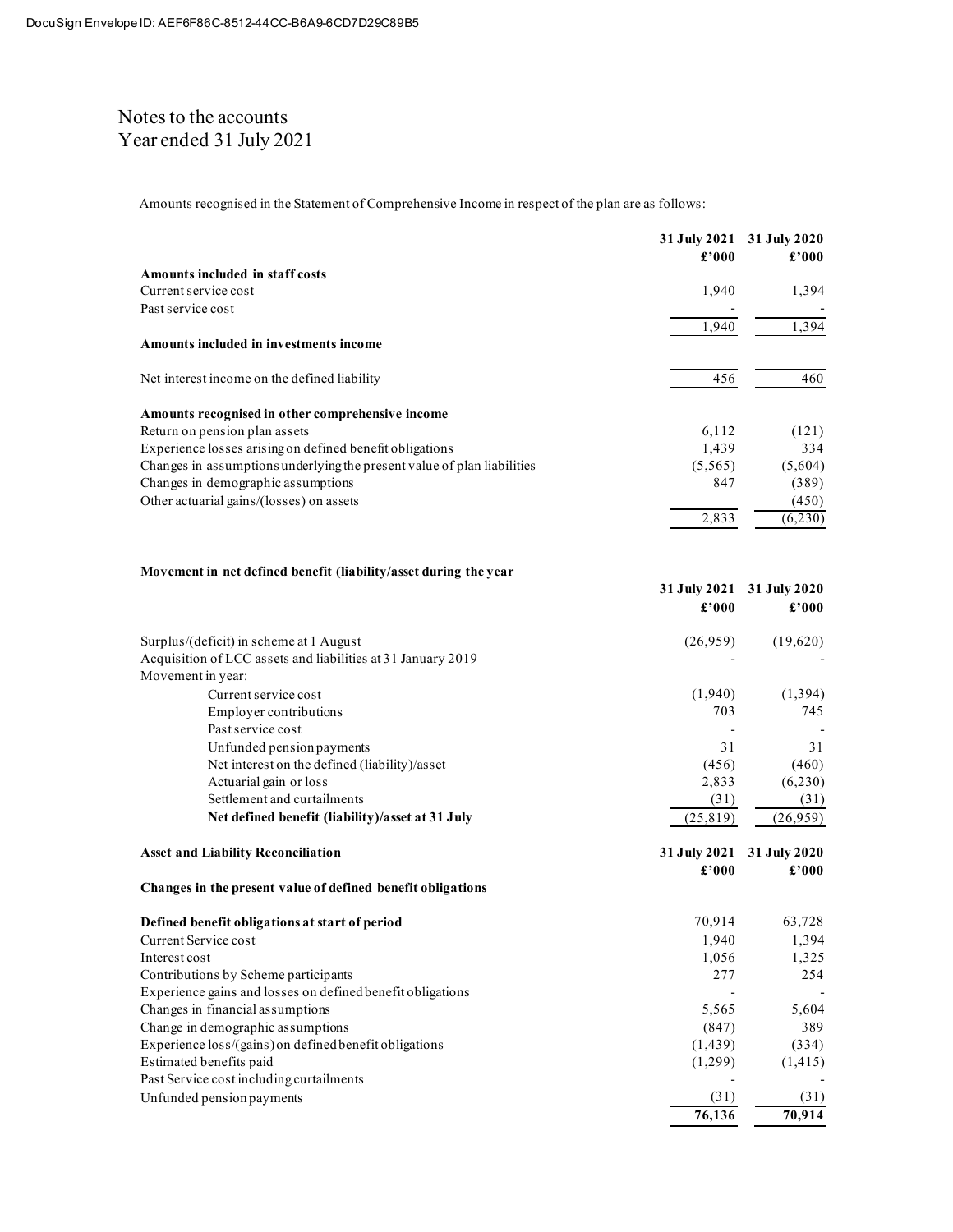### **Defined benefit obligations at end of period**

### **Reconciliation of Assets**

| Fair value of plan assets at start of period | 43,955  | 44,108  |
|----------------------------------------------|---------|---------|
| Interest on plan assets                      | 657     | 922     |
| Return on plan assets                        | 6,112   | (121)   |
| Other acturial gains/(losses)                |         | (450)   |
| Employer contributions                       | 703     | 745     |
| Contributions by Scheme participants         | 277     | 254     |
| Estimated benefits paid                      | (1,330) | (1,446) |
| Administration expenses                      | (57)    | (57)    |
| Assets at end of period                      | 50,317  | 43,955  |

| <b>Sensitivity analysis</b>                            | 31 July 2021 | 31 July 2021 31 July 2021 |          |
|--------------------------------------------------------|--------------|---------------------------|----------|
|                                                        | £000s        | £000s                     | £000s    |
| Adjustment to discount rate                            | $+0.1\%$     | $0.0\%$                   | $-0.1\%$ |
| Present value of total obligation                      | 74,651       | 76,136                    | 77,651   |
| Projected service cost                                 | 2,140        | 2,218                     | 2,298    |
| Adjustment to long term salary increase                | $+0.1\%$     | $0.0\%$                   | $-0.1\%$ |
| Present value of total obligation                      | 76,216       | 76,316                    | 76,056   |
| Projected service cost                                 | 2,219        | 2,218                     | 2,216    |
| Adjustment to pension increases and deferred revaluati | $+0.1\%$     | $0.0\%$                   | $-0.1\%$ |
| Present value of total obligation                      | 77,551       | 76,136                    | 74,747   |
| Projected service cost                                 | 2,297        | 2,218                     | 2,141    |
| Adjustment to life expectancy assumptions              | +1 Year      | <b>None</b>               | -1 Year  |
| Present value of total obligation                      | 79,719       | 76,136                    | 72,718   |
| Projected service cost                                 | 2,319        | 2,218                     | 2,120    |

#### **National Employment SavingsTrust (NEST) and AVIVA**

London South Bank University Group Defined Contribution Scheme: The College provides a defined contribution pension scheme, through Aviva, for employees of SW4 CateringLtd and, from 1st April 2021, for new professional services staff employed by South Bank Colleges. At 31 July 2021 the College Group had 20 members participating in the scheme. The College Group's contribution to the Aviva scheme for the year ending 31 July 2021 was £23,952 (2020: £nil) and employer's contribution rates ranged from 8%-10%. Pension contributions payable at 31 July 2021 were £6,918 (2020: £nil).

NEST: The College Group provided a defined contribution scheme through NEST for employees of SW4, a subsidiary of South Bank Colleges. At 31 July 2021 there were no staff in the scheme (2020:13) , with members being transferred to the London South Bank University Defined Contribution scheme from 1st April 2021. Employer contribution to the NEST scheme for the year ending 31 July 2021 was £4,637 (2020:£7,448) and employer contributions were 3%. Pension contributions payable at 31 July 2021 were £nil (2020:£1,211).